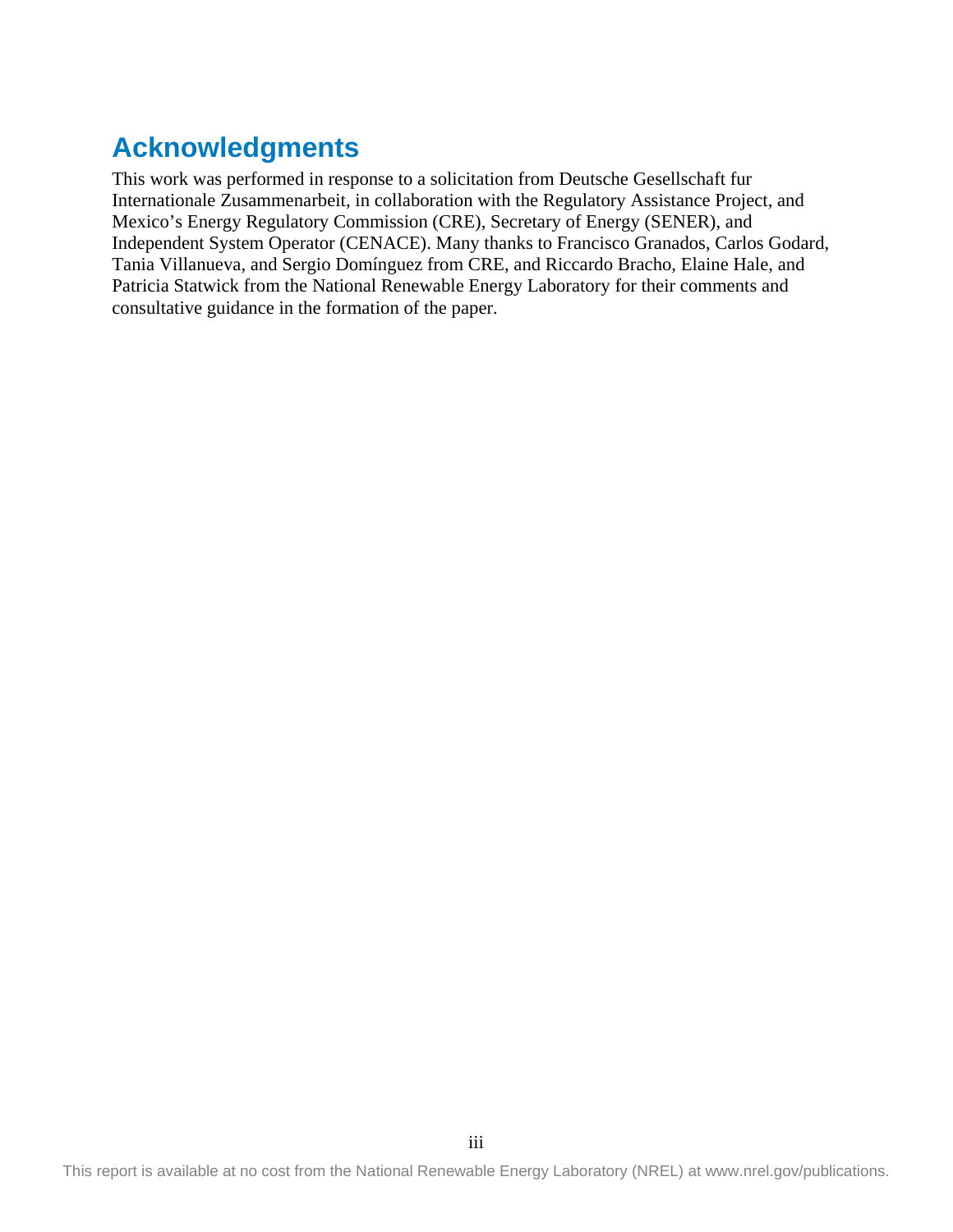# <span id="page-1-0"></span>**List of Acronyms**

| AC              | air conditioning                                                       |
|-----------------|------------------------------------------------------------------------|
| C&I             | commercial and industrial                                              |
| CAISO           | California ISO                                                         |
| <b>CENACE</b>   | National Energy Control Center (Centro Nacional de Control de Energía) |
| <b>CFE</b>      | Federal Electricity Commission (Comisión Federal de Electricidad)      |
| <b>CIDLC</b>    | commercial and industrial direct load control                          |
| <b>CPP</b>      | critical peak pricing                                                  |
| <b>CRE</b>      | Energy Regulatory Commission (Comisión Reguladora de Energía)          |
| DR              | demand response                                                        |
| <b>DSM</b>      | demand-side management                                                 |
| <b>FERC</b>     | U.S. Federal Energy Regulatory Commission                              |
| <b>FSL</b>      | firm service level                                                     |
| <b>HECO</b>     | Hawaiian Electric Company                                              |
| <b>ISO</b>      | independent system operator                                            |
| <b>ISO-NE</b>   | Independent System Operator - New England                              |
| kW              | kilowatt                                                               |
| kWh             | kilowatt-hour                                                          |
| <b>LBNL</b>     | Lawrence Berkeley National Laboratory                                  |
| <b>MW</b>       | megawatt                                                               |
| <b>MWh</b>      | megawatt-hour                                                          |
| <b>PAC</b>      | program administrator cost                                             |
| PG&E            | Pacific Gas and Electric Company                                       |
| PT              | participant test                                                       |
| <b>PUC</b>      | <b>Public Utilities Commission</b>                                     |
| <b>RDLC</b>     | residential direct load control                                        |
| <b>RIM</b>      | ratepayer impact measure                                               |
| SDG&E           | San Diego Gas and Electric                                             |
| <b>SEMARNAT</b> | Natural Resources and Environmental Ministry (Secretaría de Medio      |
|                 | Ambiente y Recursos Naturales)                                         |
| <b>SENER</b>    | Energy Ministry (Secretaría de Energía)                                |
| <b>TOU</b>      | time of use                                                            |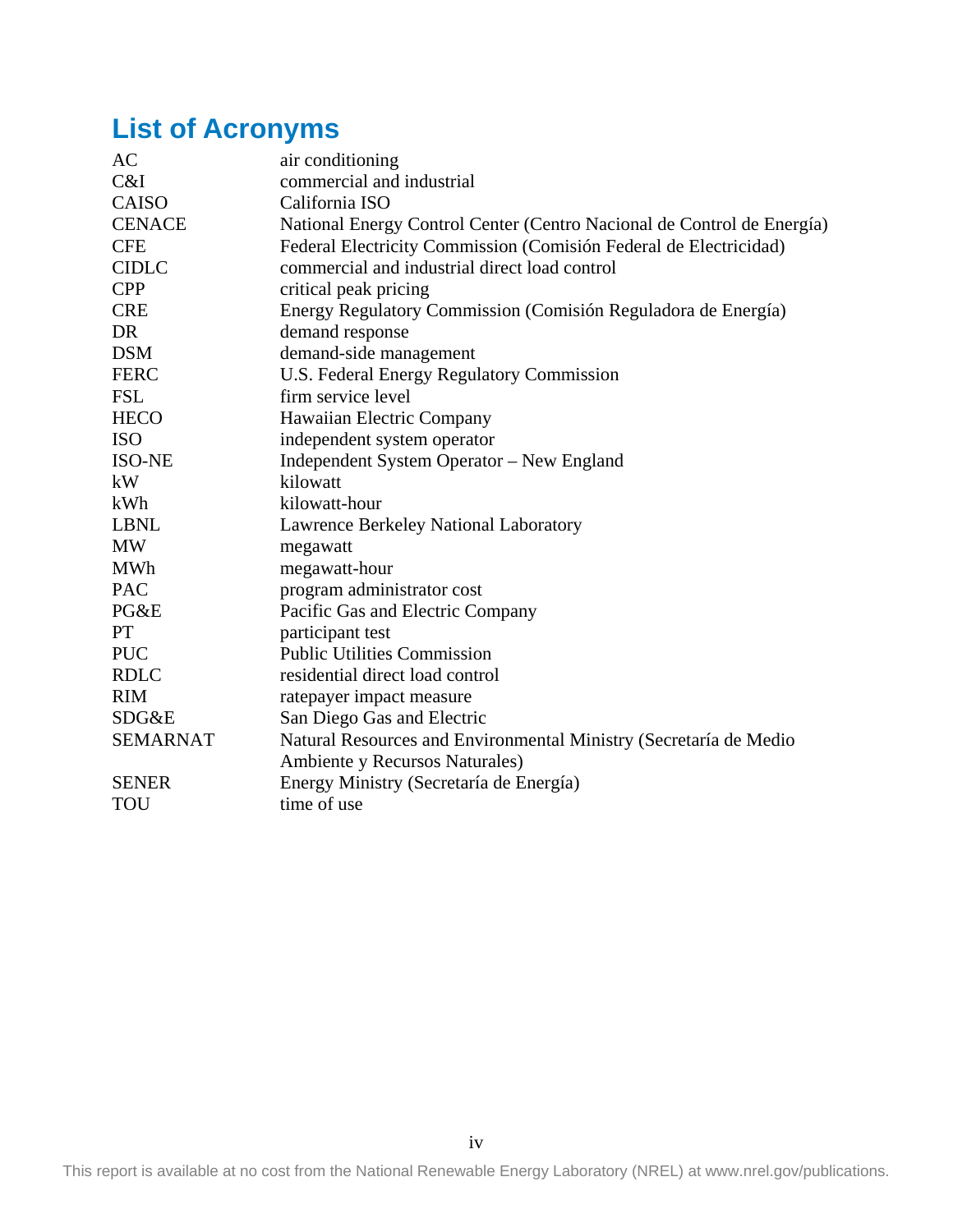# <span id="page-2-0"></span>**Executive Summary**

Demand response (DR) can refer to a variety of approaches to changing the amount and timing of customers' electricity use, allowing the electricity supplier to more easily balance electricity supply and demand. Although there is no single framework for a successful DR program, there are common key ingredients that many existing successful programs share. At a high level, these include: low barriers to entry for potential participants, a compensation methodology that encourages participation, and confidence that there is sufficient reliable DR during peak hours to avoid building new capacity.

Although the objectives of a DR program may be clear, the details of its implementation often involve a tradeoff between the needs of the electricity supplier and the participating customers. Three case studies presented in this paper, including New England, California, and Hawaii, summarize some of the tradeoffs inherent in several common types of DR programs:

- 1. Residential water heater control programs for DR in the United States have typically been cost effective in comparison to the avoided cost of new generation but require the participation of many households to achieve significant demand reductions, which can result in significant administrative costs.
- 2. Special DR contracts with large commercial and industrial users provide for greater flexibility in the negotiation of compensation and performance terms and can result in large demand reductions from a small number of participants. However, they often require one-on-one negotiations with each participant unless a standard contract is developed.
- 3. Incorporating DR services into wholesale power markets can greatly increase DR participation. For Independent System Operator-New England, DR participation rose from 100 megawatts (MW) in the pre-market programs to 1,400 MW of on-peak demand resources in the wholesale market. However, there are significant market design changes and metering and communications requirements involved in this approach, making it a relatively complex DR approach to implement.

Although DR program structure is an important element, the compensation methodology of a program can define its success. DR participation often requires a capital outlay by either the supplier or participant, much like a utility generation resource, and compensation must be sufficient for recovery of the capital investment to incentivize participation.

Some compensation approaches that may be applicable to the energy market context of Mexico include:

- A new rate schedule for commercial and industrial users that includes monthly payments based on participant performance during an event-based request for load shedding. Financial incentives for the installation of DR-enabling equipment at the DR provider's site (e.g., advanced metering infrastructure) can also potentially lower the barrier to entry for new participants and increase participation.
- Special contracts with large commercial or industrial users, with negotiated compensation terms that are equitable to both parties.
- Qualified aggregators can be an effective means to increase participant enrollment.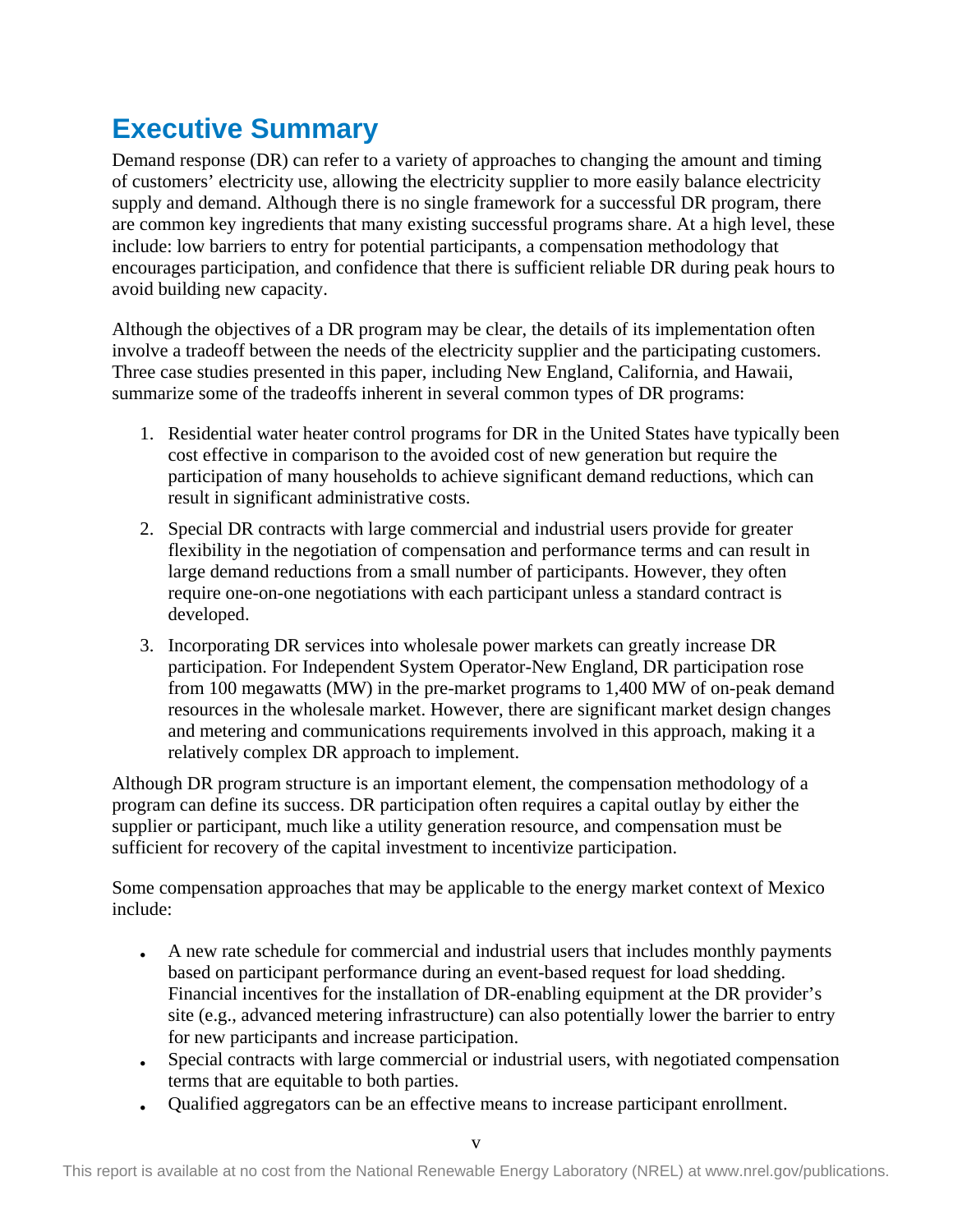• Integration of DR services into the Mexican wholesale power market, allowing day-ahead and real-time market pricing to establish the value of the DR services provided.

The level of compensation for a DR program will depend greatly upon both the regulatory context of the electricity supplier, as well as the economic circumstances of the DR providers. For a regulated utility, a proposed compensation level may need to pass regulatory approval. To determine the value of DR resources, a regulatory body typically seeks to determine the costs that the utility would avoid if demand-side resources "produce" energy. Four commonly used avoided-cost formulas developed by the California Public Utilities Commission include the Participant, Ratepayer Impact Measure, Program Administrator Cost, and Total Resource Cost tests. A more detailed approach, used in Hawaiian Electric Company's Power Supply Improvement Plan, involved calculation of the avoided cost of DR services based on production simulation of the entire Hawaiian Electric Company grid at an hourly level through 2021. As an alternative to the avoided-cost approaches listed above where the electricity supplier must estimate a fair compensation level, a wholesale market approach can dynamically price the value of DR services based on current market conditions.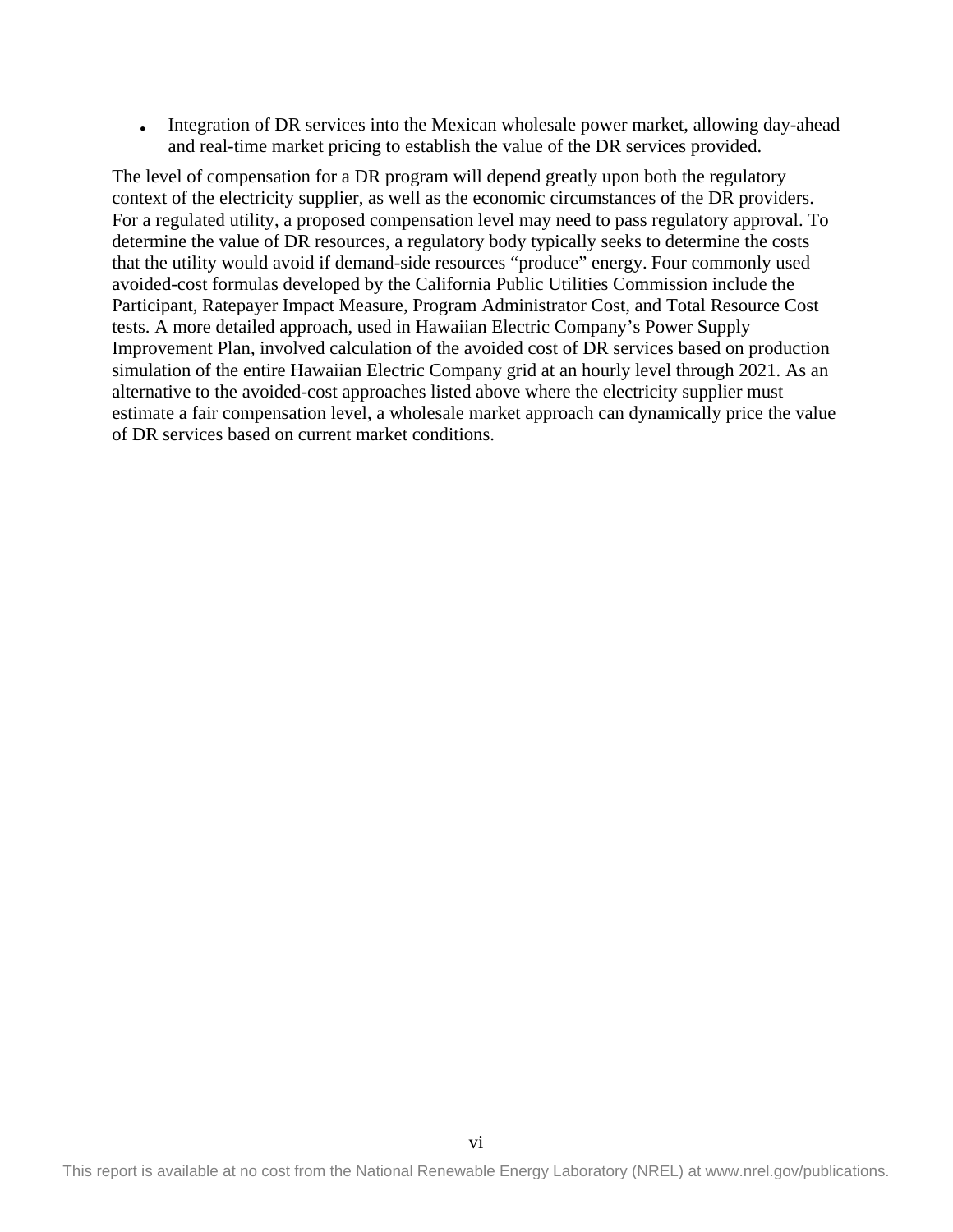# **Table of Contents**

| 1.                      |     |                                                                                             |  |  |  |  |  |  |  |  |
|-------------------------|-----|---------------------------------------------------------------------------------------------|--|--|--|--|--|--|--|--|
|                         | 1.1 |                                                                                             |  |  |  |  |  |  |  |  |
|                         | 1.2 |                                                                                             |  |  |  |  |  |  |  |  |
|                         | 1.3 |                                                                                             |  |  |  |  |  |  |  |  |
|                         | 1.4 |                                                                                             |  |  |  |  |  |  |  |  |
|                         | 1.5 |                                                                                             |  |  |  |  |  |  |  |  |
|                         | 1.6 |                                                                                             |  |  |  |  |  |  |  |  |
| $\mathbf{2}$            |     |                                                                                             |  |  |  |  |  |  |  |  |
|                         | 2.1 |                                                                                             |  |  |  |  |  |  |  |  |
|                         |     | 2.1.1                                                                                       |  |  |  |  |  |  |  |  |
|                         |     | Energy Regulatory Commission (Comisión Reguladora de Energía) (CRE)  9<br>2.1.2             |  |  |  |  |  |  |  |  |
|                         |     | National Energy Control Center (Centro Nacional de Control de Energía) (CENACE). 9<br>2.1.3 |  |  |  |  |  |  |  |  |
|                         |     | Federal Electricity Commission (Comisión Federal de Electricidad) (CFE) 9<br>2.1.4          |  |  |  |  |  |  |  |  |
|                         |     | 2.1.5<br>Natural Resources and Environmental Ministry (Secretaría de Medio Ambiente y       |  |  |  |  |  |  |  |  |
|                         |     |                                                                                             |  |  |  |  |  |  |  |  |
|                         | 2.2 |                                                                                             |  |  |  |  |  |  |  |  |
|                         | 2.3 |                                                                                             |  |  |  |  |  |  |  |  |
|                         | 2.4 |                                                                                             |  |  |  |  |  |  |  |  |
| 3                       |     |                                                                                             |  |  |  |  |  |  |  |  |
|                         | 3.1 |                                                                                             |  |  |  |  |  |  |  |  |
|                         |     | 3.1.1                                                                                       |  |  |  |  |  |  |  |  |
|                         |     | 3.1.2                                                                                       |  |  |  |  |  |  |  |  |
|                         |     | 3.1.3                                                                                       |  |  |  |  |  |  |  |  |
|                         | 3.2 |                                                                                             |  |  |  |  |  |  |  |  |
|                         |     |                                                                                             |  |  |  |  |  |  |  |  |
|                         | 3.3 |                                                                                             |  |  |  |  |  |  |  |  |
|                         | 3.4 |                                                                                             |  |  |  |  |  |  |  |  |
|                         | 3.5 |                                                                                             |  |  |  |  |  |  |  |  |
| $\overline{\mathbf{4}}$ |     |                                                                                             |  |  |  |  |  |  |  |  |
|                         | 4.1 |                                                                                             |  |  |  |  |  |  |  |  |
|                         | 4.2 |                                                                                             |  |  |  |  |  |  |  |  |
|                         |     | 4.2.1                                                                                       |  |  |  |  |  |  |  |  |
|                         |     | 4.2.2                                                                                       |  |  |  |  |  |  |  |  |
| 5                       |     |                                                                                             |  |  |  |  |  |  |  |  |
| 6                       |     |                                                                                             |  |  |  |  |  |  |  |  |
|                         |     |                                                                                             |  |  |  |  |  |  |  |  |
|                         | A.1 |                                                                                             |  |  |  |  |  |  |  |  |
|                         | A.2 |                                                                                             |  |  |  |  |  |  |  |  |
|                         |     |                                                                                             |  |  |  |  |  |  |  |  |
|                         |     |                                                                                             |  |  |  |  |  |  |  |  |
|                         | B.1 |                                                                                             |  |  |  |  |  |  |  |  |
|                         | B.2 |                                                                                             |  |  |  |  |  |  |  |  |
|                         |     |                                                                                             |  |  |  |  |  |  |  |  |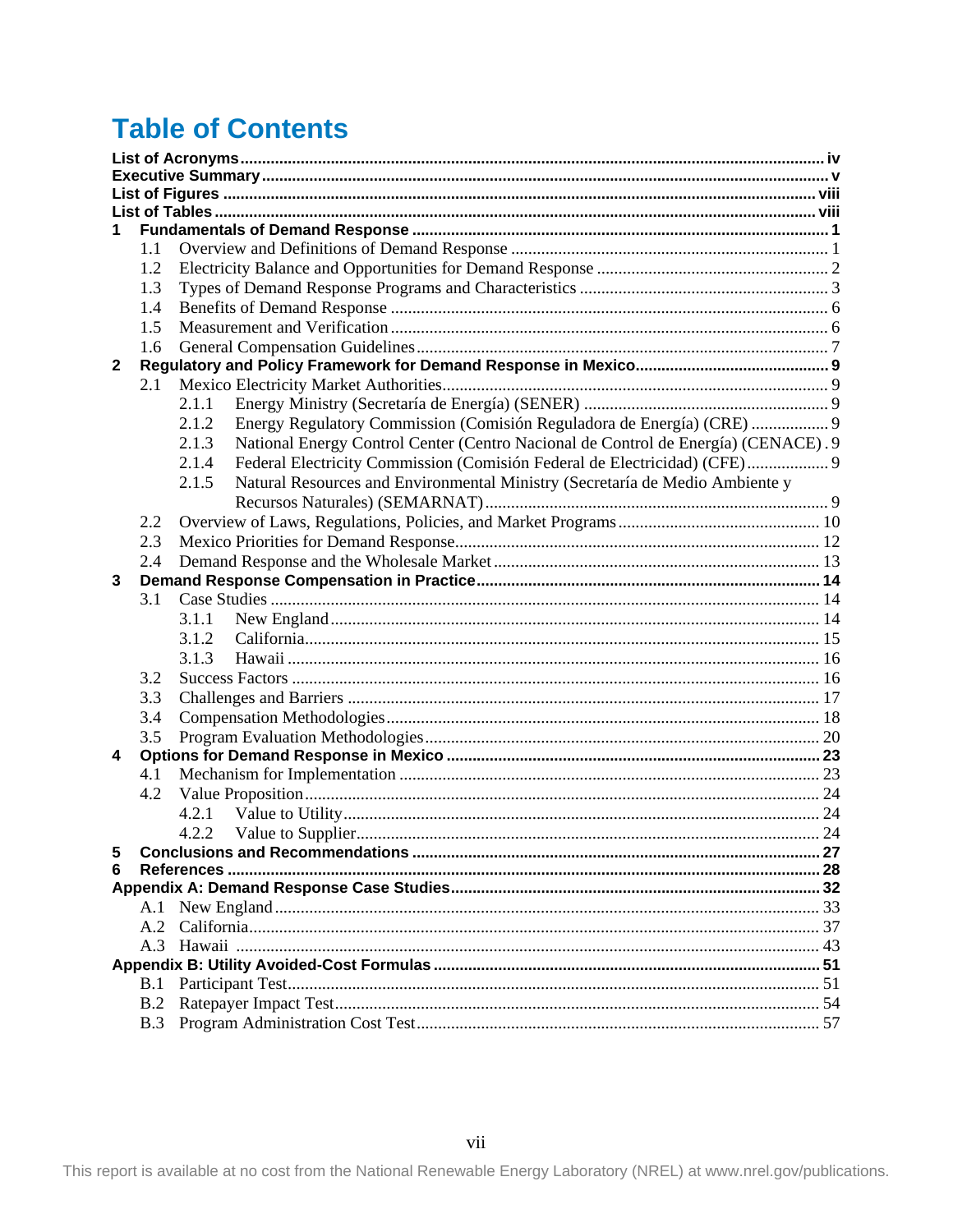# <span id="page-5-0"></span>**List of Figures**

# <span id="page-5-1"></span>**List of Tables**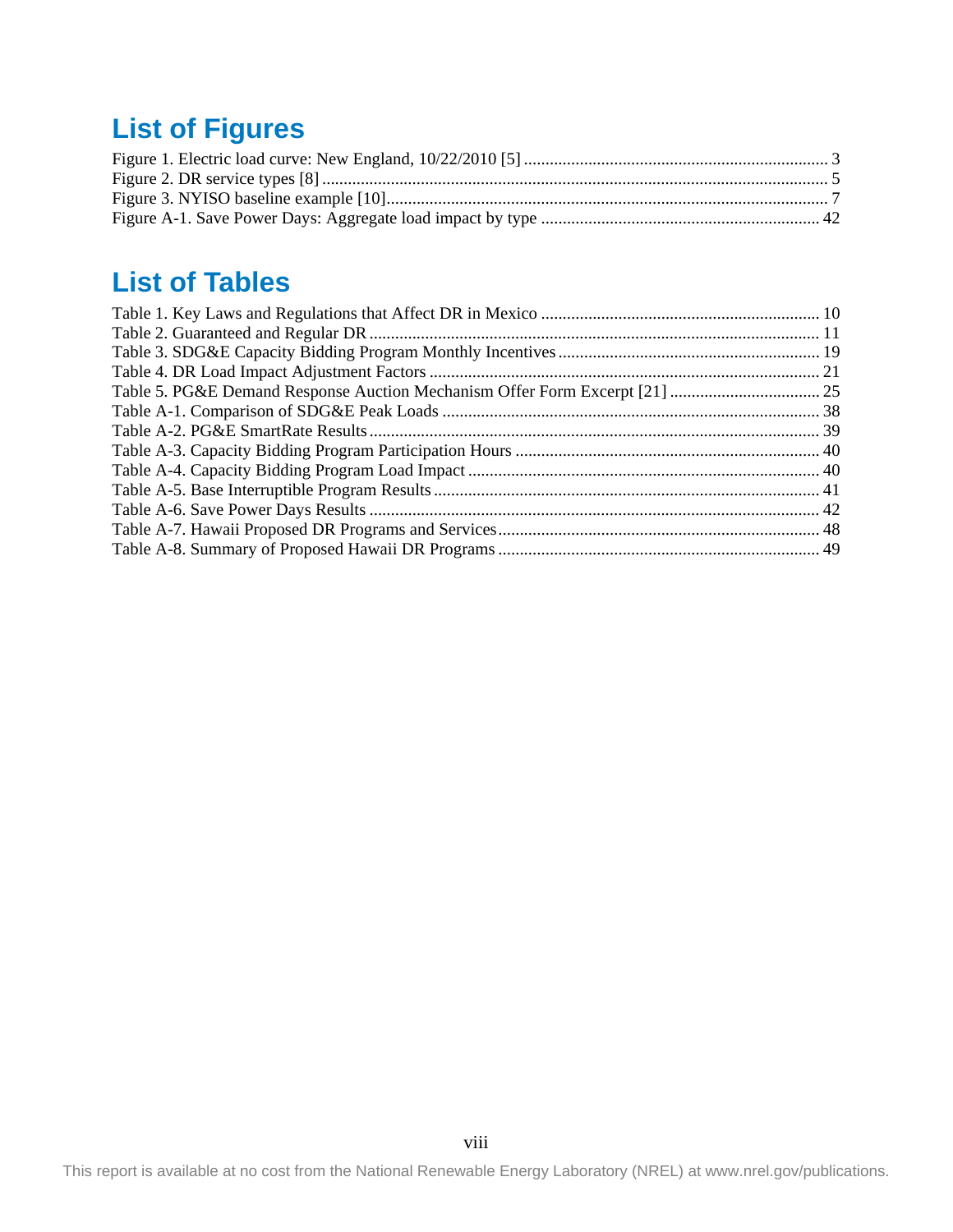# <span id="page-6-0"></span>**1 Fundamentals of Demand Response**

# <span id="page-6-1"></span>**1.1 Overview and Definitions of Demand Response**

Electricity must be generated at the moment it is needed to reliably meet the demands of all customers. When an individual turns on an air conditioner in the home or when a manufacturer turns on a conveyor in the factory, these utility customers expect their devices to start operating immediately. However, electricity cannot be effectively and efficiently stored in large quantities to meet such instantaneous demand. It must be delivered exactly when it is demanded.

Ensuring reliable grid-scale delivery of electricity requires a constant, real-time effort to match supply from power generation resources with ever-fluctuating demand from residential, municipal, commercial, and industrial customers. For most of history, this has been accomplished with a variety of quickly dispatchable power generating technologies such as diesel engines and gas turbines. The more recent proliferation of variable renewable generating technologies such as solar photovoltaics and wind turbines has added to the challenge of balancing supply and demand of electricity to consumers.

Demand response (DR) refers to a variety of formal approaches to changing customers' amount and timing of electricity use, allowing the electricity supplier to more easily balance electricity supply and demand. DR incentivizes consumers to shift, reduce, or increase their electricity usage during certain periods in response to signals from the electricity supplier. During times of peak load, DR effectively becomes a source of power for the system. With DR programs, the electricity supplier can avoid or delay construction of new, expensive generation resources or even increase the penetration of variable renewable generation.

In Mexico, DR is defined by law as "the demand for electric power that end users or their representatives offer to reduce according to the market rules." Further, "guaranteed DR" is defined as "the demand response that end users or their representatives have committed to offer in the wholesale electricity market in a given period to meet grid requirements for balancing supply and demand" [1].

Other international definitions of DR more broadly include changes—both increases and decreases—in electric usage at various times of day or during various system conditions, and not just reductions intended to shave peak power. In Europe, the following description of DR has been published:

"… demand response is to be understood as voluntary changes by end-consumers of their usual electricity use patterns – in response to market signals (such as timevariable electricity prices or incentive payments) or following the acceptance of consumers' bids (on their own or through aggregation) to sell in organized energy electricity markets their will to change their demand for electricity at a given point in time. Accordingly, demand response should be neither involuntary nor unremunerated." [2]

The U.S. Federal Energy Regulatory Commission (FERC) currently defines DR as follows: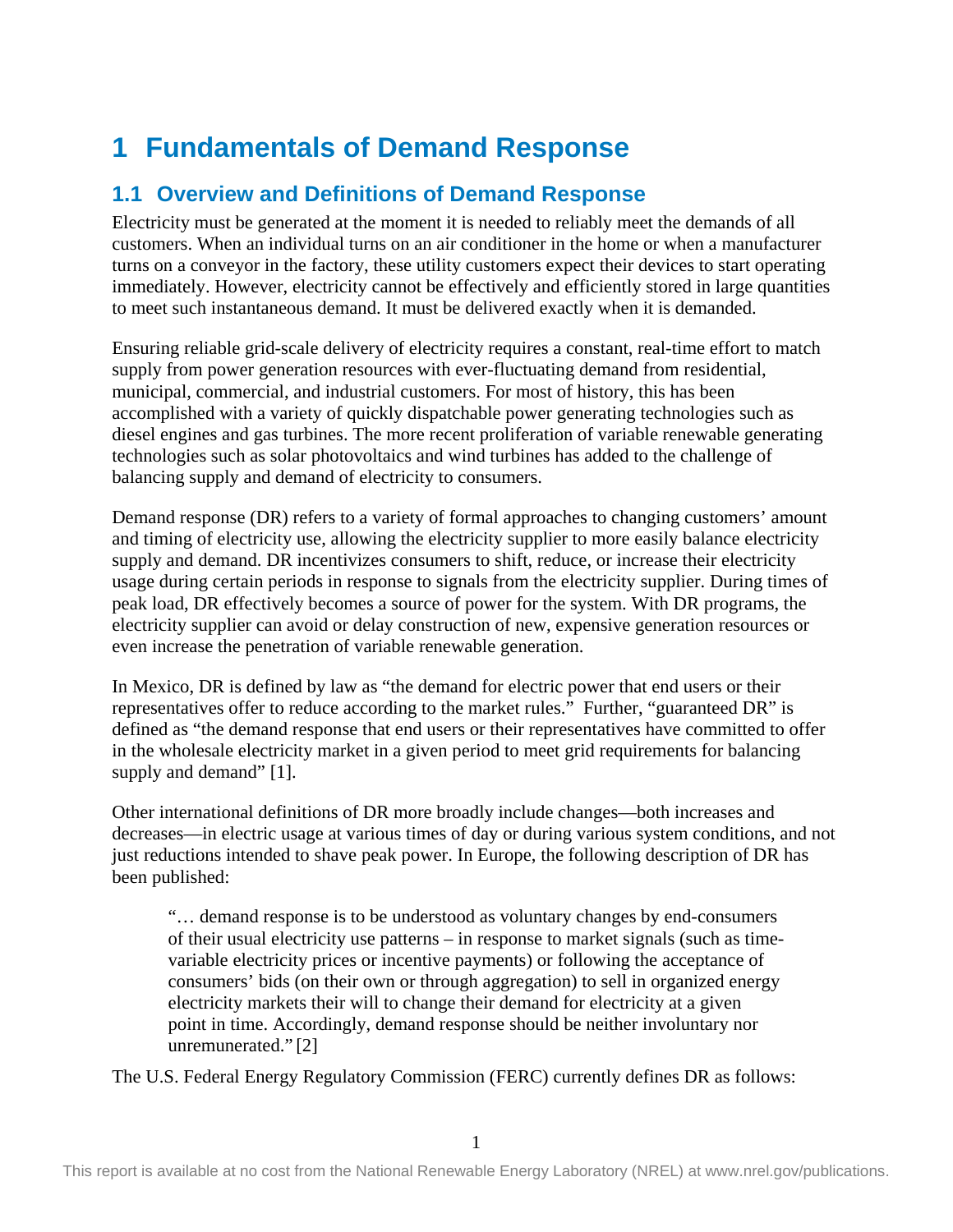"Changes in electric usage by demand-side resources from their normal consumption patterns in response to changes in the price of electricity over time, or to incentive payments designed to induce lower electricity use at times of high wholesale market prices or when system reliability is jeopardized." [3]

It should be recognized that implementation by the electricity supplier and participation by certain customers provide both monetary and intangible benefits to the electricity supplier and its customers.

## <span id="page-7-0"></span>**1.2 Electricity Balance and Opportunities for Demand Response**

The supply and demand balance of electricity is driven primarily by customer needs for process heat, lighting, cooling, and running appliances (among others). Factors such as the weather, economic activity, and customer mix (e.g., relative proportions of residential, commercial, and industrial customers) strongly influence demand in a given area. Demand forecasts require an intense effort to predict customer demand while considering constraints on the delivery network (transmission and distribution) and attempting to anticipate events that cannot be accurately predicted, such as forced outages.

On the electricity supply side, there are three major components: capacity factor, delivered energy, and ancillary services.

- *Capacity factor* refers to the amount of electricity that can be generated reliably by a power plant to meet load requirements. Capacity factor is less than a plant's rated, or nameplate, capacity due to factors such as scheduled maintenance, outages, and other factors. Nuclear and coal plants tend to have the highest capacity factors. The capacity factor of variable generation plants, such as wind turbines and solar photovoltaic modules, is more difficult to determine, but it is generally much less than the nameplate capacity due to the variability of the wind and sun resources.
- *Delivered energy* refers to the electricity generated and delivered to consumers. For example, a power plant with a nameplate capacity rating of 50 megawatts (MW) may have a reliable market capacity factor of 40 MW, but during a given hour of the day, the power plant may operate at partial load and deliver only 20 megawatt-hours (MWh) of electricity to the grid.
- *Ancillary services*, such as spinning and non-spinning reserves, and frequency regulation, are "those services necessary to support the transmission of electric power from seller to purchaser … to maintain reliable operations of the interconnected transmission system." [4]

On the demand side, the market is often broadly categorized into two types of demand: baseload and peak load. Baseload demand comprises demand that occurs regularly and predictably throughout the day (e.g., lighting, refrigeration) whereas peak load demand is demand that occurs only at certain times and usually at the same time across a group of customers (e.g., air conditioning (AC) on a hot summer afternoon). Figure 1 shows an example of electric power demand for a day in New England.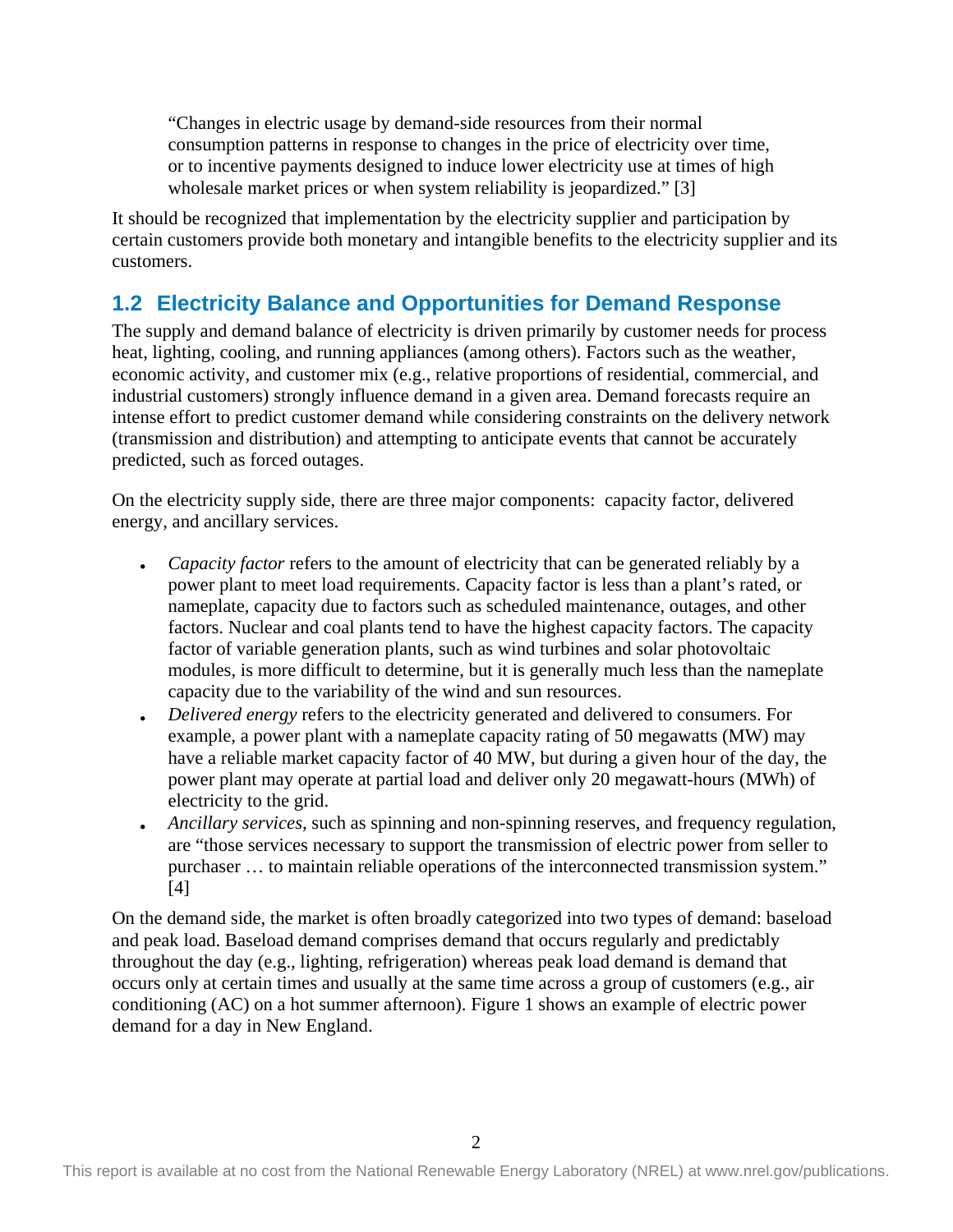

**Figure 1. Electric load curve: New England, 10/22/2010 [5]**

<span id="page-8-1"></span>DR programs are used by suppliers as resource options for balancing supply and demand or deferring investment in transmission and distribution reinforcements. Such programs can lower the cost of providing electric services in vertically integrated systems, for distribution service providers, or in wholesale markets, which in turn, leads to lower retail rates.

DR can be used to supply various products required by the electric system as follows:

- *Resource adequacy* ensures there is sufficient capacity during peak hours.
- *Energy resource* provides or consumes energy, resulting in more efficient use of capital assets and price reductions in the markets.
- *Ancillary services* support grid stability by managing grid frequency or regulation reserves.
- *Zone-specific transmission and distribution* assist with shoring up weak points in the transmission and distribution system, potentially deferring transmission system upgrades.

The most common product supplied by DR is resource adequacy. Load is interrupted when the system becomes short on supply, and DR acts as a peak shaving resource. As variable renewable resources contribute more heavily to the power supply, DR will become a valuable tool to balance supply and demand.

## <span id="page-8-0"></span>**1.3 Types of Demand Response Programs and Characteristics**

DR may be categorized in several ways. At the highest level, DR is a subset of demand-side management (DSM). Energy-efficiency efforts represent the other aspect of DSM, focusing on a permanent reduction in demand.[6]

DR may be categorized as dispatchable or non-dispatchable. Generally, for a dispatchable resource, the system operator curtails the resource in response to a system reliability event or market prices. Dispatchable DR resources are most reliable when the provider (utility customer)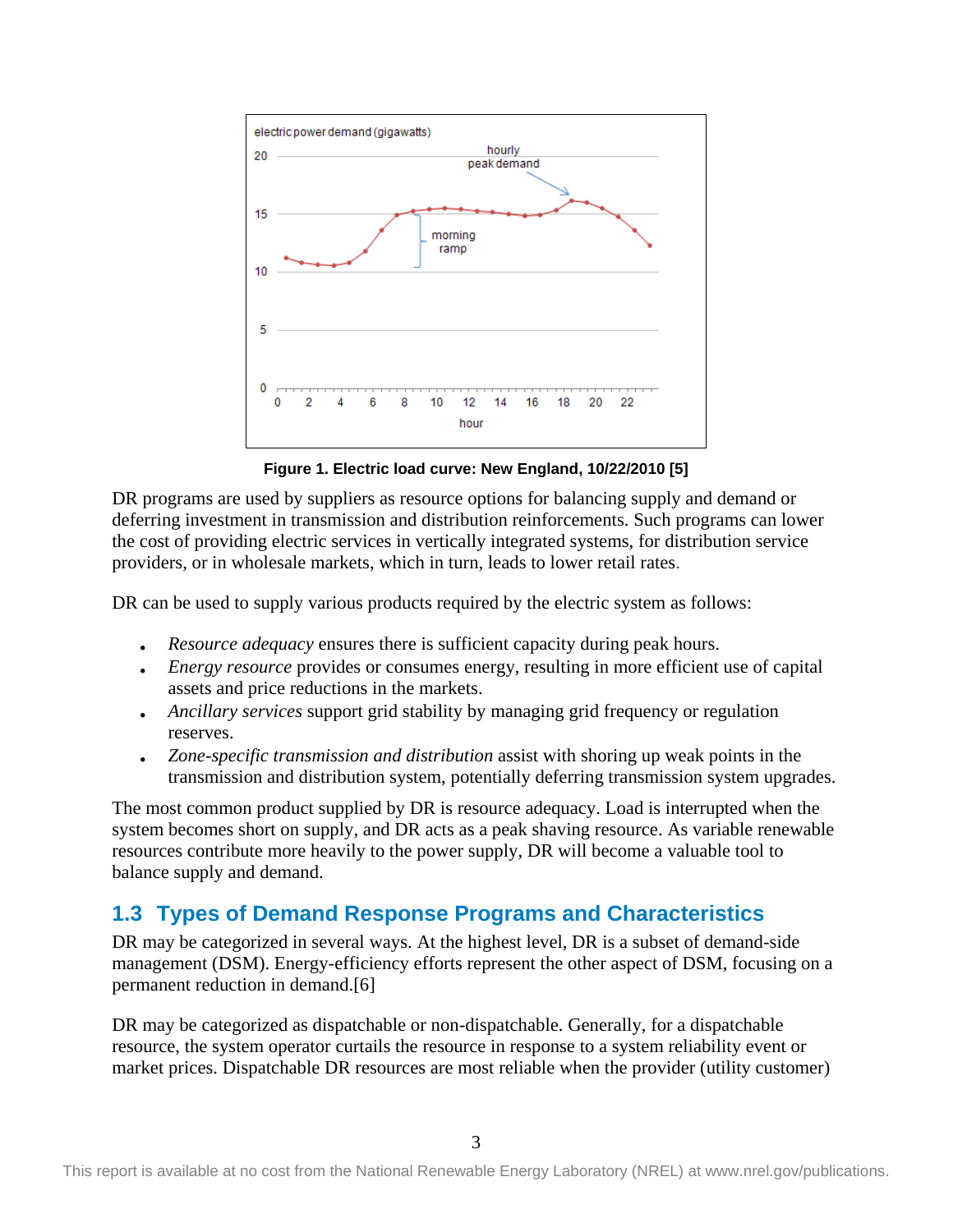is obligated to change load by contract, controlled by the system operator, and required to meet measurement and verification standards.

Non-dispatchable resources on the other hand are considered voluntary and may participate as a DR resource by lowering their consumption based on pricing signals. While these resources provide a valuable service to the system, they are less reliable than dispatchable resources. However, as experience is gained with an array of non-dispatchable resources, system operators can gauge the likely response of voluntary DR resources.

Dispatchable DR is further classified into economic decisions and reliability decisions. An economic-based decision for DR would involve a contract for the DR resource to bid into the wholesale electricity market to offer load change at a price or otherwise to identify how much load can be curtailed at a set price. This is referred to as demand bidding and buy-back.

Reliability decisions for dispatchable DR ("event-based") may focus on one of four areas: capacity, reserves, energy, and regulation.

- 1. *Capacity* refers to the generation supply where DR can augment generation by supplying "negawatts" to the system, lowering the need for traditional generation capacity. Capacity-focused dispatchable DR could include structures such as direct load control management, interruptible load, critical peak pricing, and load as a capacity resource.
- 2. *Reserves* often refer to generation that is sufficiently responsive to help balance supply and demand during the first few seconds or minutes of a grid event. DR reserves may be similar to spinning reserves that are synchronized and ready for service in that they can be activated automatically or on very short notice. DR reserves can also be similar to non-spinning reserves not connected to the system but capable of serving demand within a specified time to respond to grid imbalance. DR reserves are connected to the system, and using energy, but the user is able to be curtailed under circumstances of stress to the system.
- 3. *Delivered energy* refers to the specific amount of electricity supply over a period of time. DR resources can be used to reduce demand on the grid in the case of generator or system emergencies, or for peak load reduction.
- 4. *Regulation*, like operating reserves, is an ancillary service used to maintain the target system frequency within predetermined limits. For example, DR resources may follow a dispatch signal for frequency regulation.

Non-dispatchable DR resources are generally tied on a voluntary basis to time-sensitive pricing decisions ("price-based"). Four pricing scenarios fall into this category: time-of-use (TOU) pricing, critical peak pricing, real-time pricing, and system peak response transmission tariff.

- 1. *Time-of-use pricing* refers to rates or prices set well in advance of the actual demand response events, which differ according to different blocks of time. Typically, there are peak and off-peak seasons and hours.
- 2. *Critical peak pricing* sets a high rate for consumption during periods of high wholesale market prices or system contingencies. Customers are notified approximately a day ahead of when the critical peak period will be.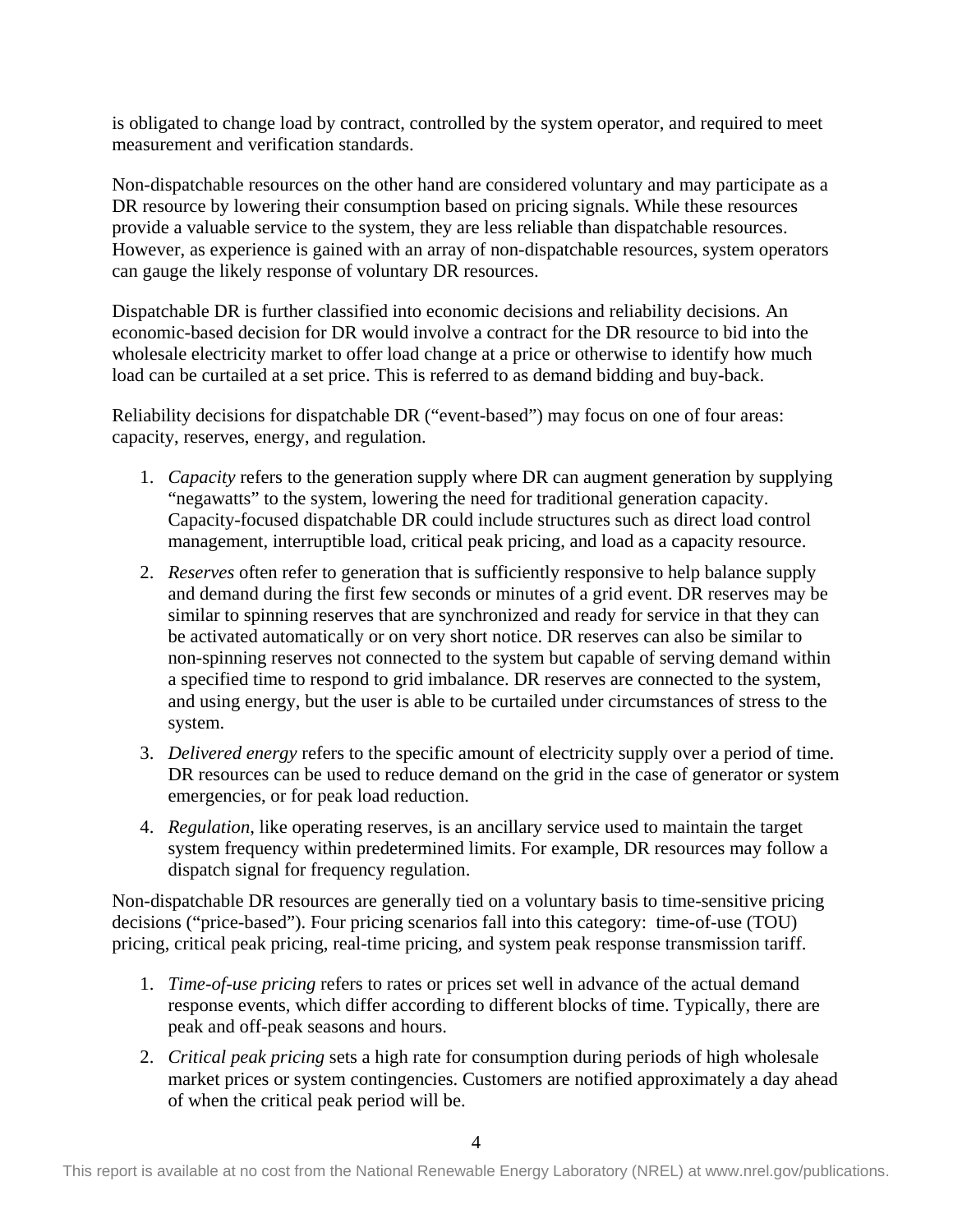- 3. *Real-time pricing* reflects rates or prices that change with wholesale prices on either a day-ahead or hour-ahead basis.
- 4. *System peak response transmission tariff* is a rate or price structure that is engaged to reduce transmission congestion.

Although the North American Electric Reliability Corporation classification of DR services is helpful to understand how DR is measured and valued, it is equally important to understand how the customers' load is ultimately managed by curtailing, shifting, shedding, or onsite generating [7]. These are categorized in a report by the Lawrence Berkeley National Laboratory (LBNL) into four "service types": Shape, Shed, Shift, and Shimmy. Although significant additional detail is given in the paper *Final Report on Phase 2 Results: 2025 California Demand Response Potential Study*, [Figure 2](#page-10-0) demonstrates one potential way to categorize various DR types based on customers' power consumption [8].





<span id="page-10-0"></span>When a load is curtailed, power consumption is reduced by accepting the curtailment, and the customer does not intend to make up the foregone energy use at a later time. For example, DR programs that target temperature adjustments to AC do not anticipate the user will increase load later.

When a load is shifted, the power consumption may be rescheduled for a time when the price of power is lower or system reliability concerns are more manageable. In a shifting scenario, the customer intends to make up the energy use later. Some load shifting programs can create new peak loads if not managed carefully. For example, controlling many water heaters can create load issues when a large group is returned to service all at once.

DR achieved through on-site generation reduces demand on the grid without affecting customer service levels. However, on-site fossil fuel generation may be subject to air permitting or other operating requirements limiting their use.

From another broad perspective, there are two types of DR programs: measure based, and performance based. Measure-based DR is targeted at a specific end use, the load interruption is controlled by a third party, and there are limits on the frequency and duration of interruptions.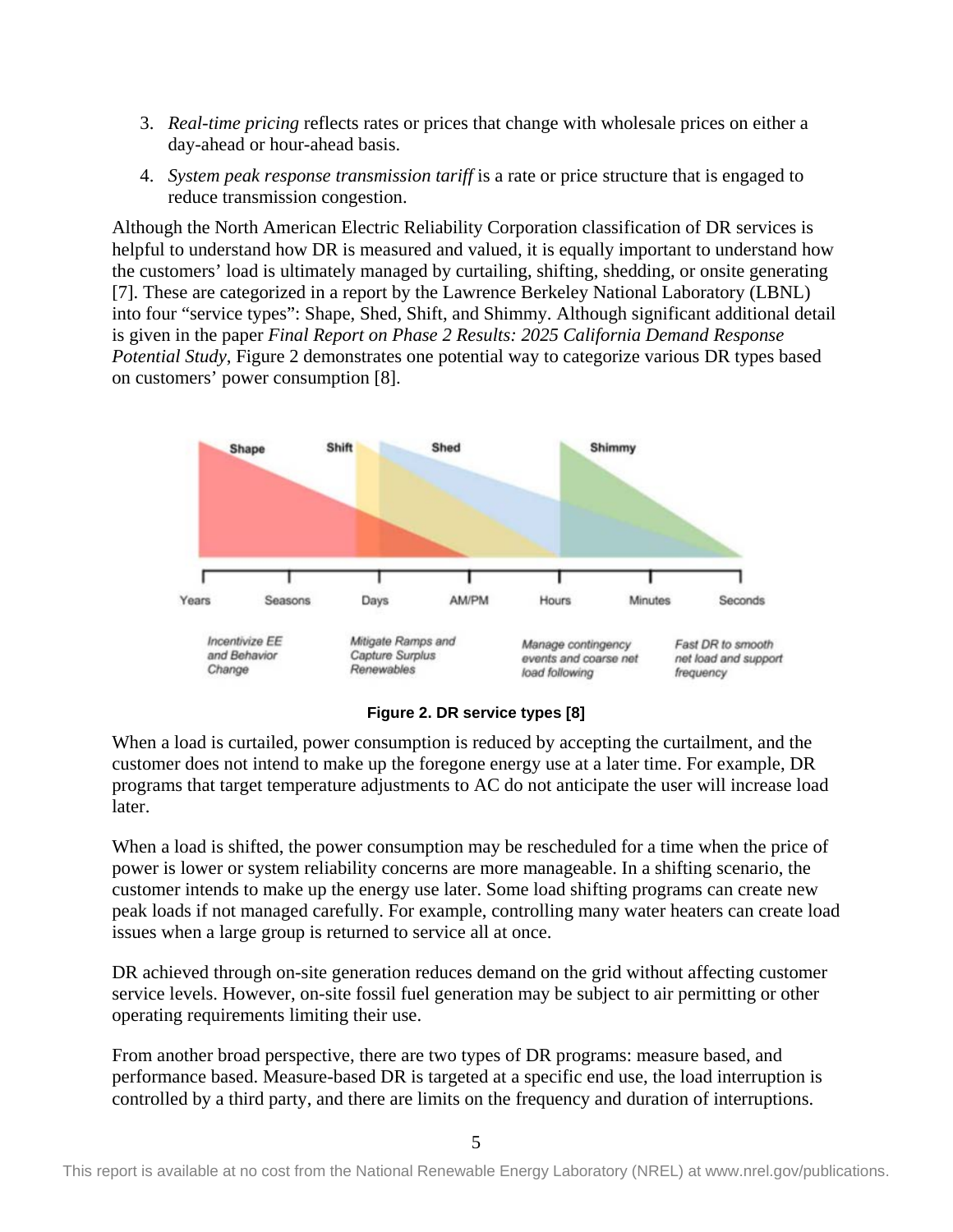Performance-based DR gives the customer the flexibility to choose when and how often to reduce its load, as well as how much it will reduce. However, there can be penalties for nonperformance.

## <span id="page-11-0"></span>**1.4 Benefits of Demand Response**

While early efforts with DR were a reactive measure to prevent brownouts or blackouts, mature DR programs can deliver a wide range of benefits to electricity suppliers, DR participants, nonparticipating utility customers, and to society more broadly.

At its core, the increased market efficiency and resulting benefits of DR are categorized as follows [9]:

*Participant financial benefits:* Customers adjust their demand, resulting in a lower bill or incentive payments.

*Market-wide financial benefits:* With reduced demand during peak periods, the need to dispatch higher-cost power plants is reduced. This results in lower wholesale electricity production costs and prices.

*Market performance benefits:* Sustained DR can lower capacity requirements and allow utilities to avoid the expense of new power generating capacity. As power prices match production costs more closely, the savings can be passed onto retail customers.

*Reliability benefits:* DR can lower the likelihood and consequences of forced outages that impose financial costs and inconvenience on customers.

Some of these benefits are more easily quantifiable than others. The cost avoided when a more expensive power plant is not dispatched can be estimated from the avoided variable operating costs associated with the power plant. [1](#page-11-2) This cost can be translated into a price that is acceptable to the market. Other DR benefits have value not easily translated into price, including potential environmental benefits from reduced power plant operation, flexible customer usage options, [2](#page-11-3) and increased flexibility to respond to system contingencies.

## <span id="page-11-1"></span>**1.5 Measurement and Verification**

An effective DR program requires the ability to measure (meter) and verify the impact of a DR program participant, calculating the change in demand during the event from a baseline load profile (shown in Figure 3). Both elements are necessary as measurement quantifies the change while verification provides evidence that the measured change is valid.

<span id="page-11-2"></span><sup>&</sup>lt;sup>1</sup> In competitive markets, a reduction in use can also reduce the energy clearing price, thereby reducing the price of all power consumed or sold during the period.

<span id="page-11-3"></span><sup>&</sup>lt;sup>2</sup> Where a customer does not have to accept the rate provided by the utility but can actively manage load to reduce costs.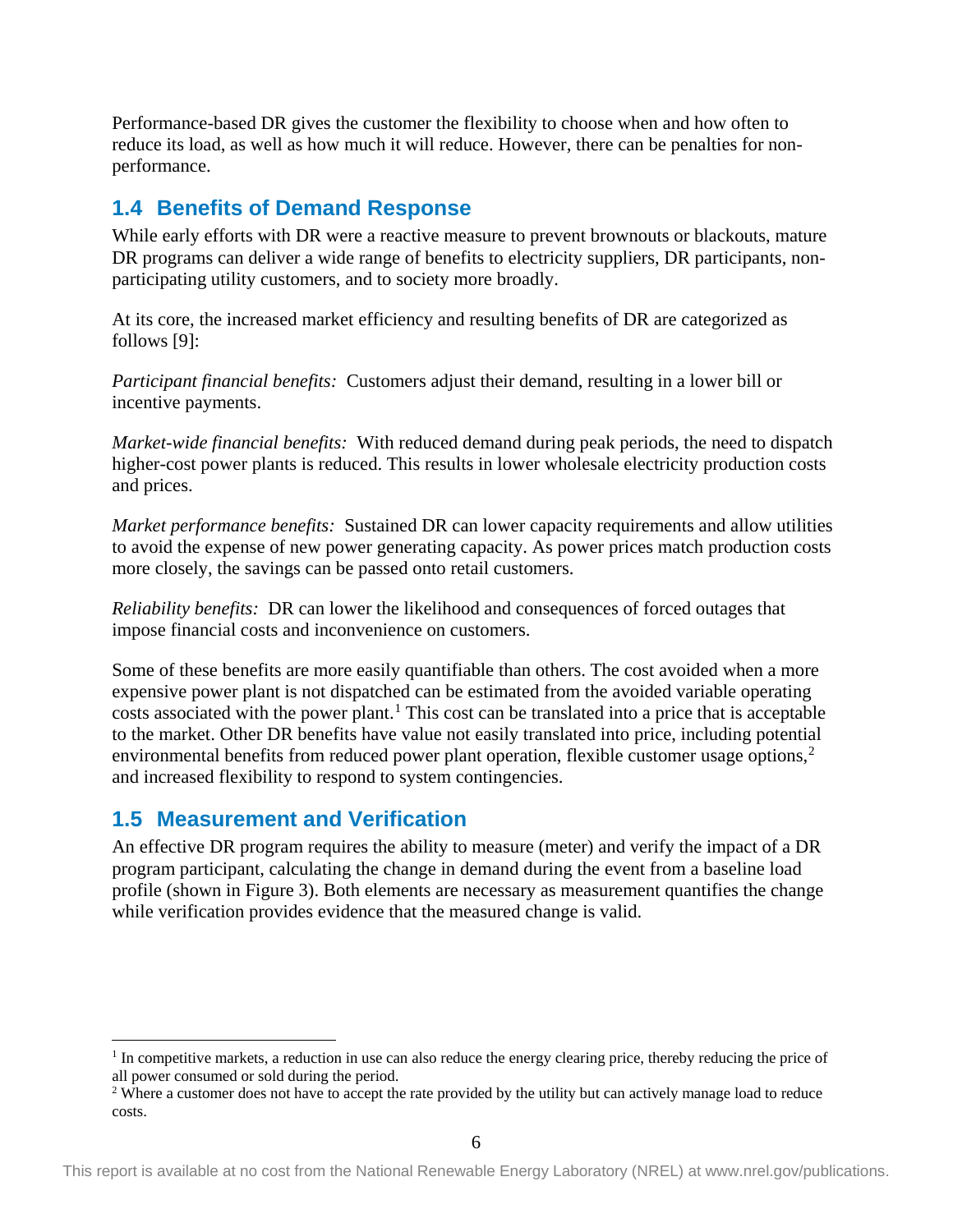

**Figure 3. NYISO baseline example [10]**

<span id="page-12-1"></span>The accuracy of both the baseline estimate and the actual curtailment is important to the utility to avoid paying too high an incentive for DR while still encouraging participation by customers, and to the customer to accurately recognize their value in participating in the DR event and to avoid non-performance penalties.

Every utility customer has a meter installed to measure customer electricity consumption and revenue for the utility. Although a basic electricity meter records the flow of power to a consumer (in watts or kilowatts [kW]), new and developing technologies can provide advanced metering to capture instantaneous usage such as watts, current, voltage, and power factor. Data storage capability varies by technology but can be adapted to a project's specific requirements. As data are captured and communicated to stakeholders, other technologies provide for analysis, automation, and remote load control. Production and consumption meters are essential, though other inputs such as weather data are necessary to achieve valid DR results.

System operators and utilities develop comprehensive manuals that specify equipment, baseline analysis, methods, calculations, audits, certifications, and documentation requirements for participation in a DR program. These manuals are revised from time to time to reflect upgrades across the elements of the DR program, and are essential to the transparent collaboration among the DR program's stakeholders.

## <span id="page-12-0"></span>**1.6 General Compensation Guidelines**

Utilities around the world are expected, if not required, to provide reliable electric service at least cost. With respect to DR resources, this means that utilities should be willing to pay up to their avoided costs to acquire equivalent services from DR. The value of avoided air emissions or the value of other externalities, such as avoided greenhouse gas emissions, may be included in these cost calculations.

In determining the level of compensation available for DR resources, answers to the following questions are informative.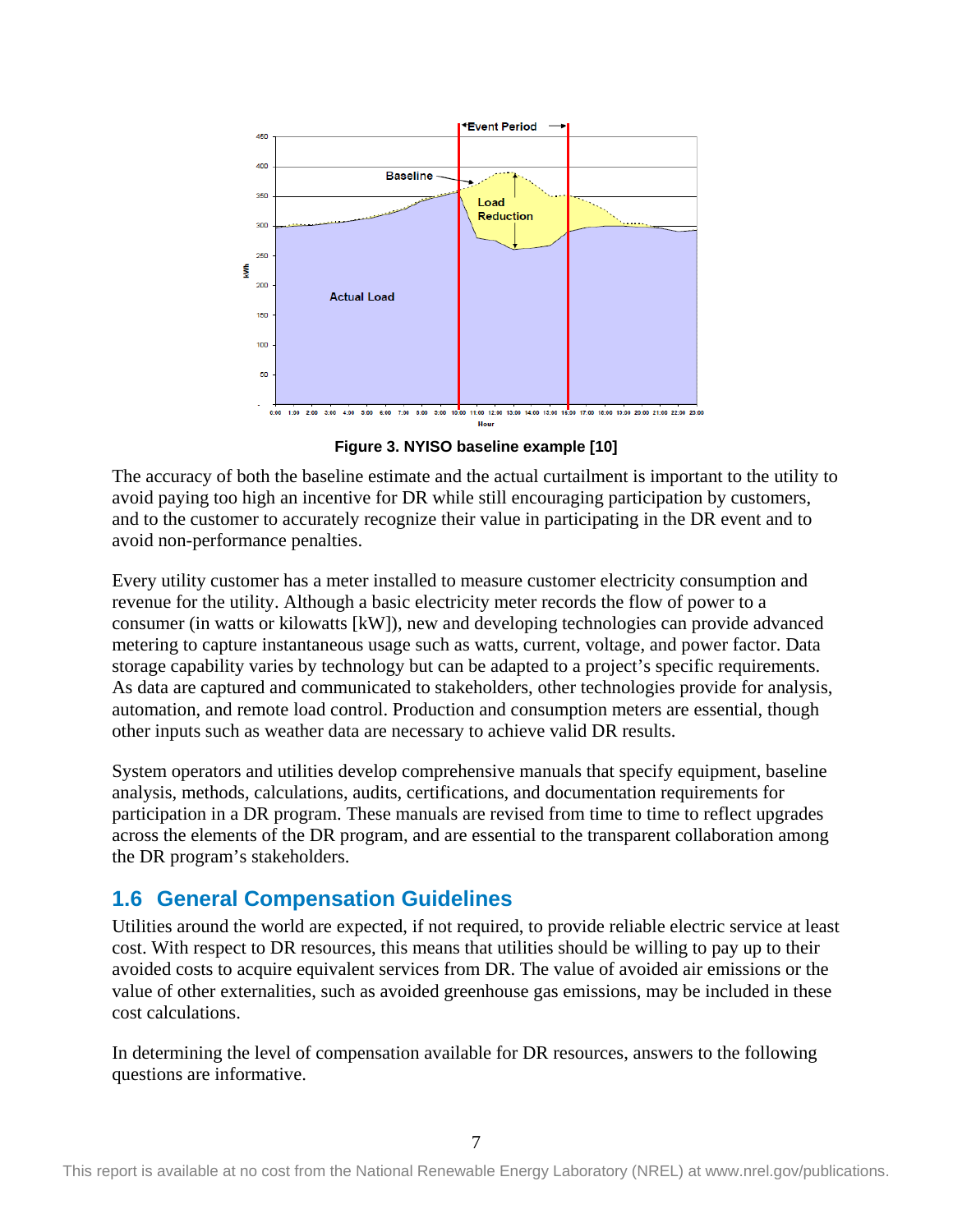- What is the targeted resource worth to the system?
	- $\circ$  Capacity = cost of peaking plant (if the system needs additional capacity)
	- o Energy = peak energy price (if the resource is available at peak times)
	- o Avoided carrying costs
	- o Avoided externalities, such as air emissions.
- Will consumers participate at that price?
- Is participation sufficient to warrant a program?
- Who pays for implementation costs?

#### **Example: Calculating value for interruption of domestic electric hot water heaters**.

A simple example is to look at the capacity value of interrupting domestic water heaters. Using a load profile for domestic water heaters, a system or area peak coincident load contribution is established for each appliance. In this example, the average domestic water heater can be expected to draw about 0.25 kW during the summer peak (hour 16 to hour 18), and about 0.5 kW during the winter peak (hour 6 to hour 9). The value of the load interruption to resource adequacy, using an example value of a peaking plant as a proxy, along with the summer peak, would be \$35.75 per year, or \$2.97 per month.

The calculation is as follows:

Resource adequacy  $=$  Gas turbine peaking plant

Carrying cost of a gas turbine  $= $130.00/kW - yr * Coincident domestic water heater peak$ load

Coincident domestic hot water heater peak load =  $0.25$  kW  $*$  1.1 =  $0.275$  kW (adjusting for marginal losses)

 $0.275 * $130.00 = 35.75/yr$  or \$2.97/mo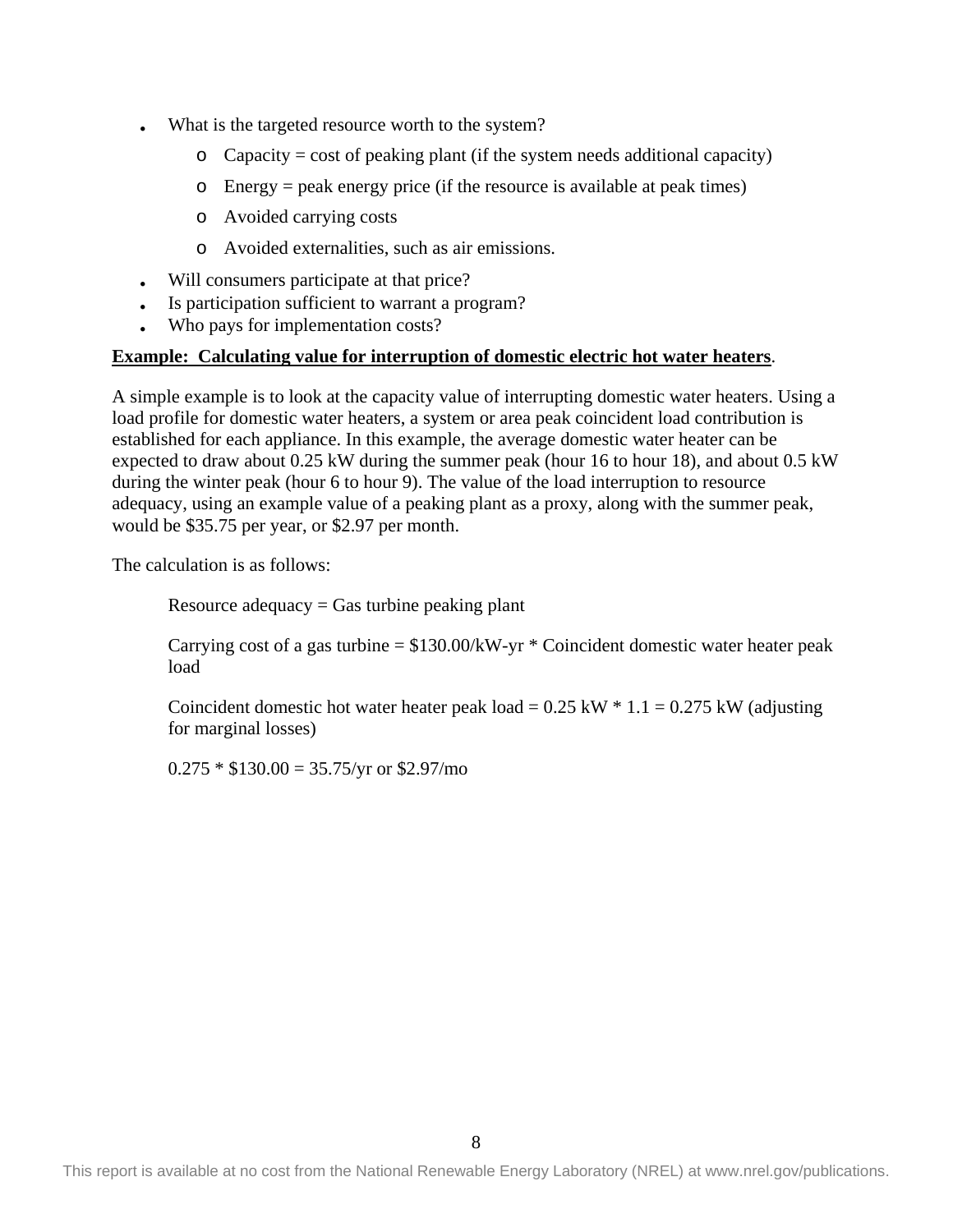# <span id="page-14-0"></span>**2 Regulatory and Policy Framework for Demand Response in Mexico**

## <span id="page-14-1"></span>**2.1 Mexico Electricity Market Authorities**

In December 2013, the Mexican Constitution was amended by the Mexican Congress, which began the Energy Reform, a process of modernization of the electricity sector in Mexico. An understanding of the Mexico electricity market requires an understanding of the roles and responsibilities of the principal authorities overseeing the generation, transmission, and distribution of electricity.

## <span id="page-14-2"></span>*2.1.1 Energy Ministry (Secretaría de Energía) (SENER)*

SENER is responsible for establishing, supervising, and enforcing Mexico's energy policy within the framework of Mexico's constitution. SENER's role is to guarantee the competitive, sufficient, high quality, economically viable, environmentally sustainable, and fully accessible supply of energy for the people of Mexico.

## <span id="page-14-3"></span>*2.1.2 Energy Regulatory Commission (Comisión Reguladora de Energía) (CRE)*

Construction and operating permits for generation, transmission, and distribution of electricity are issued by CRE, the regulatory agency for the markets. Rates and fees for interconnection and power supply are determined by CRE. CRE must regulate the participation of public and private companies in the electricity market, assuring transparency in contracts, permits, and bidding to support efficient market function.

## <span id="page-14-4"></span>*2.1.3 National Energy Control Center (Centro Nacional de Control de Energía) (CENACE)*

The Independent System Operator (ISO), the newly formed regulatory authority CENACE, is responsible for operational control of the national electric system, for operation of the wholesale electricity market, and for guaranteeing impartiality in access to the national transmission and distribution networks.

## <span id="page-14-5"></span>*2.1.4 Federal Electricity Commission (Comisión Federal de Electricidad) (CFE)*

Historically, the public electricity market in Mexico was predominantly under the purview of CFE, a vertically integrated electric utility created and owned by the Mexican government. Although the market is no longer restricted with the passage of new laws and regulations, CFE has established subsidiary units for power generation, transmission, and distribution, and markets electric power for over 35 million customers (nearly 100 million people).

### <span id="page-14-6"></span>*2.1.5 Natural Resources and Environmental Ministry (Secretaría de Medio Ambiente y Recursos Naturales) (SEMARNAT)*

SEMARNAT is Mexico's ministry ensuring the protection, conservation, and use of the country's natural resources. To that end, SEMARNAT is responsible for the environmental interaction of Mexico's power plants and related infrastructure, preventing and controlling pollution, managing water resources, and fighting against climate change. Whereas CRE authorizes power generation, SEMARNAT is responsible for conducting an environmental impact assessment and authorizing federal environmental, safety and health impacts.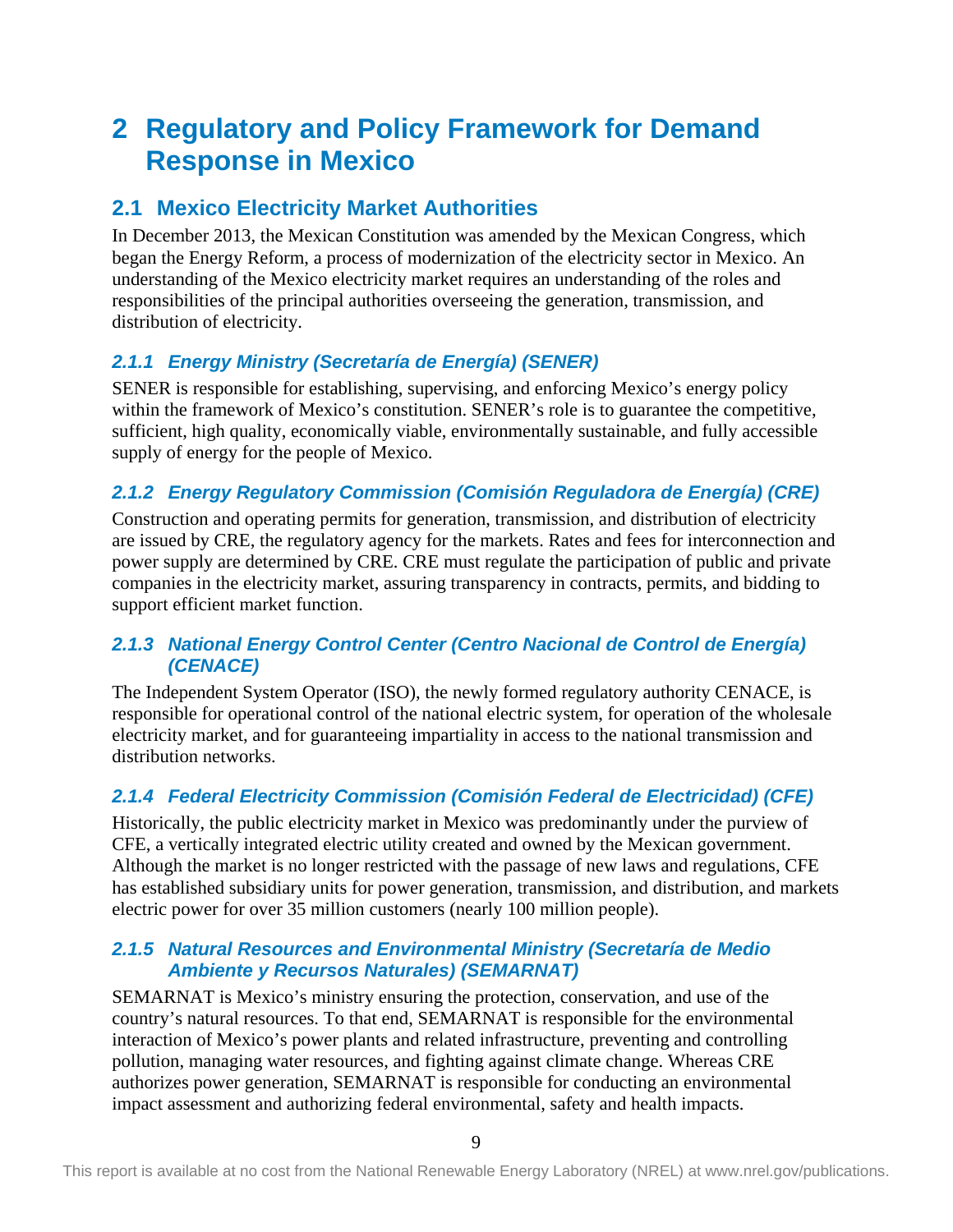## <span id="page-15-0"></span>**2.2 Overview of Laws, Regulations, Policies, and Market Programs**

Following a constitutional amendment in 2013 and congressional legislation in 2014, Mexico opened its energy markets, including the competitive sale of electricity, to allow the private sector to compete in activities that were previously integrated vertically and exclusive to the Mexican state. This law, and the subsequent enabling legislation, are summarized in [Table 1.](#page-15-1)

#### **Table 1. Key Laws and Regulations that Affect DR in Mexico**

#### <span id="page-15-1"></span>**Electricity Industry Law (LIE) [11]**

Effective August 12, 2014, the LIE opened electricity generation, transmission, distribution, and power market activities to private sector participation. The LIE provides certain attributes to SENER to determine the use of DR. Article 12 of the LIE explicitly provides CRE with the authority to determine the methodologies and criteria for compensation of DR services from basic service consumers.

#### **Energy Transition Law (LTE) [12]**

In December 2015, passage of the LTE superseded all previously enacted legislation and became the cornerstone of Mexico's legislation on clean energy. It provides a new regulatory framework that allows all energy sector participants to coordinate long-term efforts to reduce polluting emissions, and to do so at a lower cost.

The LTE establishes that SENER, through the clean energy goals and energy efficiency goals, will promote power generation via clean energy sources to allow industry to comply with standards established in Mexico's General Climate Change Law and Electric Industry Law. Companies incorporated in Mexico as well as multinationals with operations in Mexico must comply with the law's clean energy and energy efficiency goals.

#### **Electricity Market Rules [13]**

Released September 2015 by SENER, the Electricity Market Rules specify that DR resources and market will be part of the second stage of the wholesale electricity market, which is scheduled to begin sometime in 2018. DR is covered in Sections 9, 9.6, and 10.3.11 of the Electricity Market Rules.

#### **Manual for Short-Term Energy Market Rules [14]**

The Manual, which has rules for short-term energy markets, was released June 2016 by SENER. Although the manual does not address DR directly, it does provide guidance on topics that touch on DR such as types of energy products, services, and reserves (Section 2.3.1), voltage control (Section 3.3.1), and automatic generation control (Section 6.10).

#### **Power Balance Market**

Released September 2016, this applies to guaranteed DR. Guaranteed DR is covered in Section 5, Power Accreditation; Section 6.2, Requirement of Demand; and Section 8.7, Non-compliance of Net Power Obligation.

Two categories have been created for the commercialization of electricity and associated products: Supplier<sup>[3](#page-15-2)</sup> and Generator. In the Supplier category, there are three variations: Basic Services Supplier, Qualified Services Supplier, and Last Resort Supplier.

A Basic Service Supplier is an entity that offers basic supply to basic supply users and represents in the wholesale electricity market the exempt generators that require representation in the wholesale market. Basic service suppliers serve customers that cannot participate in the

<span id="page-15-2"></span><sup>&</sup>lt;sup>3</sup> What would be called a retail supplier in the U.S. context.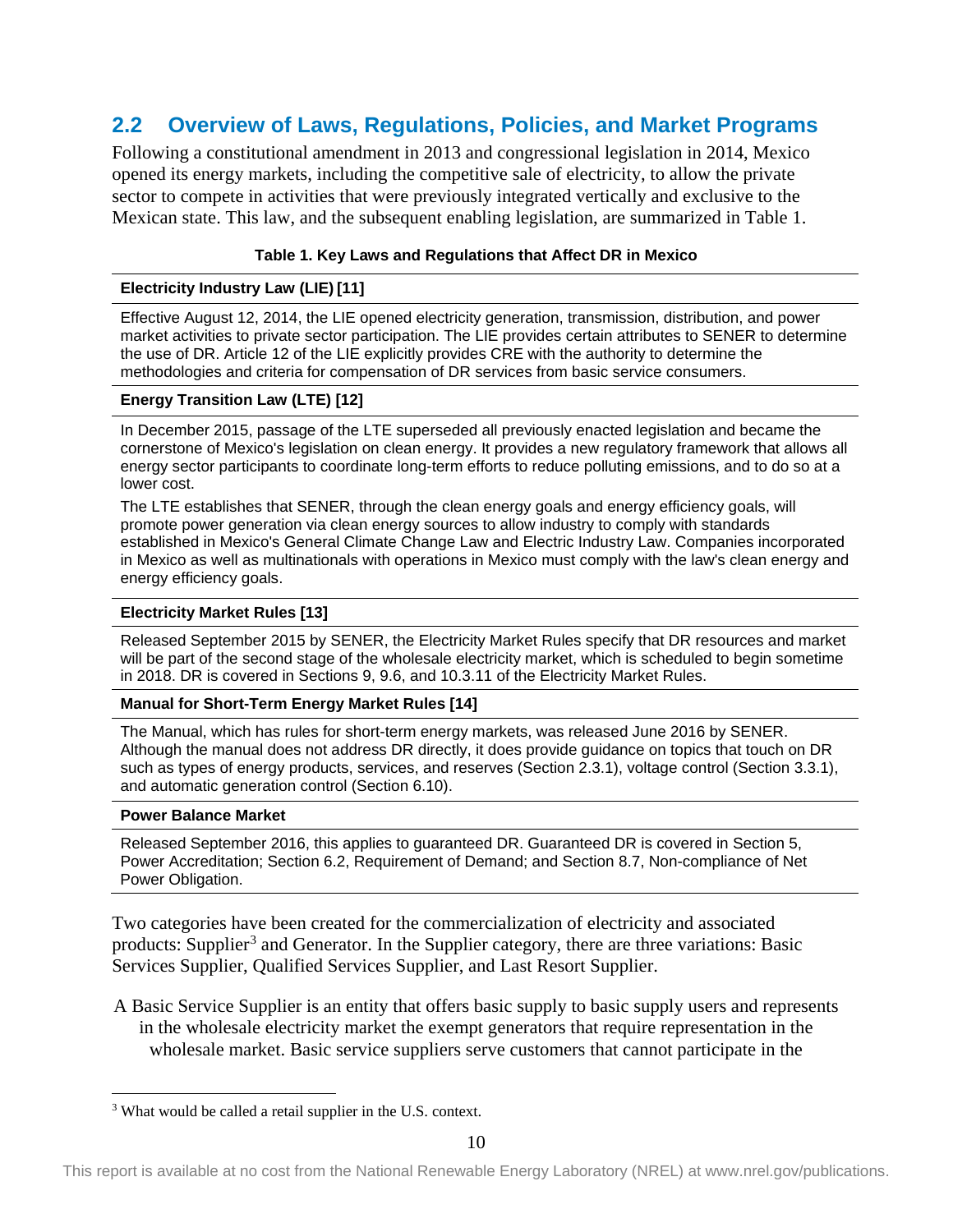wholesale electricity market. Power is supplied to residential and small, commercial consumers under a regulated tariff structure.

A Qualified Service Supplier is an entity that offers a qualified supply to qualified users and represents power supply for exempt generators in the wholesale electricity market. Large energy consumers purchase power from qualified service providers under negotiated power purchase agreements; prices are not regulated. Qualified service suppliers purchase electricity from the wholesale electricity market.

A Last Resort Supplier offers a last resort power supply to qualified users in emergencies under maximum rates.

Basic service suppliers and qualified service suppliers can participate in the DR market by serving as aggregators providing either guaranteed DR services, regular DR services, or both.

There are two types of DR available for basic service suppliers, as shown in Table 2.

#### **Table 2. Guaranteed and Regular DR**

#### <span id="page-16-0"></span>**Guaranteed DR**

- For large energy users
- Participate in energy market; committed by end users to meet grid requirements for balancing supply and demand
- Can offer three types of services:
	- o Energy/avoided energy
	- o Power/avoided demand
	- o Ancillary services
		- **Frequency reserves**
		- **Spinning reserves**
		- **•** Operating reserves
		- Supplementary reserves
		- Reactive power for voltage support
- Directly modeled by CENACE
- Directly metered
- Remotely controlled by CENACE
- **Dispatchable**

#### **Regular DR**

- For small energy users
	- o Can be residential, commercial, or industrial; do not directly participate in wholesale market, but instead offer reductions to Basic Service Supplier
- Energy market participation optional
- Can provide two types of services:
	- o Energy/avoided energy
	- o Ancillary services
		- Voltage support
- Indirectly modeled by CENACE; data provided by supplier to CENACE
- May or may not be directly metered
- Can be remotely controlled by CENACE or other mechanisms (e.g., incentives)
- Dispatchable, but may not respond, depending on the incentives and the effort of the provider to inform users about the benefits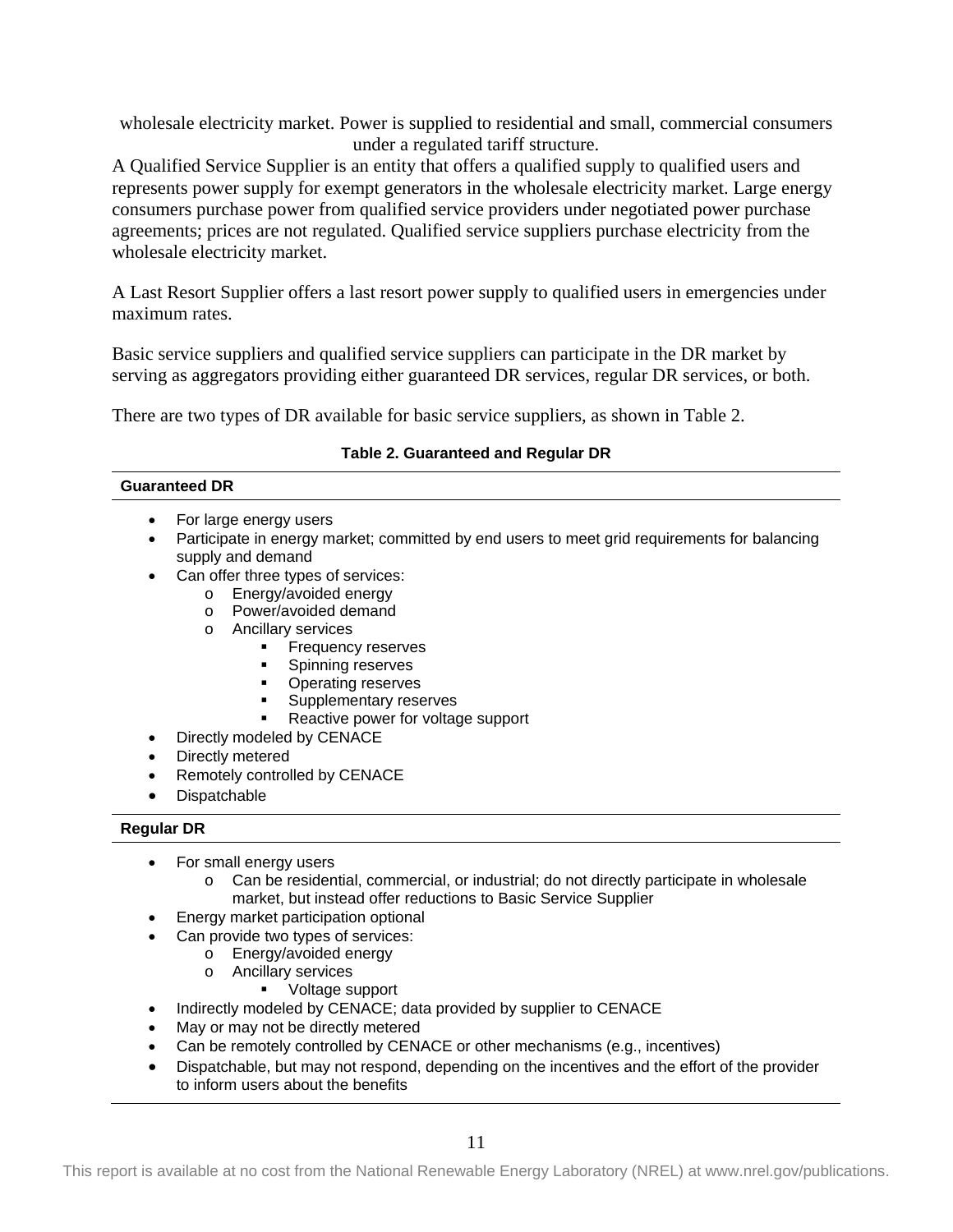The Basic Service Supplier aggregates small reductions from many customers. Customers are compensated by the Basic Service Supplier at a rate determined by CRE. The Basic Service Supplier in turn sells the aggregated reduction to the energy market and receives wholesale electricity market rates.

Basic Service Suppliers can benefit from DR in three ways:

- 1. Reduced energy purchases in the day-ahead or real-time markets
- 2. Reduced capacity purchases to meet their obligations
- 3. Reduced renewable energy certificate obligations, because the renewable energy certificate requirement is based on energy purchased.

A third-party DR provider can be an intermediary between the customer and the Basic Service Supplier. Third-party DR providers are not explicitly mentioned in Mexican legislation, but nothing forbids their existence at this time. Third-party managers of DR programs will not have a direct relationship with CENACE. In other words, they will not directly sell DR products to the wholesale electricity market but must work with a Basic Service Supplier who receives payment from CENACE for these products. Basic Service Suppliers can also choose to provide DR services directly to customers or go through a third-party intermediary.

CRE will issue the models for contracts, the criteria for participation, and the methodologies for compensation, which must reflect the economic value to the Basic Services Supplier.

## <span id="page-17-0"></span>**2.3 Mexico Priorities for Demand Response**

Mexico is still in a phase of definition for DR, but the priorities are clear: focus on the development of a payment mechanism and contract model for the basic supply service (CRE) along with the definition and technical criteria for the wholesale market (CENACE).

In the 1990s, Mexico established Interruptible Rate Tariffs, which applied to the largest users (greater than 10 MW of average maximum load, minimum of 7 MW available for DR). The tariff has a minimum period of performance of one year and can include up to 20 events of up to 6 hours per year. Participants must be notified at least 15 minutes before an event, but face nonperformance penalties of six times the monthly rate for demand that was not reduced. DR compensation in 2017 ranges from \$US46 to \$US50/kW in monthly payments.

The next step in the development of DR in Mexico is evaluation of potential DR resources in Mexico and a general characterization of the technical requirements needed for implementation. DR programs can be designed to deliver additional resources to the system and provide cost savings for all participants. It is necessary to determine what DR resources are needed by the system and to design a program to acquire those DR resources at a competitive cost, while paying a price that encourages continued participation in the DR program. Mexico's authorities are evaluating both price-based and event-based demand response options for Basic Service Suppliers, as well as the wholesale market.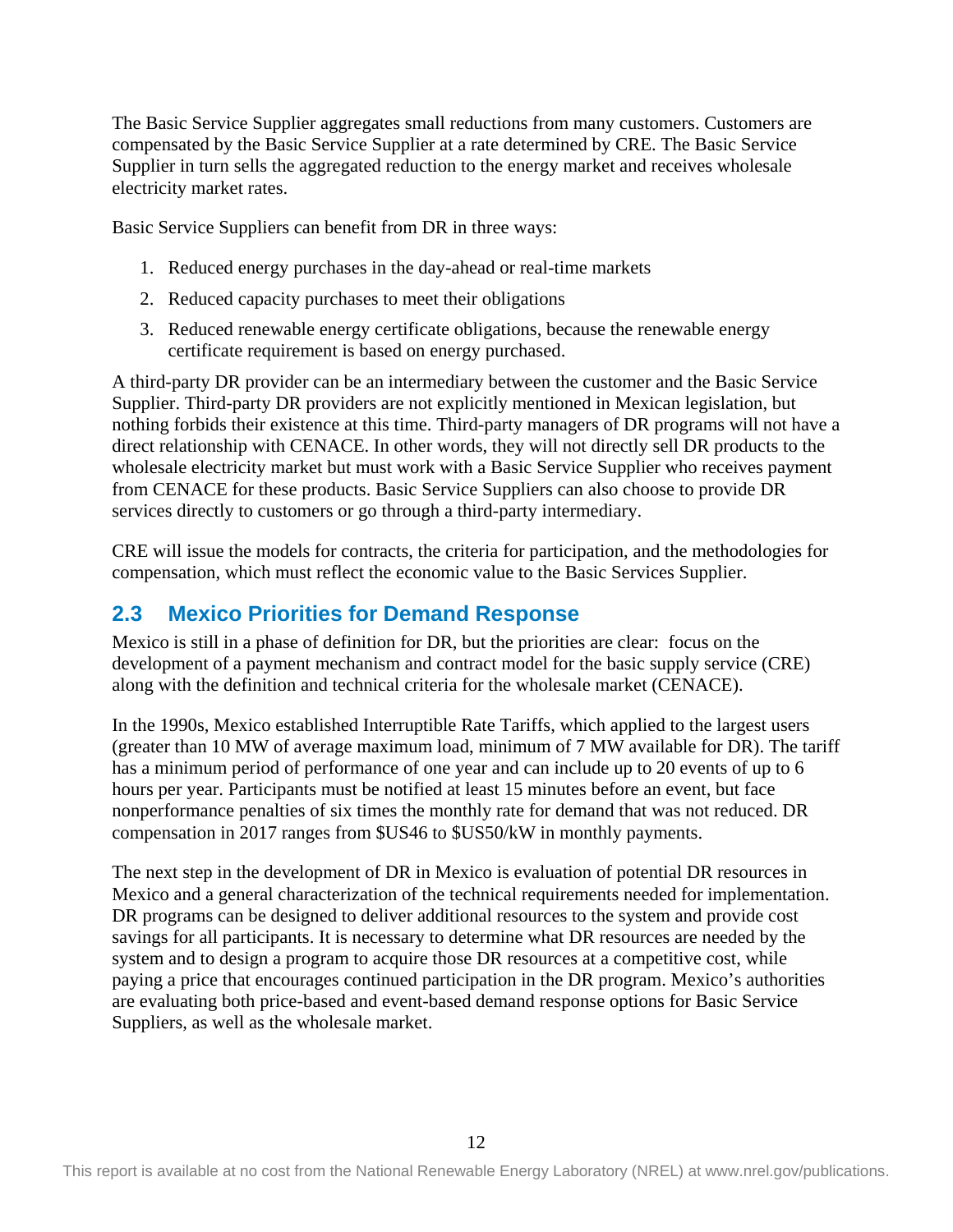## <span id="page-18-0"></span>**2.4 Demand Response and the Wholesale Market**

In the future, users of Basic Supply with Controllable Demand will be able to offer DR and associated products through a Basic Service Supplier, which will act as a DR aggregator. Basic Service Suppliers representing Controllable Demand Resources will then be able to offer capacity, energy, and eventually ancillary services into the wholesale electricity market. Participation will be based on the methodologies and contract models issued by the CRE, which will reflect the economic value that these services provide to the supplier.

In particular, CRE is empowered by law to issue the following regulatory instruments:

- Purchase and sale contract models for users of basic services with controllable demand
- Authority to determine and update the applicable compensation mechanisms and participation criteria for the program.

Controllable Demand Resource offers will be implemented in the second stage of the Mexican Wholesale Electricity Market. The second stage of the Short-Term Energy Market (which includes both the day-ahead market and the real-time market) will begin operations between 2017 and 2018, in accordance with the specific component of the wholesale electricity market in question.

The market rules define two types of controllable demand resources:

- 1. *Guaranteed Controllable Demand Resources* are controllable demand resources where providers are required to submit price purchase offers to the day-ahead and real-time markets for all capacity or other service bid into the market:
	- A. The purchase offers shall correspond to a 100% reduction in guaranteed controllable demand resources at a price equal to or less than the maximum bid established by the market surveillance unit.
	- B. In the second stage market, CENACE may calculate the opportunity costs for guaranteed controllable demandable resources with limited energy. In that case, the use of such opportunity costs in the guaranteed controllable demand resource offers will be optionally includable as well.
- 2. *Non-guaranteed Controllable Demand Resources* consist of purchase offers sensitive to the short-term energy market prices below the top bid and are exempt from bidding requirements, so that the use of price-sensitive purchase orders is optional.

In addition, the power balance market establishes that the activation of a controllable demand resource will imply a reduction of the annual power requirement for the responsible supply entities that represent them.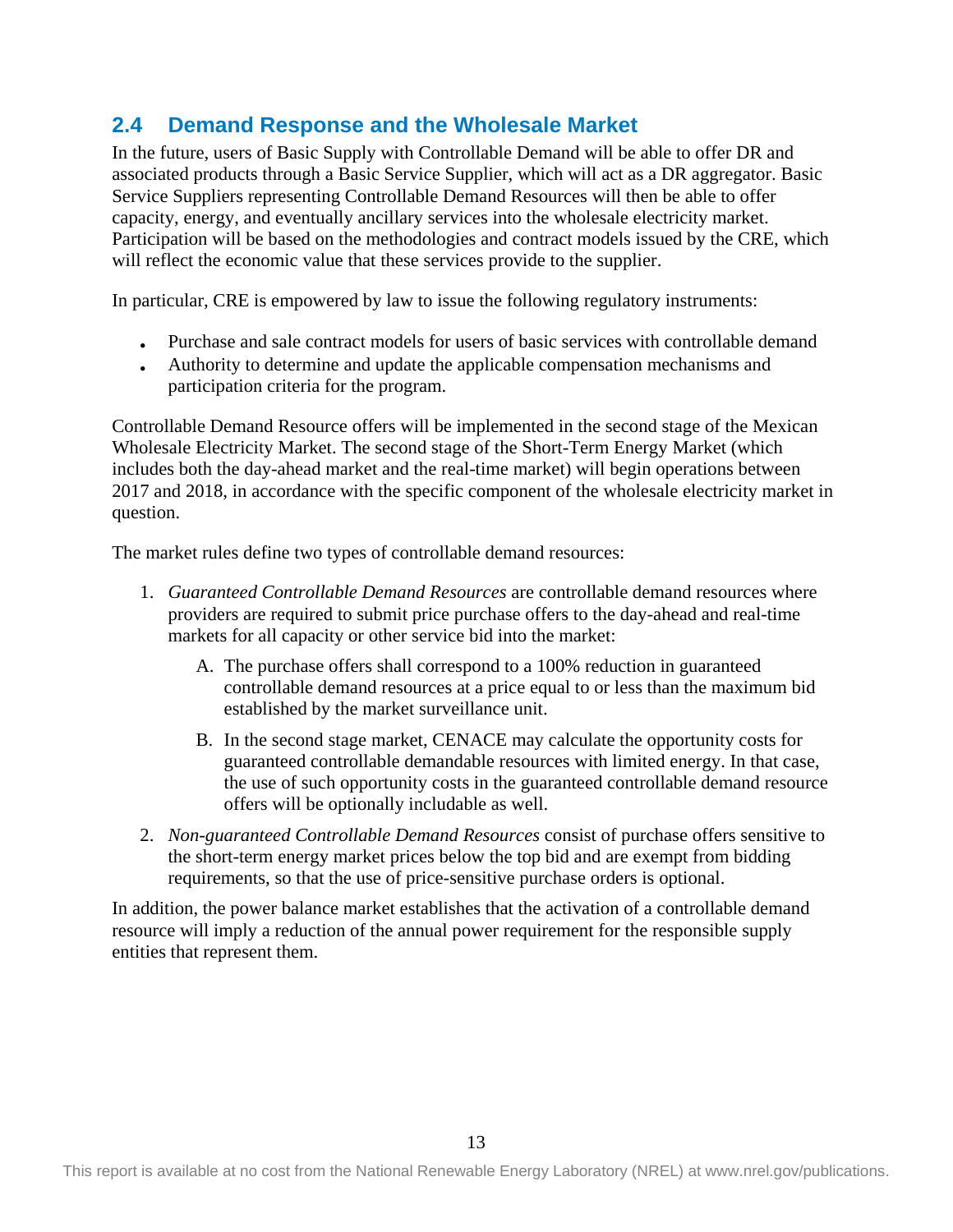# <span id="page-19-0"></span>**3 Demand Response Compensation in Practice**

# <span id="page-19-1"></span>**3.1 Case Studies**

DR is an established approach utilized by utilities worldwide to incentivize consumers to reduce or shift their load during peak periods. The United States has led the development and implementation of DR programs as early as the 1970s, as central AC proliferated, resulting in sharp peak loads. Rate design and incentive programs were incorporated into the integrated resource plans of the vertically integrated utilities. In the 1990s, restructuring of the electric industry toward more competitive energy markets resulted in independent power producers participating in wholesale markets, and a transformation of utilities into stand-alone generation companies, regulated distribution companies, and regional grid operators.

Three key DR markets in the United States have been studied in depth to provide Mexico with potential DR compensation frameworks. The markets studied were New England, California, and Hawaii. Appendix A provides a detailed assessment of the historic and current DR programs in these markets, including residential, commercial, and industrial participants. Given that Mexico's current focus is on commercial and industrial (C&I) participants, approaches for these customer types are summarized below.

## <span id="page-19-2"></span>*3.1.1 New England*

New England has implemented three DR programs that have proven successful for C&I participation but require different implementation approaches. Peak/off-peak rates would require the creation and approval of a new tariff, special contracts would require regulatory approval for bilateral contracts, and a market program would require careful rule planning, design of an interface for participants to bid into the market, among many other considerations.

## *3.1.1.1 Peak/Off-Peak Rates*

The utility developed a two-tiered rate structure for this DR program that reflected cost-ofservice differences, with on-peak rates up to 2 to 3 times higher than off-peak rates. The rate structure required formal regulatory review and approval. Customers could opt in to this DR program, voluntarily enrolling and adjusting their energy consumption habits to greater usage during off-peak times. Compensation for participation was not direct, rather participants saved money on their utility bills as they shifted energy consumption to the off-peak periods.

## *3.1.1.2 Special Contracts*

The utility established bilateral contracts with C&I customers with controllable loads, shifting demand to off-peak periods (from time of day to seasonal shifts). While negotiations were case by case, requiring significant upfront effort, the result was successful for controlling a large amount of demand through relatively few participants. Compensation was specific to each participant, based on avoided system energy and capacity costs.

## *3.1.1.3 Market Program*

Independent System Operator – New England (ISO-NE) now operates one of the most advanced market programs for DR. In essence, a DR resource can participate by bidding into the market, and this competition in the open market increases the market efficiency (lowest cost provider) for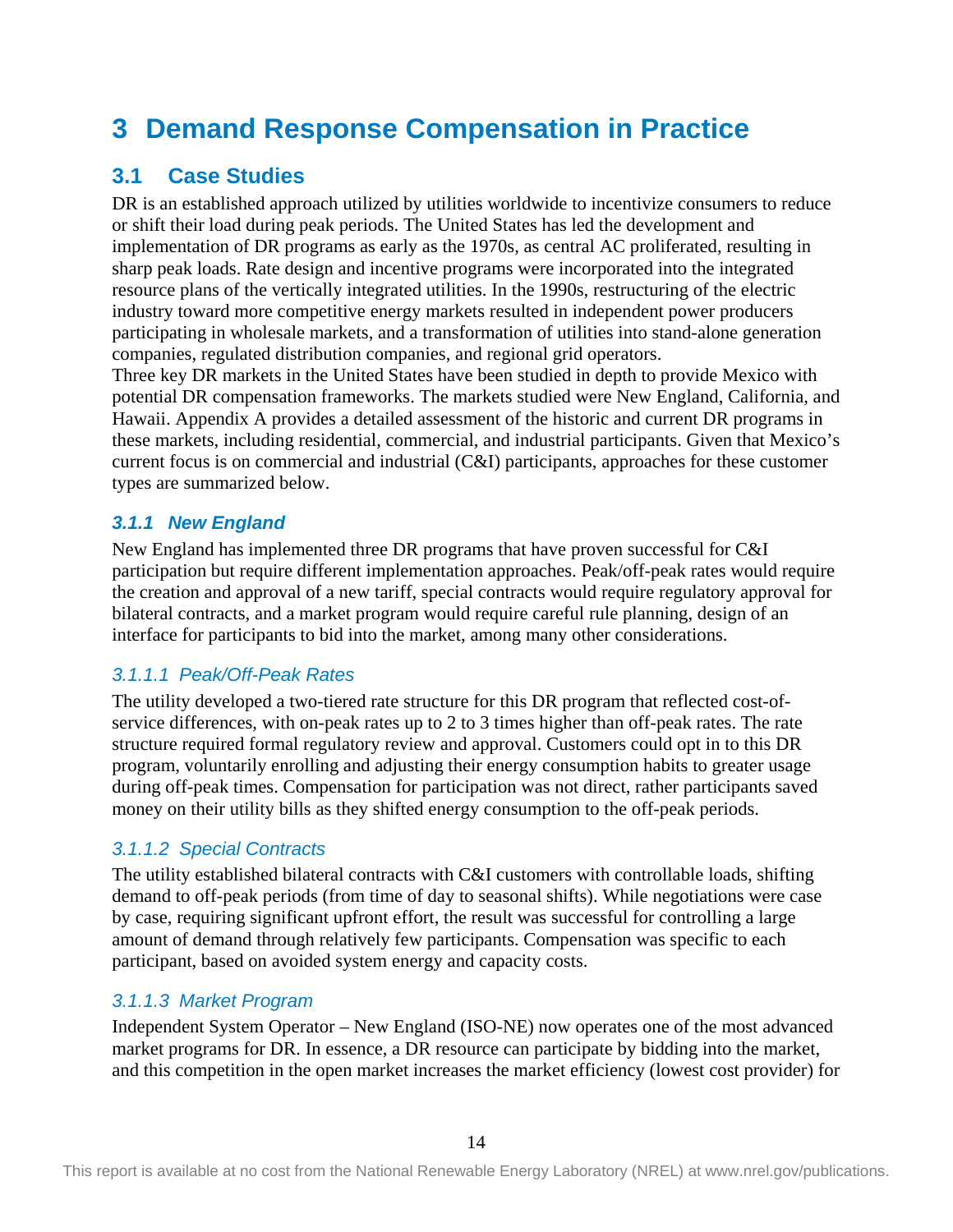ISO-NE. Customers volunteer to participate and can be established with the assistance of the utility or an aggregator.

If a DR participant's bid in the day-ahead market is at an acceptable price compared to competing bids from other load, generation, and demand resources, the DR participant is paid for its supply at this clearing price. If the DR participant delivers more supply during the real-time market, they are compensated for the additional supply at the real-time price. If the DR participant delivers less supply, they are required to pay the real-time clearing price for that amount of supply they failed to deliver.

There is a threshold price below which a DR resource cannot bid, which ensures net benefits for the system and fair compensation for the DR participant. The threshold price methodology was established by FERC Order 745 [16]. Additional detail on the specific calculation of the ISO-NE market compensation for DR is included in Appendix A.

### <span id="page-20-0"></span>*3.1.2 California*

California continues to set a high standard for DR programs, achieving considerable load reductions over the last decade and increasing the contribution of DR to the wholesale energy and ancillary services markets. A four-part cost-effectiveness evaluation drives the selection and evaluation of DR programs by the California Public Utilities Commission (PUC), as outlined in greater detail in Appendix B.

### *3.1.2.1 San Diego Gas and Electric Summer Saver*

The San Diego Gas and Electric (SDG&E) Summer Saver program includes small commercial customers who volunteer to allow the utility to cycle their AC load. At the participant's choice, the AC load can be turned down 30% or 50% during the event. The annual bill credit is the product of the tonnage of the AC system and the credit value of \$9 per ton for 30% cycling or \$15 per ton for 50% cycling [17].

### *3.1.2.2 Capacity Bidding Program*

The Capacity Bidding Program is a tariff-based program that allows participants to receive from \$2.43 to \$28.65/kW-month for providing DR, depending on the duration of the reduction  $(1 - 8)$ hours), response time (day-ahead or day-of), and calendar month (May through October). Qualified aggregators are responsible for recruiting participants to the Capacity Bidding Program, available through all three of the largest investor-owned utility markets. Participants are allowed to enroll directly with their utility but will only receive 80% of their available capacity payment, rather than 100% through a qualified aggregator [18].

## *3.1.2.3 Base Interruptible Program*

Under a bilateral special contract negotiation with the utility, C&I customers can determine their Firm Service Level (minimum load requirement) and receive a monthly capacity credit in exchange for a commitment to reduce energy consumption to the minimum during events. In addition to the direct capacity credit, the participant saves money with reduced energy consumption.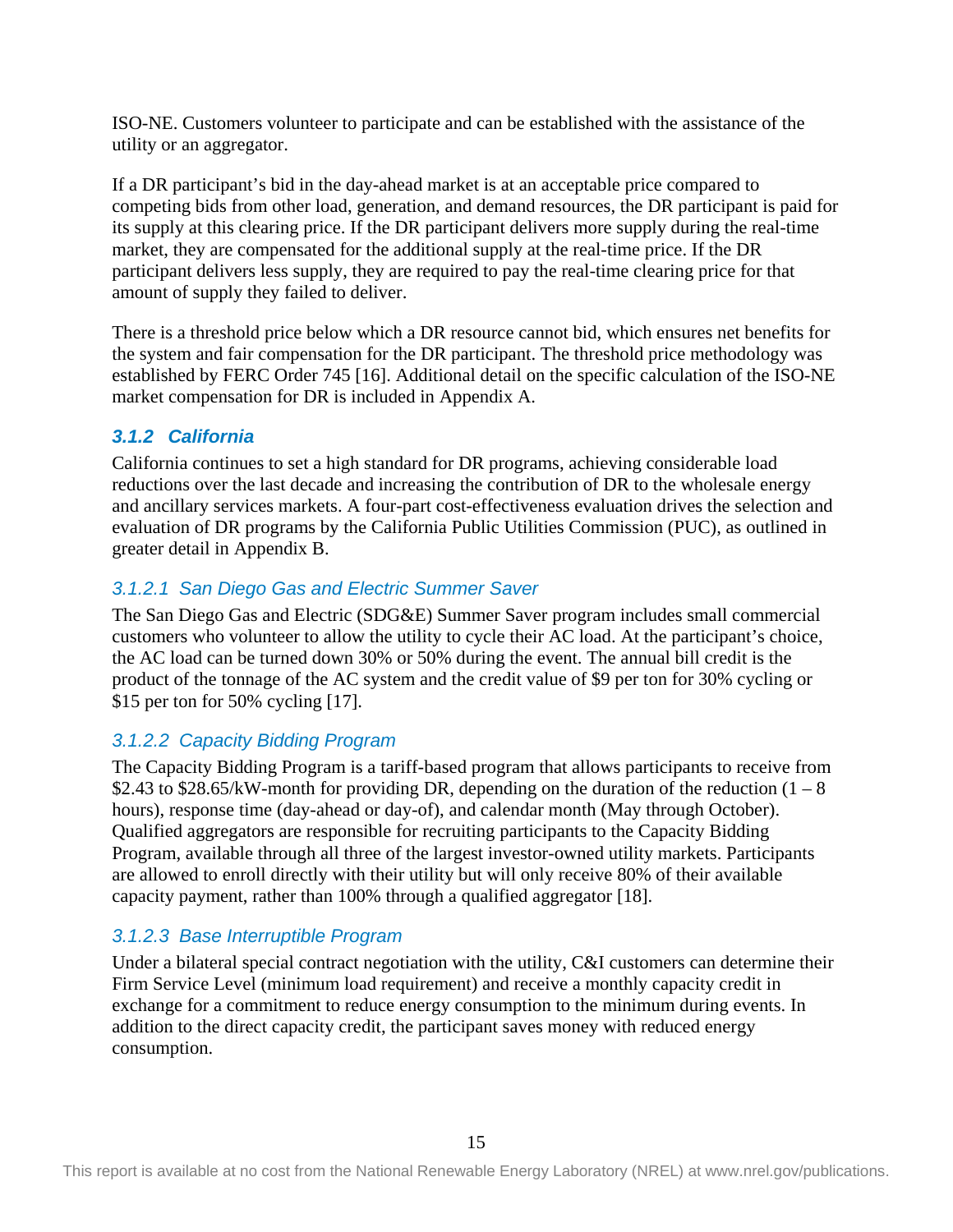## *3.1.2.4 California ISO Market Programs*

There are several open market programs available in California for C&I customers. These involve bidding into the capacity market, the day-ahead market, the real-time market, and the ancillary services market. Compensation is based on successful bidding in the market. Additional detail on the various markets available to participants is included in Appendix A.

### <span id="page-21-0"></span>*3.1.3 Hawaii*

Hawaii offers an atypical perspective to DR, given the relatively small and isolated nature of the separate island grids. With a long-term goal of 100% renewable energy, advanced DR capability is a necessity to balance load at high photovoltaic penetrations.

## *3.1.3.1 Commercial and Industrial Direct Load Control*

With regulatory approval, Hawaiian Electric Company (HECO) developed a rate schedule rider allowing participants to reduce load when requested in exchange for a reduction in demand charges. Compensation was \$5 to \$10 per kW-month of nominated load and \$0.50 per kWh during the load shedding event. The pricing was intended to match utility resources. However, in practice, the compensation level was not cost effective, as it was determined to be more expensive than dispatching the highest cost existing generation.

### *3.1.3.2 Fast Demand Response*

As the name implies, C&I customers choosing to participate in this DR program are required to respond quickly to a load shedding event. Compensation to participants included a \$3,000 upfront incentive to defray the cost of a 5-minute interval meter and other system upgrades; a \$3,000 or \$6,000 payment for election to participate in 40 or 80 events, respectively; a base incentive of \$300 or \$600 per kW-year for semi-automated or automated control, respectively; and a performance incentive of \$0.50 per kWh for energy reduction (5-minute basis). The compensation level for Fast DR was not cost effective, as it was determined to be more expensive than dispatching existing peaking capacity.

### *3.1.3.3 Proposed Hawaii Demand Response Programs*

In the last quarter of 2017, Hawaii is set to rollout a revised, sophisticated DR portfolio based on various forms of DR grid services: capacity, fast frequency response, regulating reserve, and replacement reserve. Initially, pricing is based on a tariff, though the utility intends to transition to real-time pricing. Participants will be recruited primarily by aggregators contracted with and paid by the utility. Compensation includes an initial allowance of \$600/kW for DR equipment; a bill credit of \$36 to \$96 per kW-year of nominated capacity; and a monthly Capability Incentive payment of \$3 to \$8 per kW based on the DR program and actual participation level each month.

## <span id="page-21-1"></span>**3.2 Success Factors**

Implementation of DR programs in the United States has been relatively cost effective in comparison to the avoided cost of new generation. Given that utilities face significant costs related to annual peak load and residential water heaters are a controllable load where cycling does not greatly impact the participant's end-use experience (in comparison to a load like lighting, where the lights go off), residential electric hot water load control programs are a common initial approach to DR. These programs have proven to be cost effective based on avoided-capacity costs in multiple utility service areas, although their cost effectiveness varies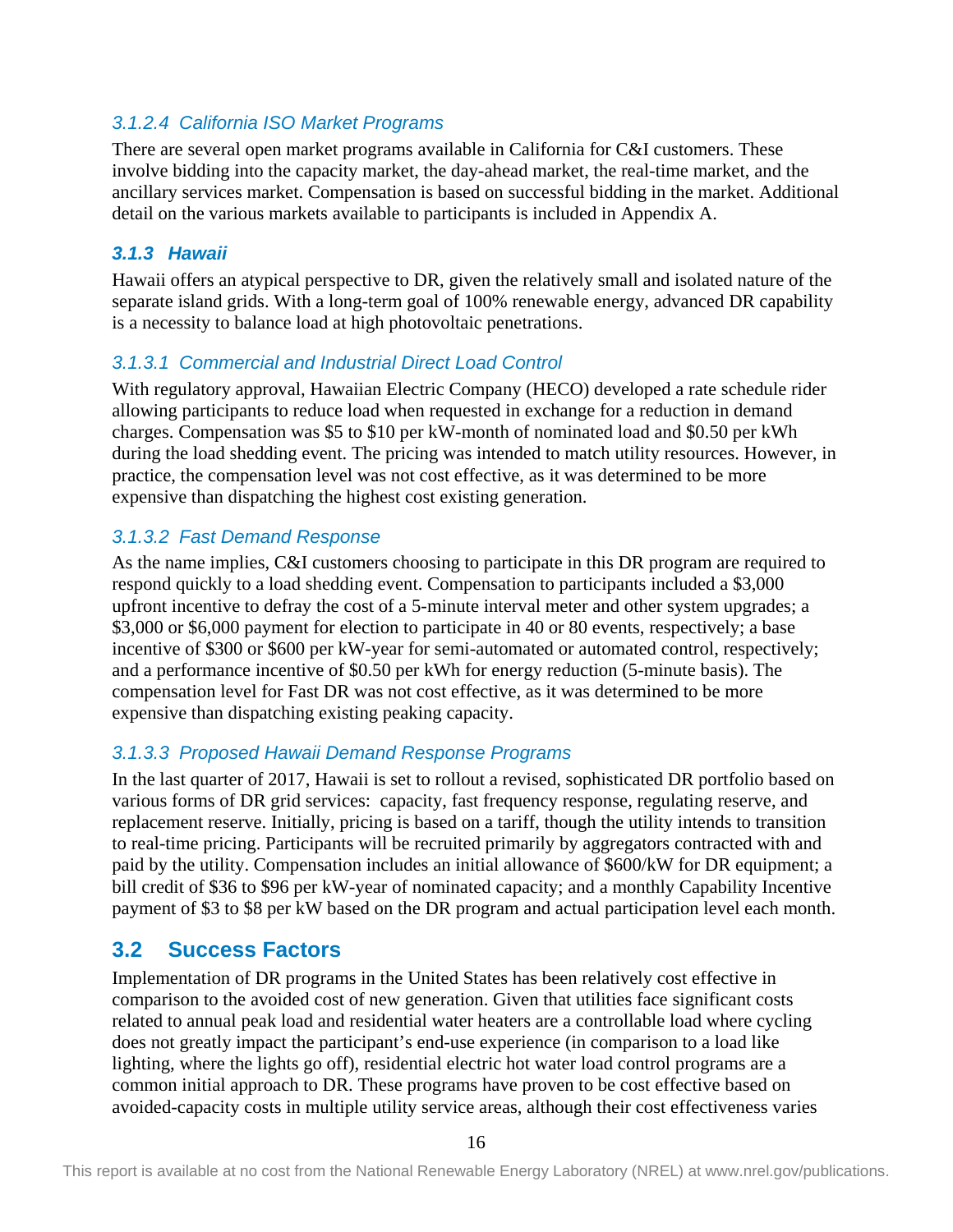based on incentive and administration costs. For example, residential water heater programs have resulted in capacity costs of \$200/kW-year in Hawaii and under \$130/kW-year in ISO-NE. Another common approach to DR is special contracts with large C&I users. The specific costs of these contracts are non-public business information, but their ubiquity among utilities and relative ease of implementation in comparison to a large-scale residential DR program are suggestive of their effectiveness. The costs of DR contracts with large C&I users are proprietary but are widely applied by the utilities discussed in the case studies and result in some of the largest total peak demand reductions in megawatt capacity.

Finally, for both ISO-NE and California ISO (CAISO), the extent of DR's impact as a grid service was clearly limited by the programmatic approach. Once DR was included as an eligible resource for participation in wholesale markets, ISO-NE participation in DR rose from 100 to 1,400 MW. Although market-based approaches require significant effort to develop and administer, where there is an existing wholesale power market, DR has been proven to be a reliable resource for both energy and capacity services.

## <span id="page-22-0"></span>**3.3 Challenges and Barriers**

Some challenges that pre-market DR programs have encountered to date include large administration costs relative to the demand reduced, low reliability of DR from a capacity reserve requirements standpoint, and the relatively small impact of DR under a programmatic approach in comparison with the scale of reduction achieved by a market approach.

Several programs examined, such as the Residential Direct Load Control (RDLC) program in Hawaii and the SDG&E Summer Saver program in California, required tens of thousands of participants to reach 10 to 20 MW of peak demand reduction. Although these programs are cost effective, they require substantial effort to administer and have limited reliability for reserve planning purposes. A potential solution to this challenge is to rely on commercial aggregators to handle the customer acquisition and management side of the program.

C&I programs in the case examples, although much more efficient on a customer per megawatt of demand reduction basis, also had limited reliability for reserve planning purposes. Customer acquisition and retention was also a common challenge for these programs, with recruitment to programs such as the Fast DR program in Hawaii requiring a \$3,000 incentive for equipment installation and guaranteed minimum compensation of \$3,000 to \$6,000 regardless of performance.

In the C&I DR programs, there was also tension over the minimum required notification times for the utility. In the case of Hawaii, the notification times of one hour for the Commercial and Industrial Direct Load Control (CIDLC) program, and 10 minutes for the Fast DR program, made them unusable for the utility's current needs. However, lowering minimum notification times may also cause participant attrition, as this limits their ability to avoid business losses from the interruption. Penalties for these programs were also a key risk to participants, who often opted not to participate at all rather than risk business losses.

Similarly, the California utilities' 2016 Demand Response Auction Mechanism resulted in more than 80 MW of combined DR contracts. However, in California, the cost for DR was considerably higher. The Demand Response Auction Mechanism allowed California utilities to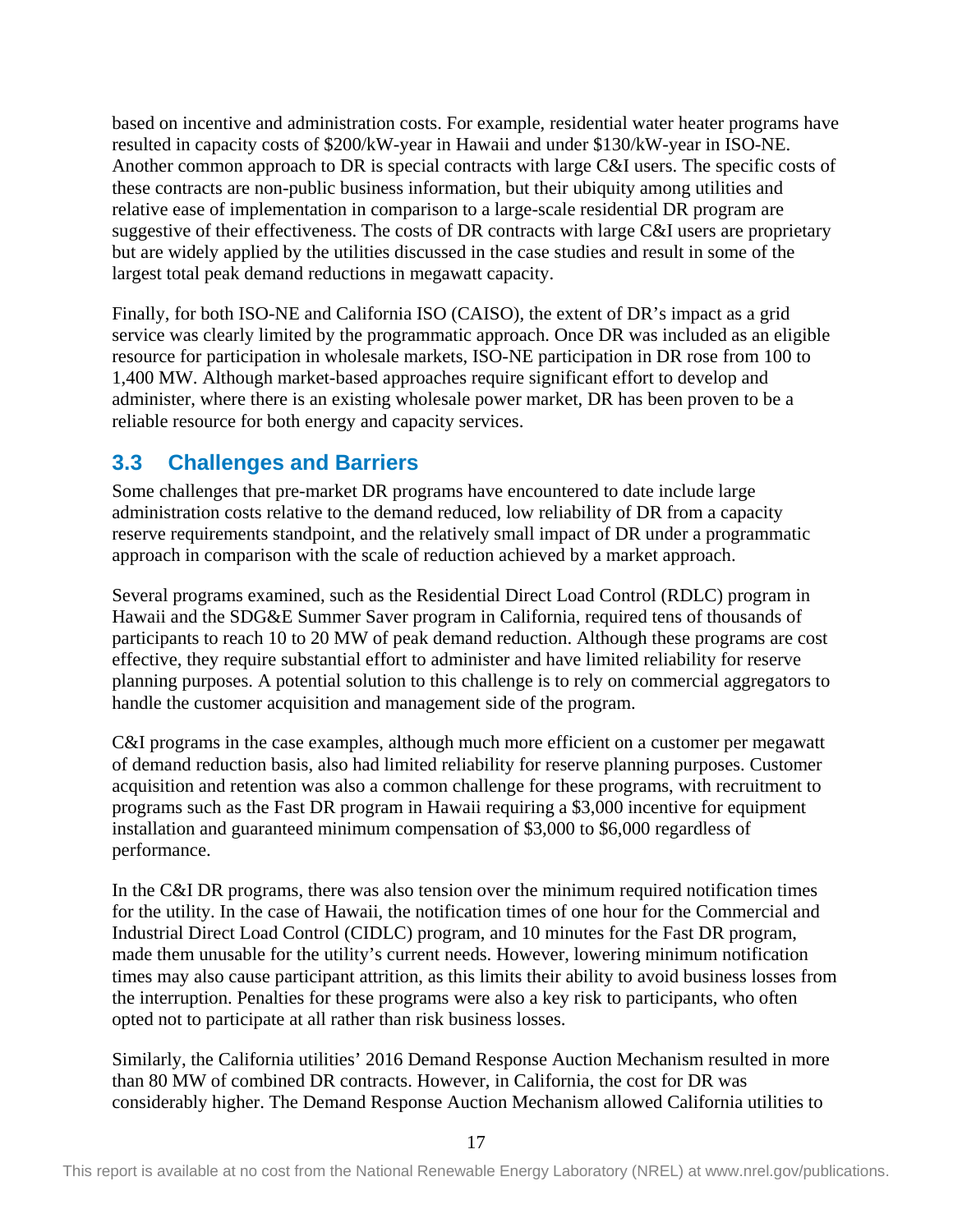contract for DR with a few aggregators at a much larger scale of 40 to 80 MW per auction, at a total cost of \$12 million for 21.4 MW in the Pacific Gas and Electric Company (PG&E) territory and \$12 million for 52.6 MW in Southern California Edison territory. The implied cost per kilowatt-year of this DR to the California utilities is \$228 to \$560 per kW-year. In California, the 2017 Demand Response Auction Mechanism is targeting a minimum cost of \$600 per kW-year. This demonstrates that although market-based mechanisms have the potential to tap into considerably larger DR assets, they are not necessarily cheaper

## <span id="page-23-0"></span>**3.4 Compensation Methodologies**

As discussed in Section 1, DR should be remunerated at a level which compensates generation and DR providers commensurate with the value of the services they are providing. Although the investment amount, timing, and terms may vary, DR participation does often require a capital outlay not unlike a utility generation resource. Compensation must be sufficient for recovery of this initial capital investment, otherwise customers will not be inclined to participate. Some options for DR compensation are described in greater detail below.

### **Fixed monthly payments for enrolling in a program (e.g., hot water cycling)**

This option is typically utilized for programs oriented at residential users that involve tens of thousands of participants. The compensation approach is simplified and standardized across all customers to reduce administrative costs and measurement and verification requirements.

- SDG&E Summer Saver: Annual bill credit based on the one-hour cooling capacity of air conditioners. One ton is 12,000 Btu of cooling/hour, and one ton will cool from 400 to 700 square feet in a residential application [17].
	- o Residential: \$11.50 per ton for 50% cycling, \$30 per ton for 100% cycling.
	- o Commercial: \$9 per ton for 30% cycling, \$15 per ton for 50% cycling
- HECO RDLC: Monthly bill credit for each eligible technology nominated to participate
	- o \$3/water heater-month
	- o \$5/air conditioner-month

### **Performance-Based Payments (\$/kW-month)**

Performance-based incentives can be per event or a fixed payment for participation.

- HECO proposed DR programs (e.g., Critical Peak Incentive–Commercial): \$3/kW of nominated capability, de-rated by the performance ratio.
	- $\circ$  Monthly Incentive = Nominated Capability (kW)  $*$ Monthly Performance Factor \* Nominated Capability Incentive
	- $\circ$  Event Performance Factor  $=\frac{Event\; Load\;Shed\;(kW)}{Nominated\;Capability\;(kW)}$
	- o Monthly Performance Factor =  $\frac{Sum\ of\ Event\ Performance\ Factors}{Number\ of\ Events}$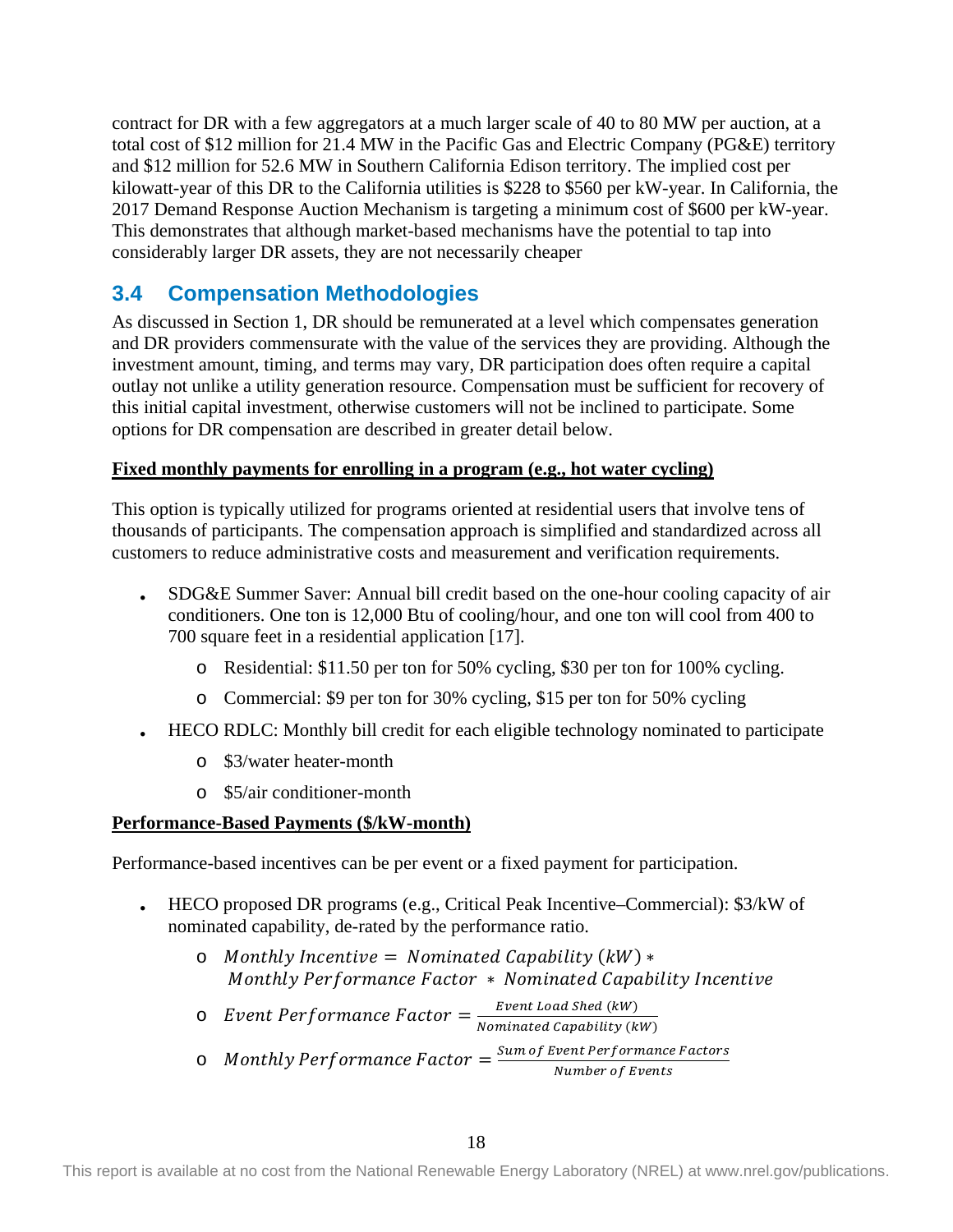- PG&E/SDG&E Capacity Bidding Program: This program is composed of monthly capacity payments (nominated kilowatts), and energy payments (kilowatt-hour reductions during events). Participants can choose a day-ahead, day-of, or 30-minute notification requirement, with shorter notification times resulting in higher compensation rates (up to \$8/kW-month).
	- 1. Monthly Capacity Payments: Participants receive this nomination capacity payment regardless of whether events are called [18]. For example, for the day-ahead program, this payment varies from \$2.43 to \$20.76 per kW, as shown in Table 3.

#### **Table 3. SDG&E Capacity Bidding Program Monthly Incentives**

<span id="page-24-0"></span>Load Reduction Incentive Payment, Day-Ahead Program Option (\$/kW-month):

| Product      | Mav  | Jun  | Jul   | Aug   | Sep   | Oct  |
|--------------|------|------|-------|-------|-------|------|
| 1 to 4 hours | 2.43 | 6.55 | 14.21 | 17.56 | 11.60 | 3.50 |
| 2 to 6 hours | 2.74 | 7.39 | 16.25 | 19.99 | 13.14 | 3.94 |
| 4 to 8 hours | 2.81 | 7.61 | 16.99 | 20.76 | 13.71 | 4.05 |

2. Energy Payments: Participants receive a rate based on the "daily Utility city gate natural gas price multiplied by the Program dispatch heat rate of 15,000 Btu/kWh for each kilowatt hour of energy reduction during Events."

#### **Rate Schedule-Based Compensation**

- PG&E Time of Use Rate: This residential rate plan charges 10 to 30 percent more during on-peak periods than off-peak periods, sending a price signal to encourage participants to use less during peak periods.
- Critical Peak Day Rate Structure (e.g., PG&E Residential Smart Rate): Under this program, participants receive a \$0.024 per kWh discount from June 1 – September 30 but pay a \$0.60 per kWh premium on top of the existing rate between 2 p.m. to 7 p.m. on up to 15 SmartDays (critical peak load days in the summer). Note that this program also provides bill protection in the first year of enrollment to prevent customers from exceeding the costs of a regular residential pricing plan.

### **Real-Time or Day-Ahead Market**

An approach where prices (dollars per megawatt and dollars per megawatt-hour) are established based on competitive bidding by qualified participants is referred to as a real-time or day-ahead market approach. Real-time and day-ahead markets vary considerably by ISO, but generally involve multiple market participants, such as large C&I entities, DR aggregators, and battery storage integrators, submitting a megawatt and dollar per megawatt bid for their services. If their bid is selected by the ISO, then they are expected to provide the selected MW of DR services during the corresponding window.

#### **In-Kind Arrangements**

Seasonal industries may agree to reduce peak load during their slow seasons in exchange for cheaper power at other times of the year. Such arrangements are case-by-case contracts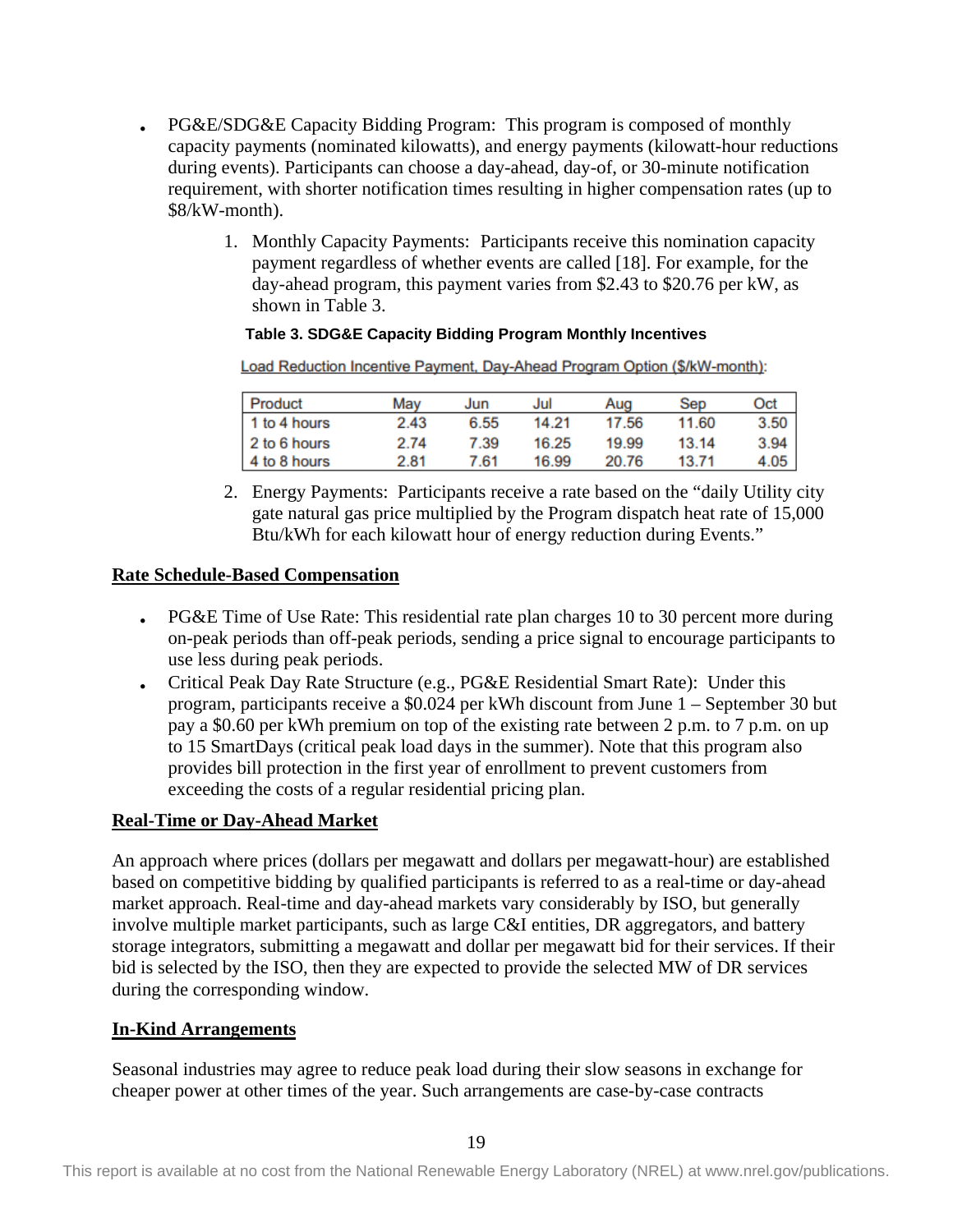recognizing the specific value of the DR given the participant's specific contribution to DR based on location, load, season, and other characteristics.

# <span id="page-25-0"></span>**3.5 Program Evaluation Methodologies**

A common, relatively simple, approach to DR program evaluation is to compare the cost of the program with the cost of avoided generation. This calculation can be refined by incorporating sensitivities such as installed capacity cost and carrying costs with many detailed assumptions like financing and fuel costs underlying these values.

Black & Veatch, in its analysis for HECO's Power Supply Improvement Plan and Demand Response Applications, has developed an avoided-cost methodology to calculate the avoided cost of various discrete services that DR can provide on a system-wide level [19]. Detailed cost estimates of the total cost of implementation of various scenarios, such as a 100% renewable portfolio standard, were developed. Then production simulation modeling of the full HECO portfolio of assets at an hourly level was applied, and Black & Veatch compared the overall cost on a net-present-value basis with the "base" scenarios that did not include DR. For this approach to work, a utility needs to have a clear idea of its DR targets and estimated costs, as well as the estimated costs of its "business as usual" scenario. Although more involved, this approach accounts for system-level impacts of DR, such as deferred transmission upgrades, better than comparison against a single criterion. Apparent drawbacks to this approach include the intensive work associated with production simulation modeling and the heavy reliance on assumptions within resource plans to define the avoided cost.

The compensation level is primarily driven by the value of the service provided as measured by the value of the impact and the cost of providing that service through traditional methods. The compensation may also include incentives in recognition that some of the benefits of a nongeneration solution are not reflected in market values (such as emission savings). The task is to determine if a program is cost effective and if compensation to the customer providing the DR resource is reasonable. However, the reasonableness of compensation can be evaluated using California PUC's Cost Effectiveness Protocols, discussed in detail in Appendix B.

Fair compensation for a DR resource is driven by the capabilities the resource provides and the value of those capabilities. A DR resource may avoid energy requirements, peaking capacity, flexible capacity, transmission and distribution capacity, location-specific generation, or transmission and distribution capacity. The contribution of DR resource capabilities to avoiding these needs can be determined by a "load impact study." The load impact study methodology is driven by the "Load Impact Protocol" [20]. The decision adopting the load impact protocols, California PUC Decision 08-04-050, is helpful in providing guidance on applying the load impact protocols.

The contribution of a particular DR resource towards avoiding these capacity, energy, and capability attributes is adjusted by several factors that inform the specific capability of a specific resource located in a specific place, as summarized in [Table 4.](#page-26-0)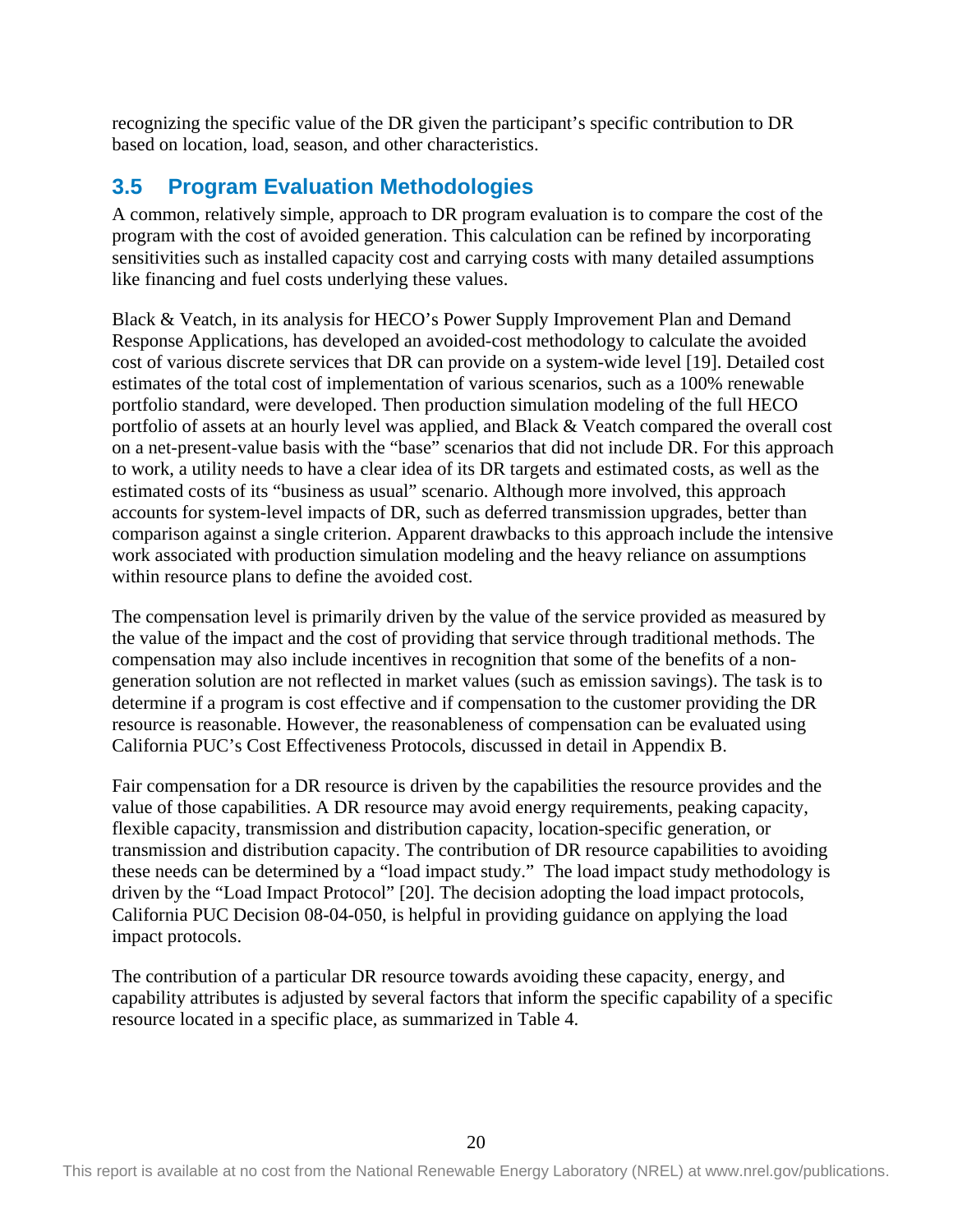<span id="page-26-0"></span>

| <b>Factor</b> | <b>Name</b>                        | <b>Description</b>                                                                                                                                                                             |
|---------------|------------------------------------|------------------------------------------------------------------------------------------------------------------------------------------------------------------------------------------------|
| A             | Availability                       | Adjusts the capacity value that can be captured by the DR<br>program based on the time of operation and the frequency<br>and duration of calls permitted.                                      |
| B             | <b>Notification</b><br><b>Time</b> | Accounts for differences in value of various notification times<br>(e.g., day-ahead, day-of, 30 minute, 15 minute)                                                                             |
| C             | <b>Trigger</b>                     | Accounts for value of flexibility of the triggers or conditions<br>that permit the utilities to call each DR program                                                                           |
| D             | <b>Distribution</b>                | Adjusts estimated benefits based on avoided transmission and<br>distribution (T&D) costs related to "right time," "right place,"<br>"right certainty," and "right availability" of DR programs |
| E             | <b>Energy Price</b>                | Adjusts estimated benefits based on avoided energy costs<br>attributable to DR programs                                                                                                        |

#### **Table 4. DR Load Impact Adjustment Factors**

Taken together, the California PUC cost effectiveness protocol and tool, the cost of generation tool and guidebook, and the load impact study protocol and regulatory guide provide a pathway to establishing reasonable cost-effectiveness evaluation as well as the reasonableness of DR compensation. One way to use the cost effectiveness tests is to bound DR compensation between a lower bound established by the participant test and an upper bound established by the program administrator (or Program Administrator Cost [PAC] test). However, as discussed in Appendix B, all four cost-effectiveness tests are intended to be performed concurrently.

To establish an upper bound, the PAC test measures benefits from the perspective of the utility or load serving entity provider. If the result of the PAC test is less than 1, then the savings to the utility system through cost reductions are outweighed by the costs of the DR program (or resource). The costs of the DR resource include administrative and capital costs incurred by the administrator (usually the utility) and any compensation (including incentives) paid to the DR resource provider. Thus, compensation to the DR resource provider can be said to be "too high" from a system cost perspective if that compensation drives the PAC test to fall below 1.

Benefits include the avoided costs of supplying electricity, revenue earned from CAISO market participation, utility non-energy benefits, and market benefits. Costs include administrative and capital costs incurred, incentives paid, and increased supply costs.

To establish a lower bound, the Participant Test (PT) measures benefits from the perspective of the Participant. If the PT falls below 1, then the compensation (including bill reductions and incentives) is too low to engage customer participation. Benefits include bill reductions, incentives received, tax credits received, and participant non-energy benefits. Costs include bill increases, DR equipment costs, value of service lost (productivity, comfort), and transaction and opportunity costs.

If all sources of DR financial compensation (payments, bill reductions, incentive payments) result in a PT value greater than 1 and a PAC greater than 1, then the DR compensation and DR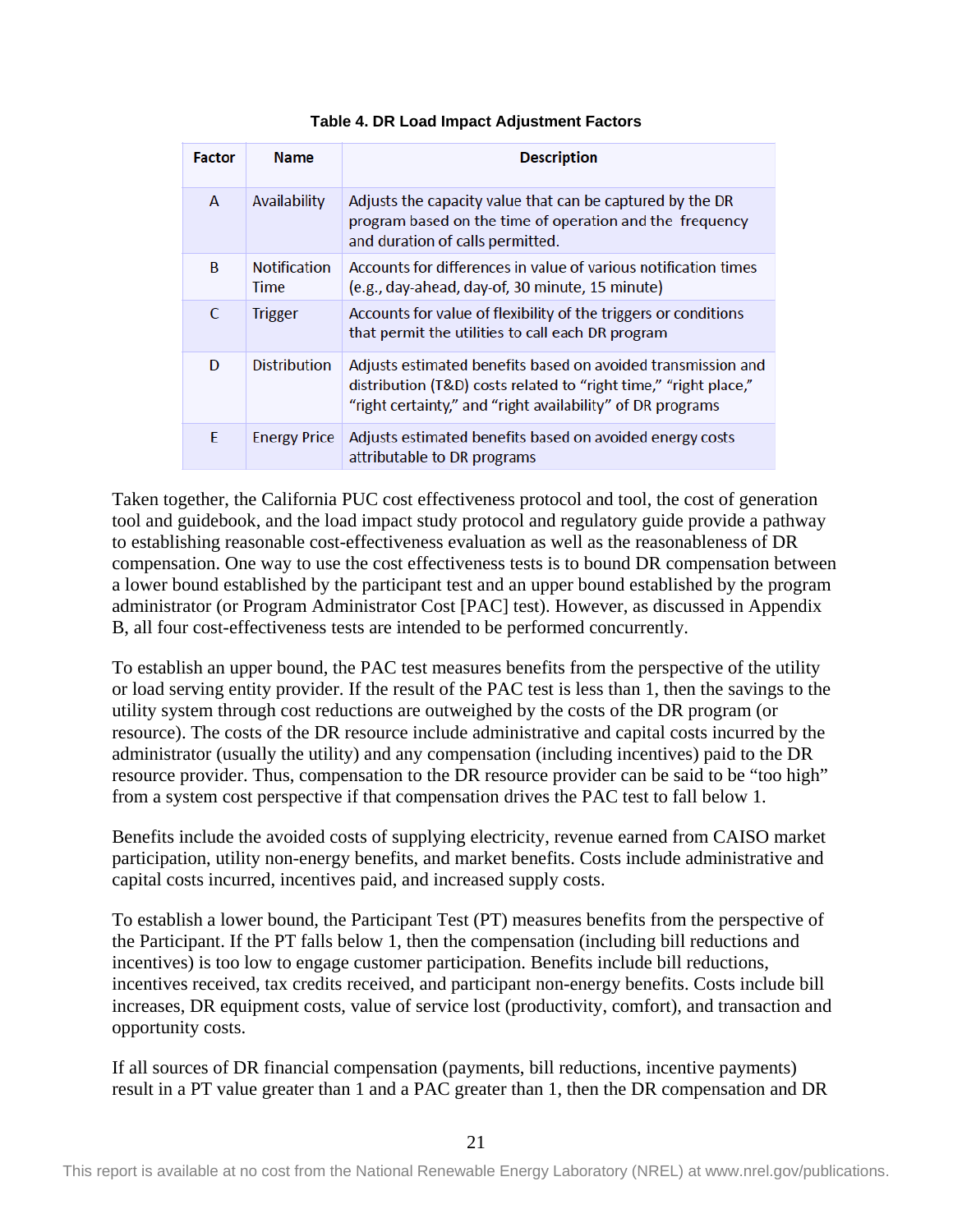cost effectiveness are both reasonable. The range of DR compensation values that meet these criteria is relatively large, and ideally results in the participant and utility sharing in the benefits of the DR resource.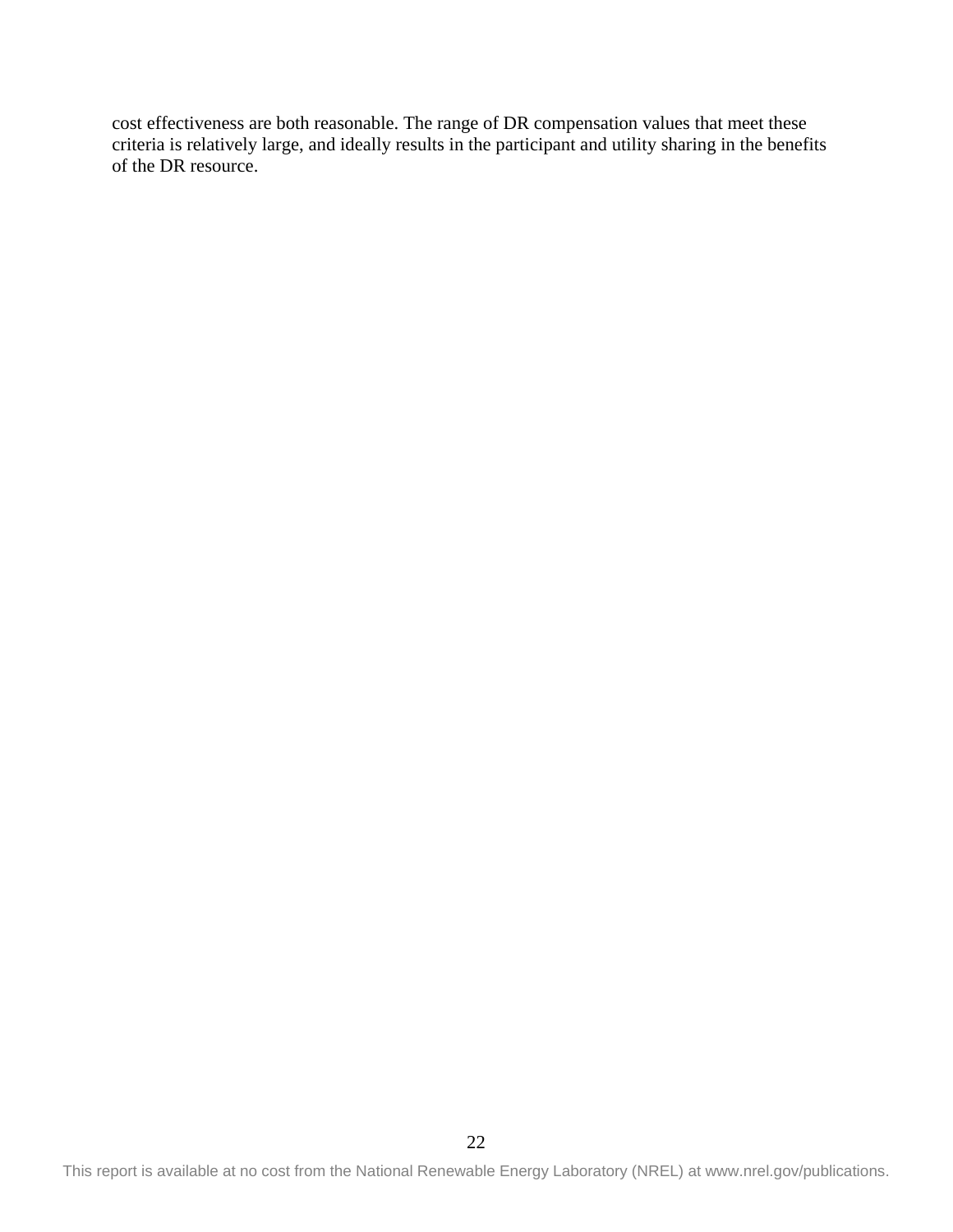# <span id="page-28-0"></span>**4 Options for Demand Response in Mexico**

# <span id="page-28-1"></span>**4.1 Mechanism for Implementation**

As demonstrated in Section 3, DR approaches vary considerably depending on the utility's size, circumstances, and prior experience. Although several of the larger ISOs in the United States have transitioned to market-based approaches, they previously relied upon pre-market programs to "pilot" their approaches. These programs can be broadly categorized into measure-based or performance-based approaches.

Measure-based programs compensate participants who offer to reduce their load at a set amount per month or year, regardless of how often they provide service. These programs can involve utility control of the customers' loads or rate schedules that do not require performance, such as TOU and peak/off-peak rates.

Utility control of customer loads, such as cycling AC or hot water units are typically cheap and straightforward to implement, as they do not require performance auditing or sophisticated load control equipment. However, this approach also has disadvantages: these programs typically have limited flexibility to provide different types of DR services (typically these programs are used to reduce peak capacity). Also, these programs often have not provided as much operational data to the utility due to their historic reliance on one-way paging communications infrastructure. To measure the impact of these programs, utilities have performed test events by calling on all units to cycle at a given time and comparing the pre-event load with the load during the event. This challenge may also be obviated by the installation of two-way communications infrastructure. Finally, the actual load reduced these programs has been subject to variability over time due to attrition in customer participation and varying levels of participation in events, making this a somewhat unreliable asset for resource adequacy planning purposes.

TOU and peak-off-peak rates provide consistent price signals to consumers to adjust their behavior to avoid consumption during typical periods of peak demand.

Performance-based programs are defined here as programs that compare a pre-determined baseline load with a participant's response during an event. They vary considerably in their composition and objectives. The performance-based programs surveyed are broadly categorized into rate schedule-based and contract-based programs. The advantage of these programs is that they typically provide the utility with real-time information of the load reduced. These programs are more (but not fully) reliable, since participants are typically penalized for nonperformance, and they are more versatile in providing multiple types of DR services. Some disadvantages of these approaches are their higher upfront costs for the installation of load control equipment, performance audits to establish a baseline energy demand upon which to judge performance, and monitoring and communications infrastructure for operational control. These costs pose a significant barrier to entry for potential participants; to incentivize participation, these services may need to be adequately compensated or the upfront cost may need to be defrayed by utility rebates.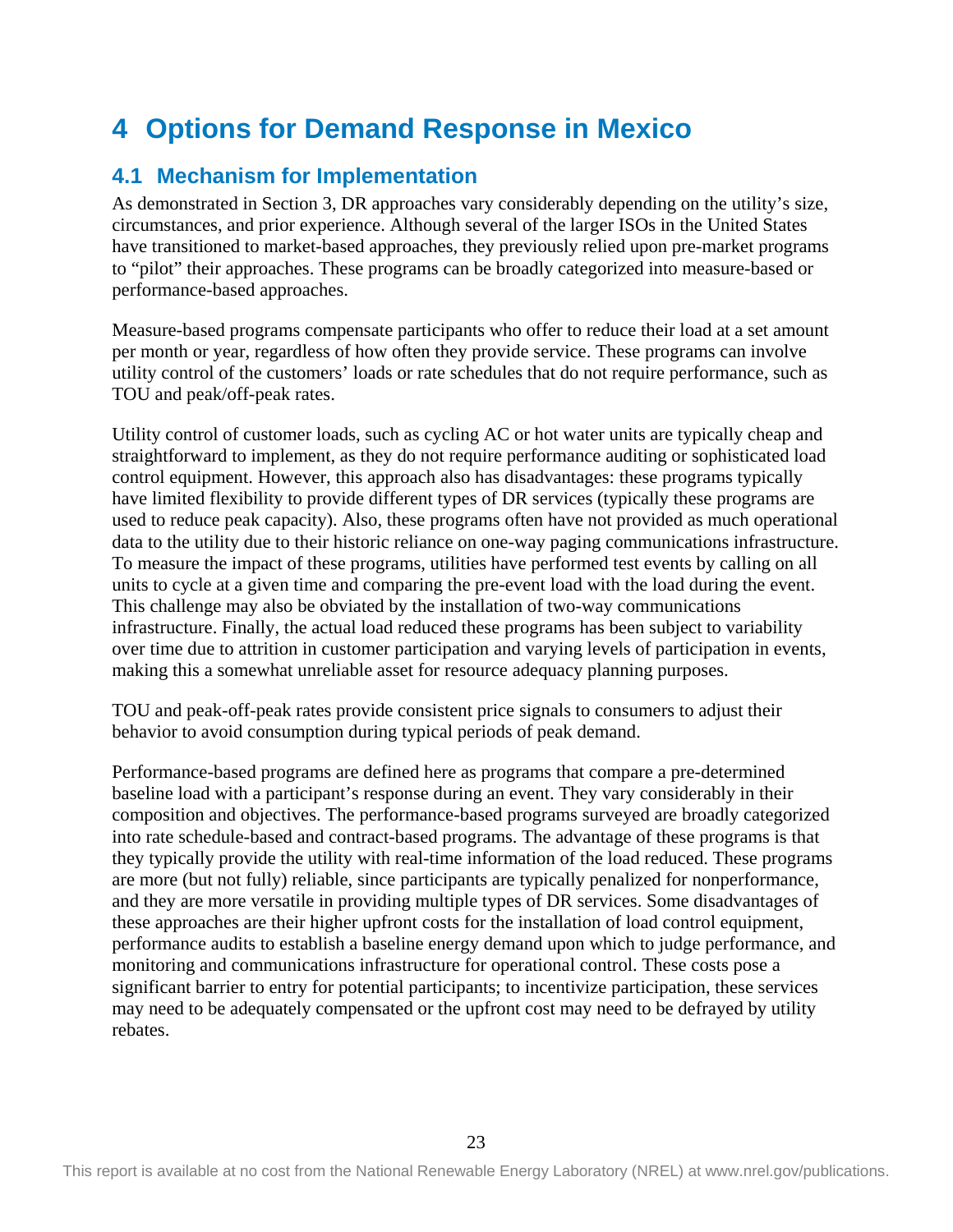## <span id="page-29-0"></span>**4.2 Value Proposition**

At a high level, for a DR program to be effective and sustainable, it will likely need to provide a sufficiently valuable DR service, and the value of that service will need to be allocated fairly between the utility and suppliers to ensure continued participation by all the parties. The DR programs discussed above vary in their compensation structures, with some being easier than others to implement. All the measure-based programs, and several of the performance-based programs, put the onus on the utility to fairly define the value for all parties whereas other programs allow for market competition to reveal participants' economic preferences (although the utility will still need a clear understanding of their avoided costs to establish acceptable thresholds).

## <span id="page-29-1"></span>*4.2.1 Value to Utility*

The value of DR programs can be measured by comparing their all-in administrative and incentive costs, on a dollar per kilowatt-year basis, against the cost of either a new build of peaking capacity, or if sufficient peaking capacity already exists, the carrying costs of the capacity. This is a relatively simple measure, and other important operational factors should be considered as well. For example, since these programs have typically been cost effective for utilities and there is no marginal cost for their use, a utility might be tempted to utilize these resources as much as possible. However, excessive use of the program (from either a frequency or duration perspective) may result in customer attrition as they experience interruptions in their daily routines.

Another potential approach to valuing DR programs is on a grid-wide scale. As discussed in greater depth in Section 3.4, a system-wide study to calculate the avoided cost of various discrete services that DR can provide on a system-wide level can account for system-level impacts of DR, such as deferred transmission upgrades, better than comparison against a single criterion. Apparent drawbacks to this approach include the intensive work associated with production simulation modeling, and the heavy reliance on generation mix assumptions within resource plans to define the avoided costs.

## <span id="page-29-2"></span>*4.2.2 Value to Supplier*

Once the value of DR services to the utility has been established, the value of the programs to the program participants (suppliers) must also be sufficiently attractive to encourage their participation in the program. Among the utilities and programs studied, details on this methodology are unavailable due to the sensitivities surrounding sharing this information. For DR programs where the utility determines this value, the value to the supplier must be less than the total cost savings of the DR program, but this allocation is unclear.

Some potential approaches to valuing these services include: piloting a proposed program to gauge customer response, submitting a Request for Information to gauge commercial interest, and conducting a cost-benefit analysis of commercial returns by developing a bottom-up financial model of a hypothetical participant. Finally, some performance-based programs are structured to allow participants to value these services competitively or to negotiate this value directly with the utility. These approaches would likely provide additional benefit when combined and are each discussed at a high level below.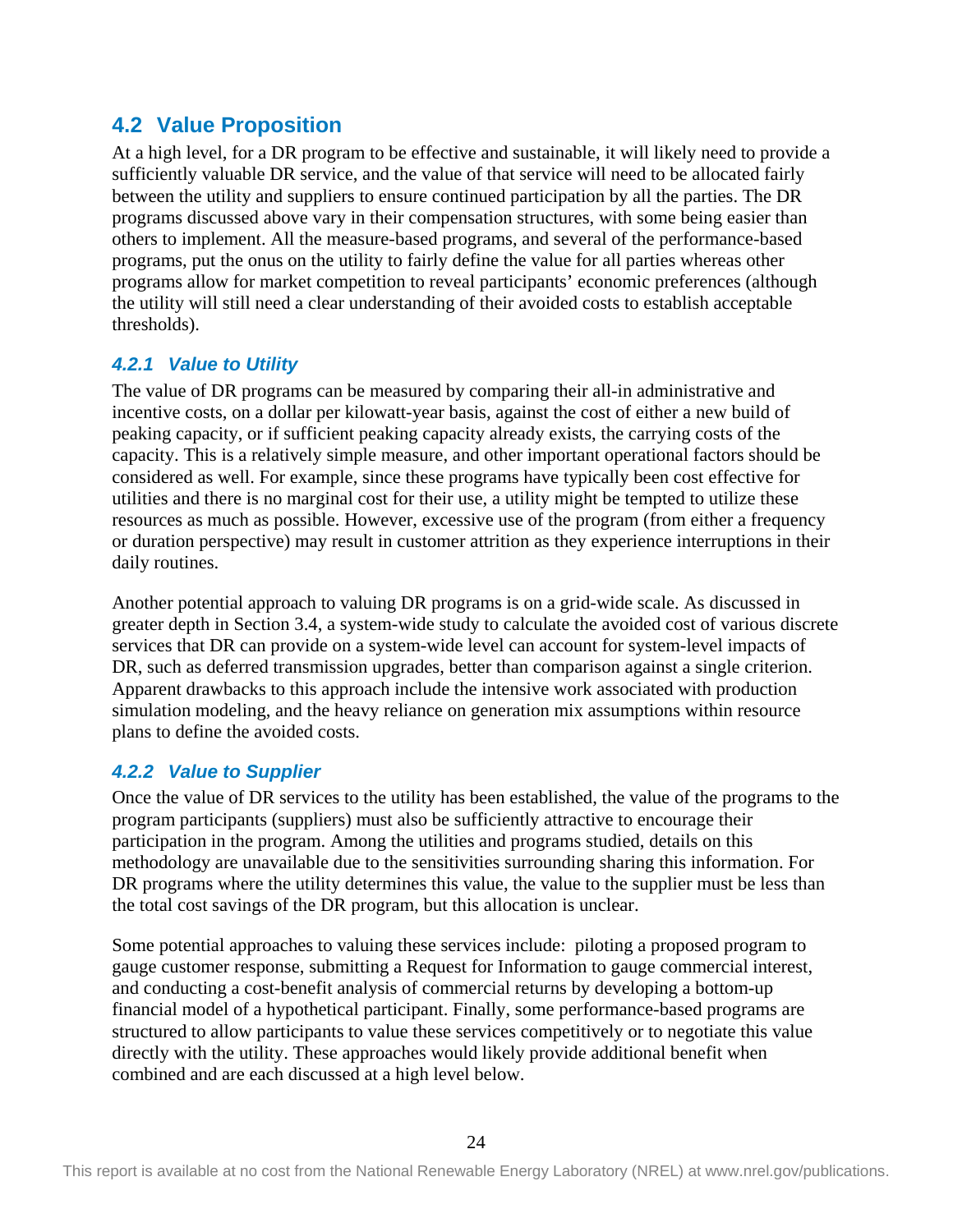*Pilot Approach:* Several of the DR programs within the case studies involved a pilot program period prior to expanded implementation, such as the Fast DR program. This allowed the utility to gauge commercial reaction to the proposed DR compensation and measure participation prior to a full roll-out.

*Request for Information Approach:* During the program design phase, a utility could also submit a Request for Information or conduct informational interviews with potential participants to gauge responsiveness and get input. This approach is obviously caveated with the observation that suppliers will seek to maximize their allocation of the value of DR services and may not accurately characterize their required returns.

*Modeled Participant Returns:* Although the financial and operational characteristics of participants will vary, utilities could potentially develop a rough understanding of the required cost of capital for various participant types (e.g., hospitality, manufacturing) and evaluate whether a proposed DR program provides a reasonable return. This modeling effort could also potentially be informed by the Request for Information discussed above. Another essential aspect to a modeling approach would be to consider the opportunity cost of the lost load during a DR event; for example, if a manufacturing participant loses 20% of its production capacity for an hour, the DR program's compensation would probably need to exceed the value of this lost capacity.

*Competitive Solicitations:* Another approach to valuing DR services is to allow participants to competitively bid to provide these services to the utility. As an example, the California Demand Response Auction Mechanism allows suppliers to submit bids to provide a specific capacity of DR at a given dollar per kilowatt-month price. An example of the quantity-price matrix provided under the Demand Response Auction Mechanism is included as Table 5.

<span id="page-30-0"></span>

|                                                                                                                                           |            |            |     |     |                                                                                            | [A] |     |                                       |                          |                                    |     | $[{\mathsf B}]$ |        |                      |               |        |                      |        | [C]    |                        |             |        |            |        |
|-------------------------------------------------------------------------------------------------------------------------------------------|------------|------------|-----|-----|--------------------------------------------------------------------------------------------|-----|-----|---------------------------------------|--------------------------|------------------------------------|-----|-----------------|--------|----------------------|---------------|--------|----------------------|--------|--------|------------------------|-------------|--------|------------|--------|
| 2017 Monthly Quantity (kW)<br>PDR--if not 0 kW, minimum is 100 kW<br>RDRR--if not 0 kW, minimum is 500 kW<br><b>August cannot be 0 kW</b> |            |            |     |     | <b>Total</b><br>Annual<br><b>Sched</b><br>uling<br>Coordi<br>nator<br>(SC)<br><b>Costs</b> |     |     |                                       |                          | <b>2017 Monthly Contract Price</b> |     | (\$/kW-month)   |        |                      |               |        |                      |        |        |                        |             |        |            |        |
| Jan                                                                                                                                       | <b>Feb</b> | <b>Mar</b> |     |     |                                                                                            |     |     | Apr May Jun July Aug Sept Oct Nov Dec |                          |                                    |     | $($ \$)         | Jan    | Feb                  | <b>Mar</b>    | Apr    | <b>May</b>           | Jun    | July   | Aug                    | <b>Sept</b> | Oct    | <b>Nov</b> | Dec    |
| 100                                                                                                                                       | 100        | 100        | 100 | 100 | 100                                                                                        | 100 | 100 | 100                                   | 100                      | 100                                | 100 | 1.000           | \$1.00 | $\frac{1}{2}$ \$1.00 | $\mid$ \$1.00 | \$1.00 | $\frac{1}{2}$ \$1.00 | 51.00  | \$1.00 | $\vert$ \$1.00 $\vert$ | 51.00       | \$1.00 | S1.00      | \$1.00 |
|                                                                                                                                           |            |            |     |     | ٠                                                                                          |     | 500 |                                       | $\overline{\phantom{a}}$ |                                    |     | 2,000           | ٠      |                      | ٠             | Ś<br>٠ |                      | $\sim$ | ٠      | \$1.50                 | ÷           | $\sim$ |            |        |
| 300                                                                                                                                       | 300        | 300        | 300 | 300 | 300                                                                                        | 300 | 300 | 300                                   | 300                      | 300                                | 300 | 3,000           | \$2.00 | \$2.00               | \$2.00        | \$2.00 | 52.00                | \$2.00 | \$2.00 | \$2.00                 | \$2.00      | \$2.00 | \$2.00     | \$2.00 |
| 500                                                                                                                                       | 500        | 500        | 500 | 500 | 500                                                                                        | 500 | 500 | 500                                   | 500                      | 500                                | 500 | 4.000           | \$2.50 | \$2.50               | 52.50         | \$2.50 | \$2.50               | \$2.50 | \$2.50 | \$2.50                 | \$2.50      | \$2.50 |            | \$2.50 |

**Table 5. PG&E Demand Response Auction Mechanism Offer Form Excerpt [21]** 

*Bilateral Negotiations:* DR contracts can also be negotiated on an ad-hoc basis with various large C&I suppliers. They are based on avoided system capacity costs and will likely require individual negotiation. When negotiated with participants with large loads, they can be very cost effective as they allow the utility to provide large amounts of DR by relying on a relatively small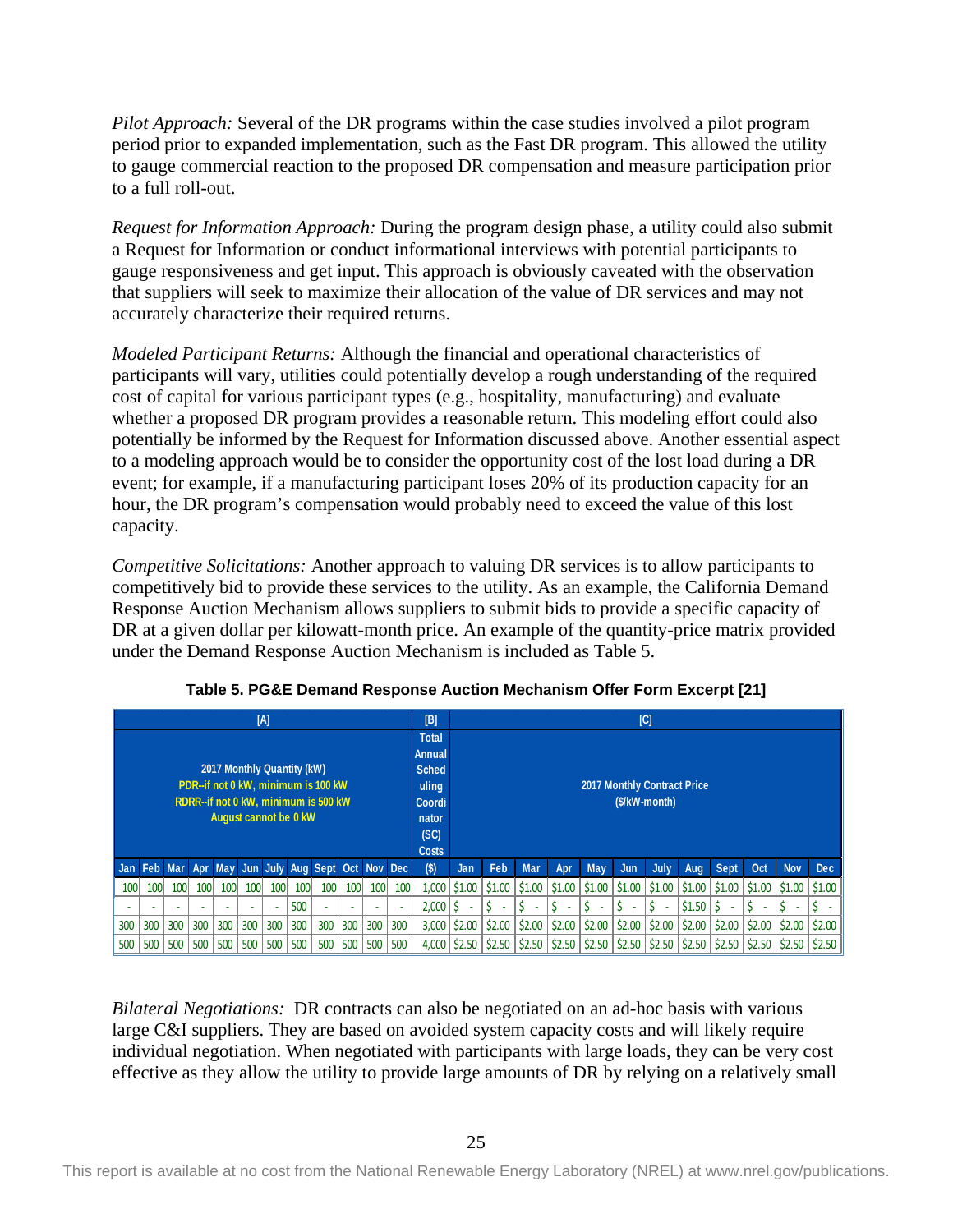number of participants. The negotiation of the value-sharing between utility and supplier is variable and depends on the circumstances of each contract.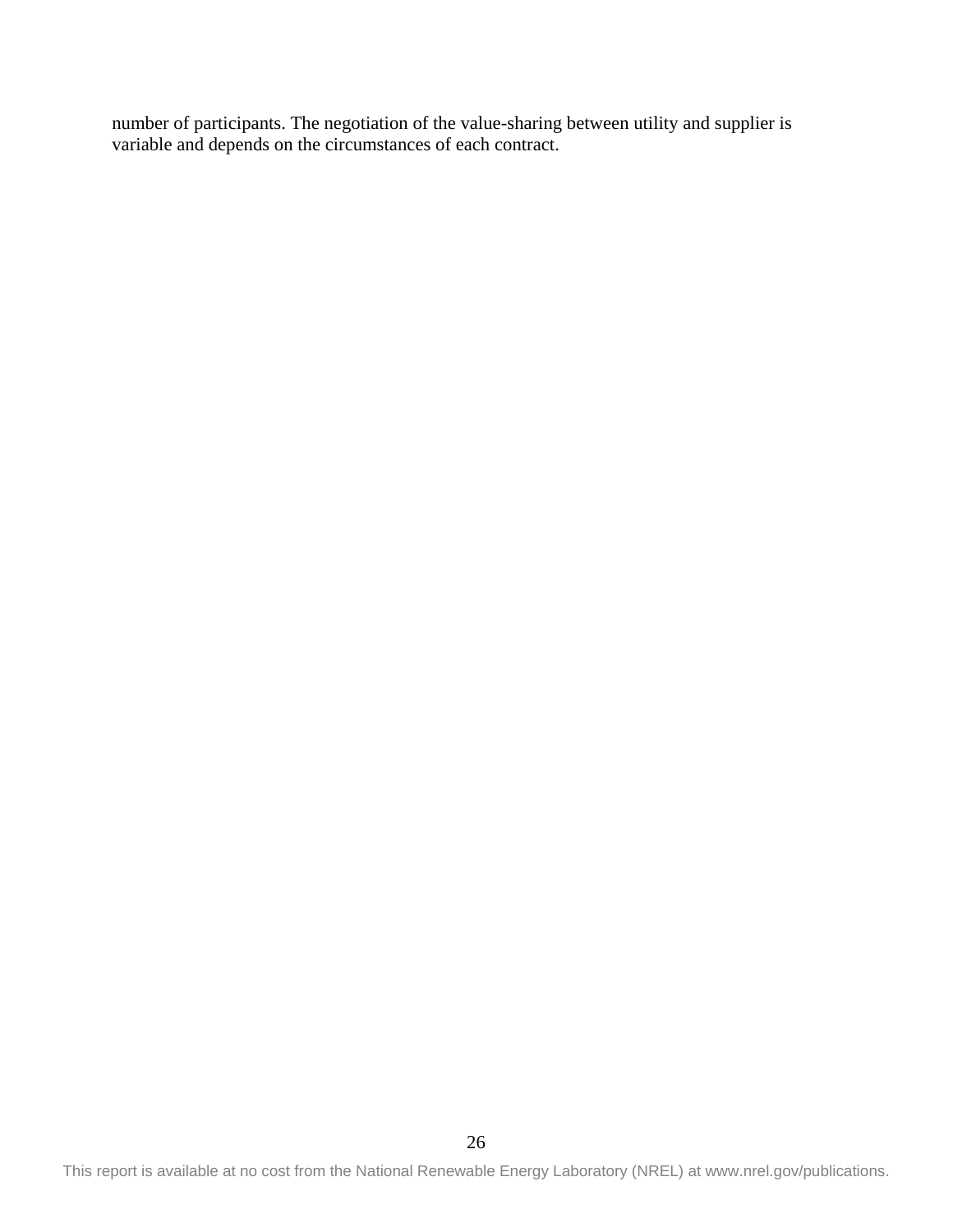# <span id="page-32-0"></span>**5 Conclusions and Recommendations**

DR programs can create significant value for the grid by delivering system benefits ranging from reductions in energy and capacity demand to regulation and reserve resources while still providing cost savings for both utilities and DR participants. However, the details of a DR program, such as its administration, compensation approach, and performance requirements, are critical to its ultimate success. The implementation of a new DR program requires significant upfront planning to determine what resources are needed by the system and design a program to acquire those resources at a competitive cost, with a price that encourages continued participation in the program.

Although CRE and SENER expressed interest in building market-based compensation for DR in the future, the best near-term approach may be to develop a utility-run DR program portfolio to avoid near term peaking capacity additions. Utility-run DR programs can be operated by the utility, or by a third-party aggregator who manages the customer relationships and DR integration for the utility. Another key design consideration for a DR program portfolio is whether compensation for DR services should be measure or performance based. Measure-based compensation, such as a fixed monthly payment for enrollment in a program, is often simpler to develop and administer, but less reliable as a capacity resource. By contrast, performance-based compensation (i.e., paying participants per kilowatt-hour of reduced demand), requires greater upfront investments in DR measurement and communications infrastructure, but can result in greater utility confidence in demand reductions, and pave the way for future market-based DR approaches that are typically performance based as well.

Although the most appropriate mix of DR options for Mexico should ultimately be determined by CRE in consultation with its regulated utilities, there are some potential program options for building a DR program portfolio could include the following approaches highlighted in the case studies:

- A new rate schedule for C&I users that includes monthly payments based on participant performance during an event. An equipment installation incentive can also potentially lower the barrier to entry for new participants and increase participation.
- Special contracts with large commercial or industrial users, with negotiated compensation terms that are equitable to both parties.

In California, most DR resources currently bid into the CAISO markets were originally developed under prior DR programs, meaning that focusing on utility DR programs in the near term may be a reasonable first step towards DR resources being compensated by wholesale markets. If CENACE ultimately decides to be more closely linked to the CAISO markets, including the Western Energy Imbalance Market, then Mexico may also have the opportunity to market qualifying DR resources into CAISO markets. Future study of the applicability and potential impact of DR programs in Mexico would require additional demand data (ideally hourly) by sector and region. Analysis of the most appropriate technological solutions would require a more detailed understanding of the major types of C&I loads.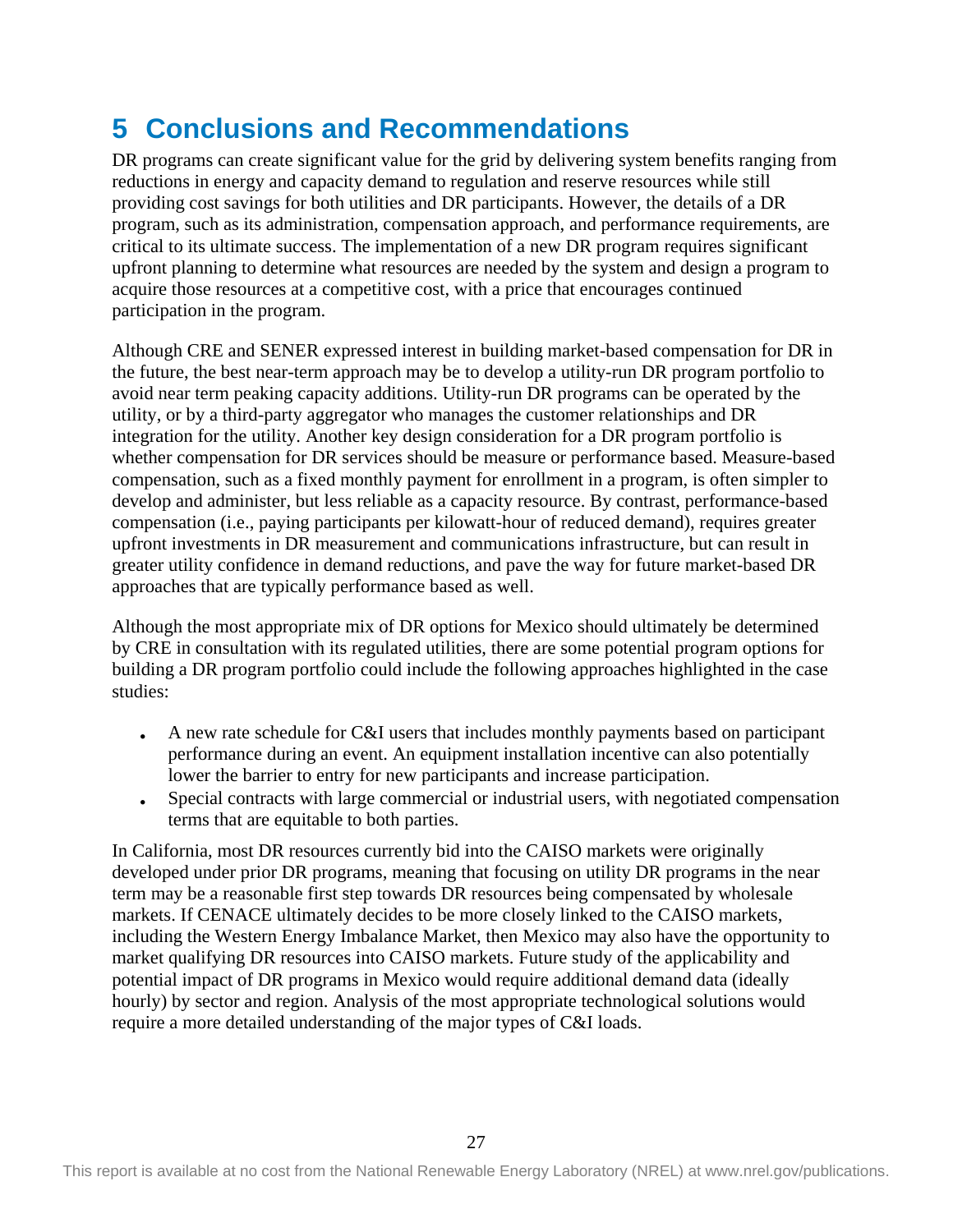# <span id="page-33-0"></span>**6 References**

1. 2.1.110 and 2.1.112 DOF 08/09/2015 (Mexican legal code. In Spanish). [http://www.dof.gob.mx/nota\\_detalle.php?codigo=5407717&fecha=08/09/2015](http://www.dof.gob.mx/nota_detalle.php?codigo=5407717&fecha=08/09/2015)

2. European Commission. 2013. *Incorporating Demand Side Flexibility, in Particular Demand Response, in Electricity Markets.* Brussels: Staff Working Document SWD(2013) 442 Final[.https://ec.europa.eu/energy/sites/ener/files/documents/com\\_2013\\_public\\_intervention\\_swd](https://ec.europa.eu/energy/sites/ener/files/documents/com_2013_public_intervention_swd07_en.pdf) [07\\_en.pdf](https://ec.europa.eu/energy/sites/ener/files/documents/com_2013_public_intervention_swd07_en.pdf)

3. Federal Energy Regulatory Commission. 2016. "Assessment of Demand Response and Advanced Metering Staff Report, December 2016". Accessed March 23, 2017, updated February 6, 2017. [www.ferc.gov/industries/electric/indus-act/demand-response/dem-res-adv-metering.asp.](http://www.ferc.gov/industries/electric/indus-act/demand-response/dem-res-adv-metering.asp)

4. Federal Energy Regulatory Commission. 2017. "Glossary." [https://www.ferc.gov/market](https://www.ferc.gov/market-oversight/guide/glossary.asp)[oversight/guide/glossary.asp.](https://www.ferc.gov/market-oversight/guide/glossary.asp) Accessed November 8, 2017.

5. U.S. Energy Information Administration. 2010. "Electricity Data Browser." Electricity Data Browser. October 22, 2010. Accessed March 16, 2018. [https://www.eia.gov/electricity/data/browser/.](https://www.eia.gov/electricity/data/browser/)

6. North American Electric Reliability Corporation. 2012. *"2012 State of Reliability Report"* <http://www.nerc.com/docs/pc/dadswg/2011%20DADS%20Report.pdf>

7. Federal Energy Regulatory Commission. 2015. *Energy Primer, A Handbook of Energy Market Basics,* FERC Staff Report. [https://www.ferc.gov/market-oversight/guide/energy](https://www.ferc.gov/market-oversight/guide/energy-primer.pdf)[primer.pdf](https://www.ferc.gov/market-oversight/guide/energy-primer.pdf)

8. Alstone, Peter, Jennifer Potter, Mary Ann Piette, Peter Schwartz, Michael A. Berger, Laurel N. Dunn, Sarah J. Smith, Michael D. Sohn, Arian Aghajanzadeh, Sofia Stensson, Julia Szinai, Travis Walter; Lucy McKenzie, Luke Lavin, Brendan Schneiderman, Ana Mileva, Eric Cutter, Arne Olson; Josh Bode, Adriana Ciccone, Ankit Jain. 2016. *Final Report on Phase 2 Results: 2015 California Demand Response Potential Study: Charting California's Demand Response Future.* Berkeley: Lawrence Berkeley National Laboratory. [http://www.google.com/url?sa=t&rct=j&q=&esrc=s&source=web&cd=2&cad=rja&uact=8&ved](http://www.google.com/url?sa=t&rct=j&q=&esrc=s&source=web&cd=2&cad=rja&uact=8&ved=0ahUKEwiaxeHg9ozYAhUkQt8KHb4MCxkQFggwMAE&url=http%3A%2F%2Fwww.cpuc.ca.gov%2FWorkArea%2FDownloadAsset.aspx%3Fid%3D6442451541&usg=AOvVaw2J7TOiosbOVT3rl2tFZrns) [=0ahUKEwiaxeHg9ozYAhUkQt8KHb4MCxkQFggwMAE&url=http%3A%2F%2Fwww.cpuc.c](http://www.google.com/url?sa=t&rct=j&q=&esrc=s&source=web&cd=2&cad=rja&uact=8&ved=0ahUKEwiaxeHg9ozYAhUkQt8KHb4MCxkQFggwMAE&url=http%3A%2F%2Fwww.cpuc.ca.gov%2FWorkArea%2FDownloadAsset.aspx%3Fid%3D6442451541&usg=AOvVaw2J7TOiosbOVT3rl2tFZrns) [a.gov%2FWorkArea%2FDownloadAsset.aspx%3Fid%3D6442451541&usg=AOvVaw2J7TOios](http://www.google.com/url?sa=t&rct=j&q=&esrc=s&source=web&cd=2&cad=rja&uact=8&ved=0ahUKEwiaxeHg9ozYAhUkQt8KHb4MCxkQFggwMAE&url=http%3A%2F%2Fwww.cpuc.ca.gov%2FWorkArea%2FDownloadAsset.aspx%3Fid%3D6442451541&usg=AOvVaw2J7TOiosbOVT3rl2tFZrns) [bOVT3rl2tFZrns](http://www.google.com/url?sa=t&rct=j&q=&esrc=s&source=web&cd=2&cad=rja&uact=8&ved=0ahUKEwiaxeHg9ozYAhUkQt8KHb4MCxkQFggwMAE&url=http%3A%2F%2Fwww.cpuc.ca.gov%2FWorkArea%2FDownloadAsset.aspx%3Fid%3D6442451541&usg=AOvVaw2J7TOiosbOVT3rl2tFZrns)

9. U.S. Department of Energy. 2006. *Benefits of Demand Response in Electricity Markets and Recommendations for Achieving Them – A Report to the United States Congress Pursuant to Section 1252 of the Energy Policy Act of 2005.* Washington, DC: U.S. Department of Energy. [https://energy.gov/sites/prod/files/oeprod/DocumentsandMedia/DOE\\_Benefits\\_of\\_Demand\\_Res](https://energy.gov/sites/prod/files/oeprod/DocumentsandMedia/DOE_Benefits_of_Demand_Response_in_Electricity_Markets_and_Recommendations_for_Achieving_Them_Report_to_Congress.pdf) [ponse\\_in\\_Electricity\\_Markets\\_and\\_Recommendations\\_for\\_Achieving\\_Them\\_Report\\_to\\_Congr](https://energy.gov/sites/prod/files/oeprod/DocumentsandMedia/DOE_Benefits_of_Demand_Response_in_Electricity_Markets_and_Recommendations_for_Achieving_Them_Report_to_Congress.pdf) [ess.pdf](https://energy.gov/sites/prod/files/oeprod/DocumentsandMedia/DOE_Benefits_of_Demand_Response_in_Electricity_Markets_and_Recommendations_for_Achieving_Them_Report_to_Congress.pdf)

10. Srinivasan, Mathangi. 2017. "Demand Response." Presented at the New York Market Orientation Course, Rensselaer, NY, October 19.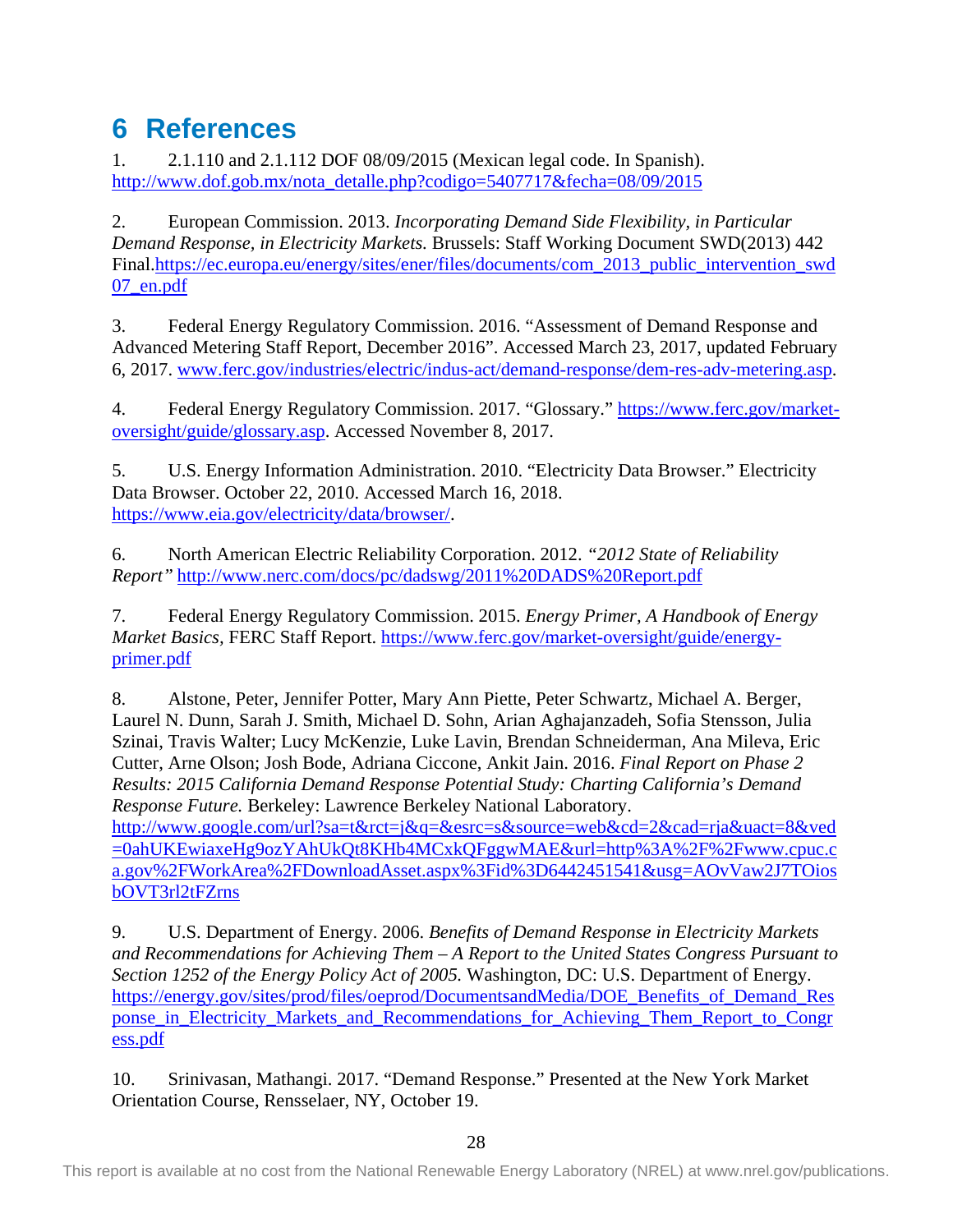[http://www.nyiso.com/public/webdocs/markets\\_operations/services/market\\_training/workshops\\_](http://www.nyiso.com/public/webdocs/markets_operations/services/market_training/workshops_courses/Training_Course_Materials/NYMOC_MT_ALL_201/Demand_Response.pdf) [courses/Training\\_Course\\_Materials/NYMOC\\_MT\\_ALL\\_201/Demand\\_Response.pdf.](http://www.nyiso.com/public/webdocs/markets_operations/services/market_training/workshops_courses/Training_Course_Materials/NYMOC_MT_ALL_201/Demand_Response.pdf)

11. Ley de la Industria Eléctrica. 2014. El Congreso General de los Estados Unidos Mexicanos. (In Spanish.)

[http://www.cfe.gob.mx/ConoceCFE/1\\_AcercadeCFE/MarcoLegalyNormativo/Lists/Leyes1/Atta](http://www.cfe.gob.mx/ConoceCFE/1_AcercadeCFE/MarcoLegalyNormativo/Lists/Leyes1/Attachments/26/Leydelaindustriaelectrica11ago.pdf) [chments/26/Leydelaindustriaelectrica11ago.pdf](http://www.cfe.gob.mx/ConoceCFE/1_AcercadeCFE/MarcoLegalyNormativo/Lists/Leyes1/Attachments/26/Leydelaindustriaelectrica11ago.pdf)

12. Segura, Diego, and Marcelo Páramo Fernández. 2016. "Mexico's New Energy Transition Law: Key Points." DLA Piper. Accessed March 16, 2018. [https://www.dlapiper.com/en/us/insights/publications/2016/01/mexico-new-energy-transition](https://www.dlapiper.com/en/us/insights/publications/2016/01/mexico-new-energy-transition-law/)[law/](https://www.dlapiper.com/en/us/insights/publications/2016/01/mexico-new-energy-transition-law/)

13. Bases del Mercado Eléctrico. 2015. La Secretaría de Energía Mexico. Diario Oficial de la Federación. Accessed March 16, 2018 [http://www.dof.gob.mx/nota\\_detalle.php?codigo=5407715&fecha=08/09/2015](http://www.dof.gob.mx/nota_detalle.php?codigo=5407715&fecha=08/09/2015)

14. La Secretaría de Energía Mexico. *Manual de Mercado de Energía de Corto Plazo.* 2016. Accessed March 16, 2018. [https://www.gob.mx/cre/prensa/la-sener-entrego-a-la-cre-el-paquete](https://www.gob.mx/cre/prensa/la-sener-entrego-a-la-cre-el-paquete-de-primeras-reglas-del-mercado-electrico-141628)[de-primeras-reglas-del-mercado-electrico-141628](https://www.gob.mx/cre/prensa/la-sener-entrego-a-la-cre-el-paquete-de-primeras-reglas-del-mercado-electrico-141628)

15. Damian, Antonio, James Hendrickson, and Bob Wicke. 2015. "Mexico's Utility Reform: Investment Opportunities in an Emerging Market." Deloitte Consulting. Accessed March 16, 2018. [https://www2.deloitte.com/us/en/pages/consulting/articles/mexicos-utility-reform](https://www2.deloitte.com/us/en/pages/consulting/articles/mexicos-utility-reform-investment-opportunities-in-an-emerging-market.html)[investment-opportunities-in-an-emerging-market.html.](https://www2.deloitte.com/us/en/pages/consulting/articles/mexicos-utility-reform-investment-opportunities-in-an-emerging-market.html)

16. Federal Energy Regulatory Commission. 2011. "Demand Response Compensation in Organized Wholesale Energy Markets." 134 FERC ¶ 61,187, United States of America, 18 CFR Part 35, [Docket No. RM10-17-000; Order No. 745], (Issued March 15, 2011). <https://www.ferc.gov/EventCalendar/Files/20110315105757-RM10-17-000.pdf>

17. San Diego Gas and Electric. 2016. "Summer Saver Program." Accessed March 16, 2018. [https://www.sdge.com/residential/savings-center/rebates/your-heating-cooling-systems/summer](https://www.sdge.com/residential/savings-center/rebates/your-heating-cooling-systems/summer-saver-program)[saver-program](https://www.sdge.com/residential/savings-center/rebates/your-heating-cooling-systems/summer-saver-program)

18. San Diego Gas and Electric. 2016. *Schedule CBP, Capacity Bidding Program.* Accessed March 16, 2018. [https://www.sdge.com/businesses/savings-center/energy-management](https://www.sdge.com/businesses/savings-center/energy-management-programs/demand-response/capacity-bidding-program)[programs/demand-response/capacity-bidding-program](https://www.sdge.com/businesses/savings-center/energy-management-programs/demand-response/capacity-bidding-program)

19. Hawaiian Electric Companies. 2016. *Hawaiian Electric Companies' PSIPs Update Report.* Public Utilities Commission of the State of Hawaii. Filed December 23, 2016. [Docket No. 2014-0183] Accessed March 2017.

[https://www.hawaiianelectric.com/Documents/about\\_us/our\\_vision/dkt\\_2014\\_0183\\_20161223\\_c](https://www.hawaiianelectric.com/Documents/about_us/our_vision/dkt_2014_0183_20161223_companies_PSIP_update_report_1_of_4.pdf) [ompanies\\_PSIP\\_update\\_report\\_1\\_of\\_4.pdf](https://www.hawaiianelectric.com/Documents/about_us/our_vision/dkt_2014_0183_20161223_companies_PSIP_update_report_1_of_4.pdf)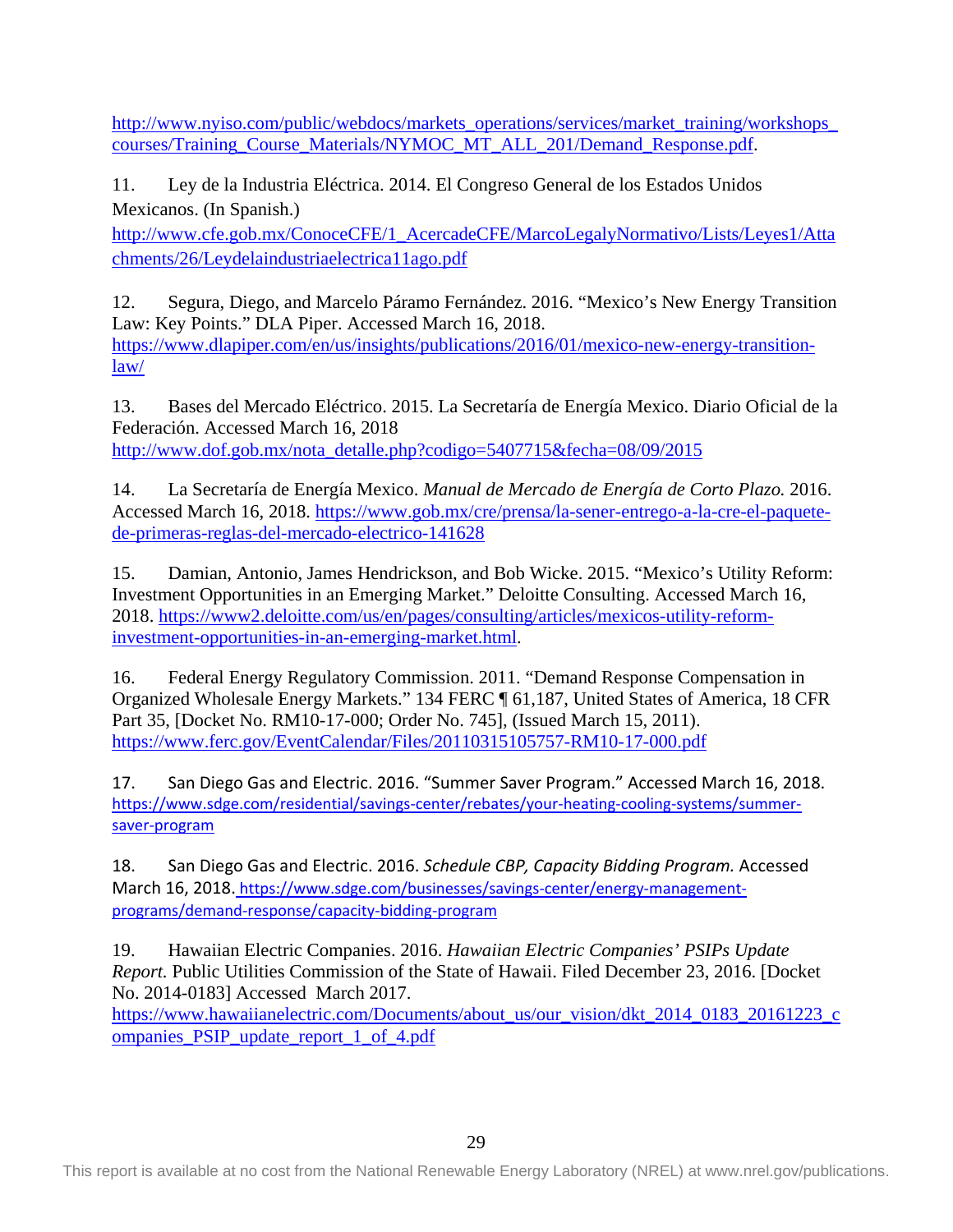20. California Public Utilities Commission. 2008, April. *Load Impact Estimation for Demand Response: Protocols and a Regulatory Guide*. [http://www.calmac.org/events/FinalDecision\\_AttachementA.pdf](http://www.calmac.org/events/FinalDecision_AttachementA.pdf)

21. Pacific Gas and Electric. 2017. "2017 Demand Response Auction Mechanism (DRAM)." Accessed March 16,2018. [https://www.pge.com/en\\_US/business/save-energy-money/energy](https://www.pge.com/en_US/business/save-energy-money/energy-management-programs/demand-response-programs/2017-demand-response/2017-demand-response-auction-mechanism.page)[management-programs/demand-response-programs/2017-demand-response/2017-demand](https://www.pge.com/en_US/business/save-energy-money/energy-management-programs/demand-response-programs/2017-demand-response/2017-demand-response-auction-mechanism.page)[response-auction-mechanism.page.](https://www.pge.com/en_US/business/save-energy-money/energy-management-programs/demand-response-programs/2017-demand-response/2017-demand-response-auction-mechanism.page)

22. Hurley, Doug, Paul Peterson, and Melissa Whited. 2013. *Demand Response as a Power System Resource: Program Designs, Performance, and Lessons Learned in the United States.*  Synapse Energy Economics, Regulatory Assistance Project. [https://www.raponline.org/wp](https://www.raponline.org/wp-content/uploads/2016/05/synapse-hurley-demandresponseasapowersystemresource-2013-may-31.pdf)[content/uploads/2016/05/synapse-hurley-demandresponseasapowersystemresource-2013-may-](https://www.raponline.org/wp-content/uploads/2016/05/synapse-hurley-demandresponseasapowersystemresource-2013-may-31.pdf)[31.pdf](https://www.raponline.org/wp-content/uploads/2016/05/synapse-hurley-demandresponseasapowersystemresource-2013-may-31.pdf)

23. ISO New England. "Pricing Reports, Offers, Bids and Threshold Prices." Accessed March 16, 2018[.https://www.iso-ne.com/isoexpress/web/reports/pricing/-/tree/offer-bids](https://www.iso-ne.com/isoexpress/web/reports/pricing/-/tree/offer-bids-threshold)[threshold](https://www.iso-ne.com/isoexpress/web/reports/pricing/-/tree/offer-bids-threshold)

24. Federal Energy Regulatory Commission. 2011. "Demand Response Compensation in Organized Wholesale Energy Markets." 134 FERC ¶ 61,187, United States of America, 18 CFR Part 35, [Docket No. RM10-17-000; Order No. 745], (Issued March 15, 2011). <https://www.ferc.gov/EventCalendar/Files/20110315105757-RM10-17-000.pdf>

25. Federal Energy Regulatory Commission. 2016. *Assessment of Demand Response and Advance Metering*.<https://www.ferc.gov/legal/staff-reports/2016/DR-AM-Report2016.pdf>

26. California Public Utilities Commission. 2016. Demand Response Measurement and Evaluation Committee (DRMEC) Load Impact Workshop, May 10-11, 2016. Accessed March 16, 2018. [http://www.cpuc.ca.gov/General.aspx?id=7032.](http://www.cpuc.ca.gov/General.aspx?id=7032)

27. Braithwait, Steven, Daniel Hansen, and David Armstrong. 2016. *[2015 Load Impact](http://www.caenergy.com/wp-content/uploads/2016/11/PY15-PGE_2015_Res_TVP_Report.pdf)  [Evaluation of Pacific Gas and Electric Company's Residential Time-Based Pricing Programs:](http://www.caenergy.com/wp-content/uploads/2016/11/PY15-PGE_2015_Res_TVP_Report.pdf)*  [Ex-Post and Ex-Ante](http://www.caenergy.com/wp-content/uploads/2016/11/PY15-PGE_2015_Res_TVP_Report.pdf) *Report*. Madison: Christensen Associates Energy Consulting. CALMAC Study ID PGE0371. Retrieved from: [http://www.caenergy.com/wp](http://www.caenergy.com/wp-content/uploads/2016/11/PY15-PGE_2015_Res_TVP_Report.pdf)[content/uploads/2016/11/PY15-PGE\\_2015\\_Res\\_TVP\\_Report.pdf](http://www.caenergy.com/wp-content/uploads/2016/11/PY15-PGE_2015_Res_TVP_Report.pdf)

28. Southern California Edison. 2017. "Capacity Bidding Program (CBP) Aggregators." Retrieved from: [https://www.sce.com/wps/portal/home/business/savings-incentives/demand](https://www.sce.com/wps/portal/home/business/savings-incentives/demand-response/demand-responces-aggregator/)[response/demand-responces-aggregator/](https://www.sce.com/wps/portal/home/business/savings-incentives/demand-response/demand-responces-aggregator/)

29. Hansen, Daniel, and Tim Huegerich. 2016. *[2015 Load Impact Evaluation of California](http://www.caenergy.com/wp-content/uploads/2016/11/PY15_Statewide_2015_BIP_Report.pdf)  [Statewide Base Interruptible Programs \(BIP\) for Non-Residential Customers:](http://www.caenergy.com/wp-content/uploads/2016/11/PY15_Statewide_2015_BIP_Report.pdf)* Ex-post and Exante *[Report](http://www.caenergy.com/wp-content/uploads/2016/11/PY15_Statewide_2015_BIP_Report.pdf)*. Madison: Christensen Associates Energy Consulting. CALMAC Study ID PGE0375. Retrieved from: [http://www.caenergy.com/wp](http://www.caenergy.com/wp-content/uploads/2016/11/PY15_Statewide_2015_BIP_Report.pdf)[content/uploads/2016/11/PY15\\_Statewide\\_2015\\_BIP\\_Report.pdf](http://www.caenergy.com/wp-content/uploads/2016/11/PY15_Statewide_2015_BIP_Report.pdf)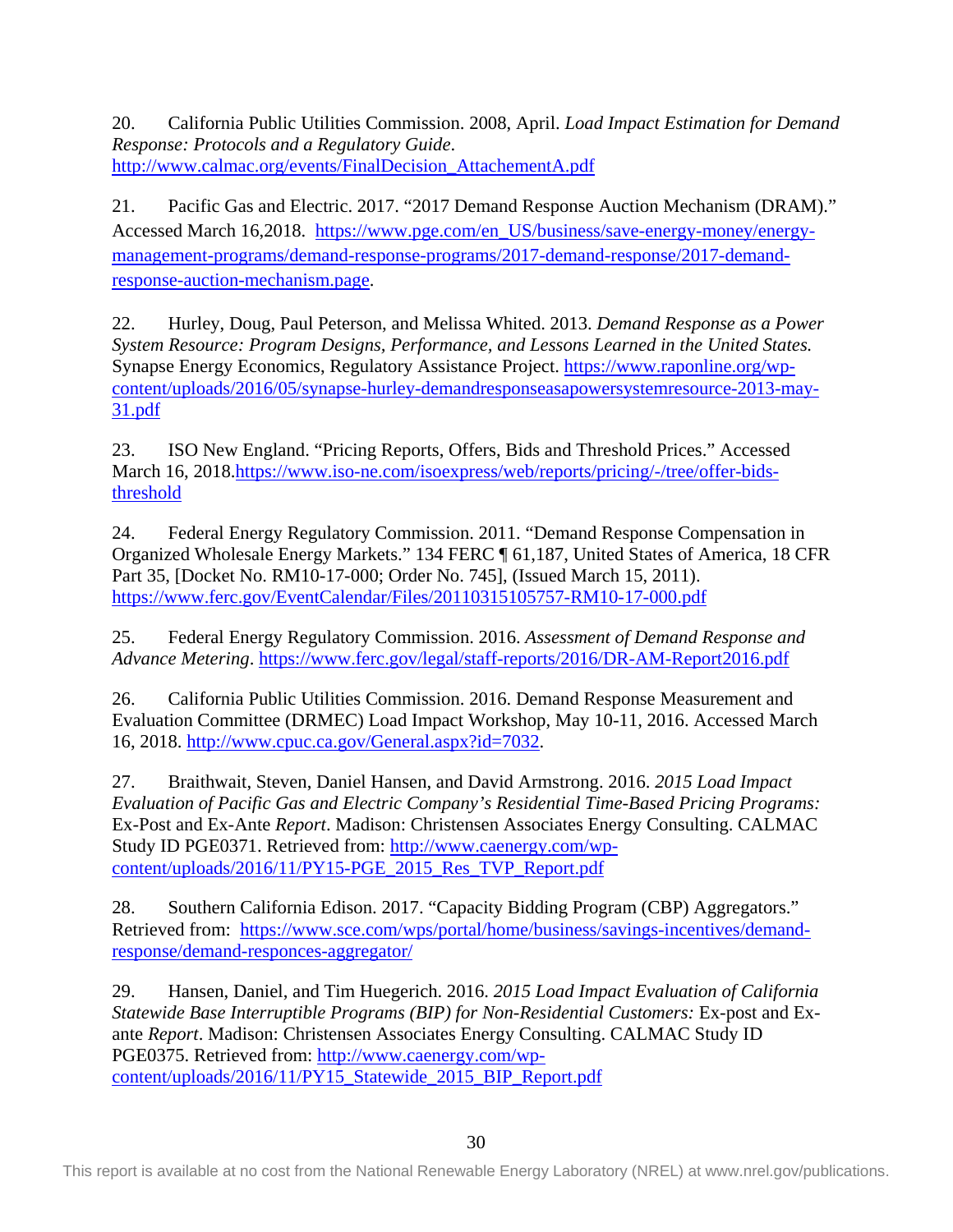30. Southern California Edison. 2014. *2013 Load Impact Evaluation of Southern California Edison's Peak Time Rebate Program*. Accessed March 16, 2018. Retrieved from: [https://library.cee1.org/content/2013-load-impact-evaluation-southern-california](https://library.cee1.org/content/2013-load-impact-evaluation-southern-california-edison%E2%80%99s-peak-time-rebate-program)[edison%E2%80%99s-peak-time-rebate-program](https://library.cee1.org/content/2013-load-impact-evaluation-southern-california-edison%E2%80%99s-peak-time-rebate-program)

31. Federal Energy Regulatory Commission. 2008. "Wholesale Competition in Regions with Organized Electric Markets." 125 FERC ¶ 61,071, United States of America, 18 CFR Part 35, [Docket Nos. RM07-19-000 and AD07-7-000; Order No. 745], (Issued October 17, 2008). <https://www.ferc.gov/whats-new/comm-meet/2008/101608/E-1.pdf>

32. California Public Utilities Commission. 2001. *California Standard Practice Manual.* Accessed March 16, 2018. Available at [http://www.cpuc.ca.gov/WorkArea/DownloadAsset.aspx?id=7741.](http://www.cpuc.ca.gov/WorkArea/DownloadAsset.aspx?id=7741)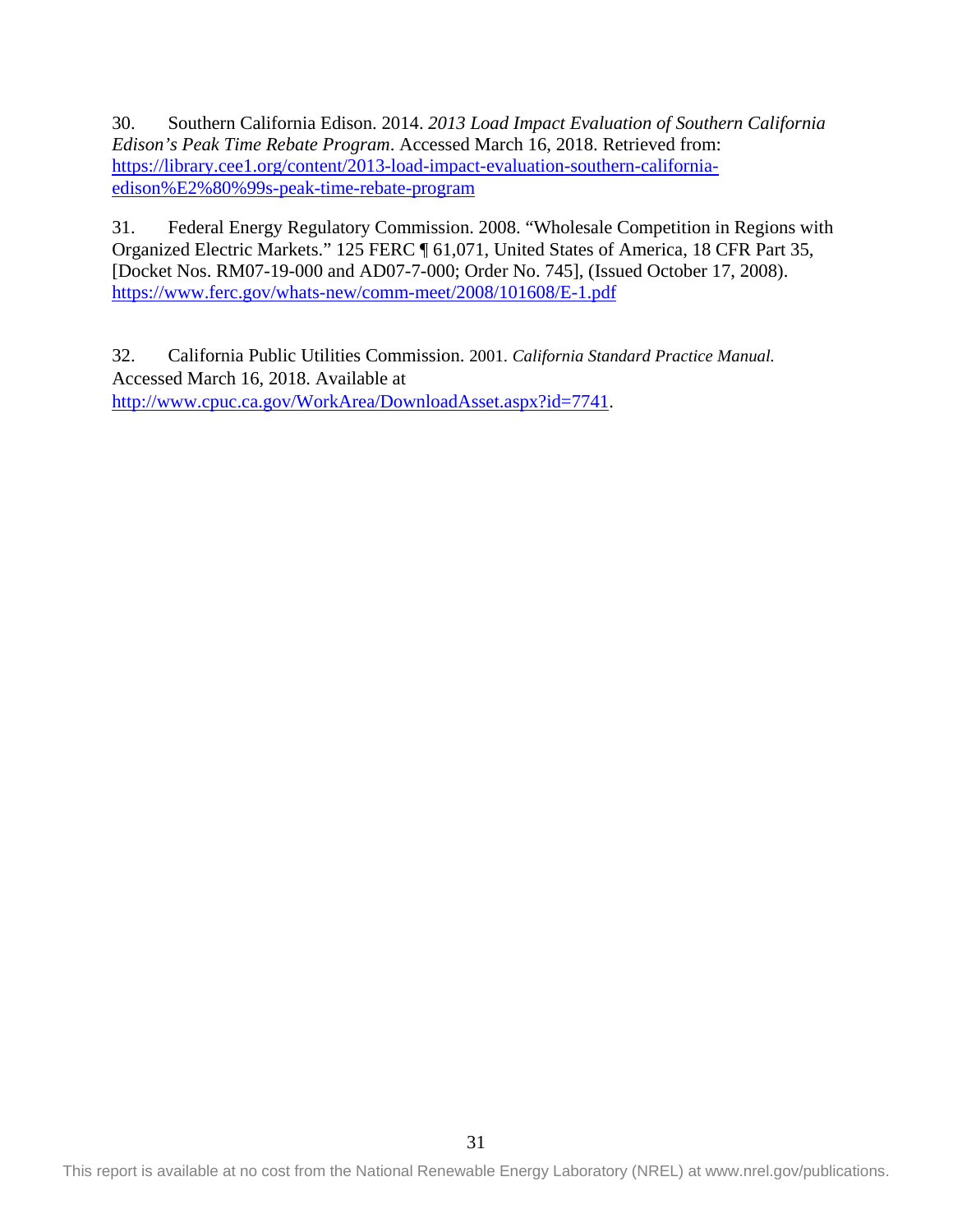# <span id="page-37-0"></span>**Appendix A: Demand Response Case Studies**

Demand response as a component of DSM has continued to evolve into a sophisticated market segment across the regions of the United States [22]. Based on the significant depth and breadth of U.S. experience with DR, the case studies presented in this appendix are focused on three states/regions with some of the best DR programs established in the United States – New England, California, and Hawaii.

The discussion of pre-market DR programs in New England examines discontinued pre-market programs such as ripple water heater control and special contracts. Then, the ISO-NE wholesale DR markets are discussed, including the compensation mechanisms and auction structure. Finally, the approach in ISO-NE to baseline performance calculations is summarized, including "true-up" mechanisms to account for DR underperformance.

In California, the majority of DR compensation is program based and organized by each utility. Most DR resources bidding into CAISO are paid for by utility programs, and then aggregated and sold into CAISO markets, making CAISO the end of the DR value chain, with utilities administering the DR programs. So, while the savings from these programs may ultimately get bid into a market, the process of developing, operating, and providing compensation in the program is similar to a non-market-based program. This contrasts with New England, where the ISO-NE manages much of the DR participation.

The Hawaii case provides a contrast to the prior examples, and demonstrates the role of DR on relatively small, isolated grids with high renewable energy penetration. HECO is still in the midst of implementing its new DR program and will utilize a different approach than mainland Regional Transmission Organizations, such as tariff-based DR and reliance on commercial aggregators to administer customer loads and manage payment.

In describing each of the DR programs, the following aspects will be discussed:

- *Technical Requirements:* There are technical requirements for both the DR aggregator/utility, as well as the participant. For the participant, these requirements may include metering and load control infrastructure, as well as loads that conform to the size and performance requirements of the program. The DR aggregator or utility, on the other hand, may need additional monitoring equipment and a communications system for dispatching the DR resources.
- *Participation Terms:* Each DR program's specific performance requirements for participants are described, including the minimum response time, performance duration, load reduction requirements, number of annual performance hours, and penalties for nonperformance.
- *Compensation Mechanism:* The compensation methodology for each program is described in detail, including the formulas, billing, and contracting approach. If compensation is variable or market-based, the valuation and market methodologies are presented.
- *Implementation Ease*: The ease of implementation of DR programs can vary depending on the number of participants, program goals, and numerous other factors. Challenges and obstacles encountered by the utility in implementing the DR program are described.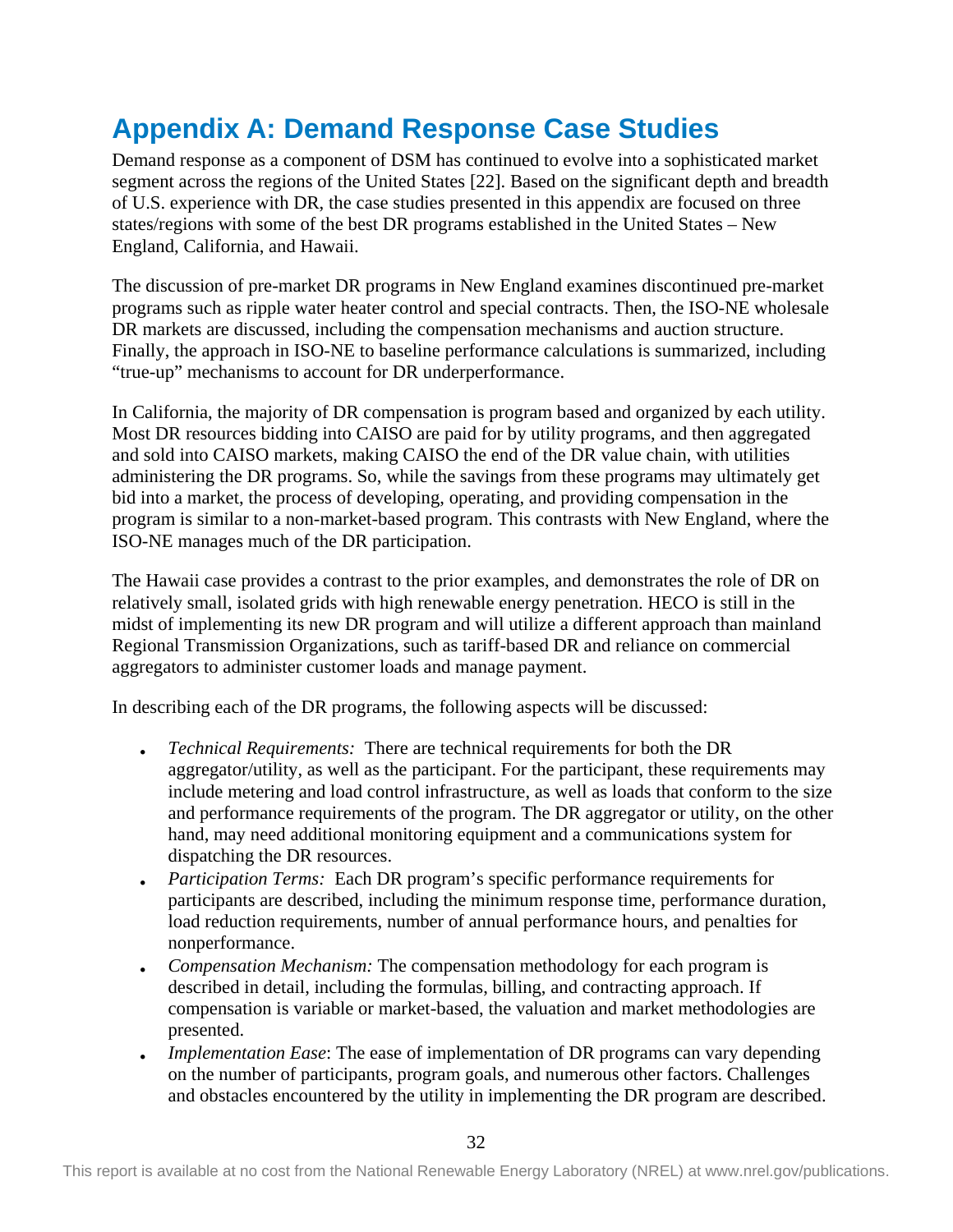• *Evaluation Results*: In addition to the load impact of the DR program, where information is publicly available, the cost effectiveness of the program is evaluated as well. Program ability to acquire and retain participants, technical barriers to program implementation, and lessons learned from program implementation are offered.

## <span id="page-38-0"></span>**A.1 New England**

Before 2002, DR programs in New England were operated by vertically integrated utilities as peak management tools. These DR programs, oriented toward peak demand savings, included ripple control water heating, peak/off peak rates, and special contracts with large users. They acted in response to the price structure under which the utilities were charged by the power pool.

Although these DR programs were cost effective, they were limited in scope. In 2002, New England created a competitive wholesale power market that allowed DR participants to submit bids. This resulted in participation in DR programs rising from 100 MW to 1,400 MW. Some of these pre-market programs are described below.

## *A.1.1 Ripple Control*

*Technical Requirements:* Ripple control was a simple interruptible load program applied to residential electric hot water heaters. Technically, ripple control only required specific water heaters with a controllable load switch, a known demand profile, and a system that allowed the utility to interrupt power to the water heaters for up to four hours per day.

*Participation Terms:* To participate in ripple control, utility customers simply enrolled in the program, which allowed the utility to interrupt power to their hot water tank for up to four hours per day. There was no annual limit on the utility's usage of this program. The utility paid for the installation of the control device.

*Compensation Mechanism:* Program participants received a fixed payment of \$2.50/month. This price was established by the utility based on the charges for capacity and network transmission service and was a cost-effective means of reducing peak demand on the system.

*Implementation Ease:* Setting up customers typically only required installation of a load control device (receiver) and establishment of a central load control system (transmitter) and billing system on the utility's side.

*Evaluation Results:* The program was cost effective in comparison to gas turbine carrying costs of \$130/kW-year. However, there were limitations on its use: overreliance on these programs can shift rather than eliminate peak load. For example, as the load flattened during peak hours, the utility had difficulty restarting water heaters while keeping the peak load low in later hours.

## *A.1.2 Peak/Off-Peak Rates*

*Technical Requirements:* This DR program allowed customers to opt in to the utility-developed rate structure that reflected cost-of-service differences, with on-peak rates up to 2 to 3 times higher than off-peak rates. When the program was implemented originally, the utility required installation of a second meter. Today, advanced meters obviate the need for a second meter.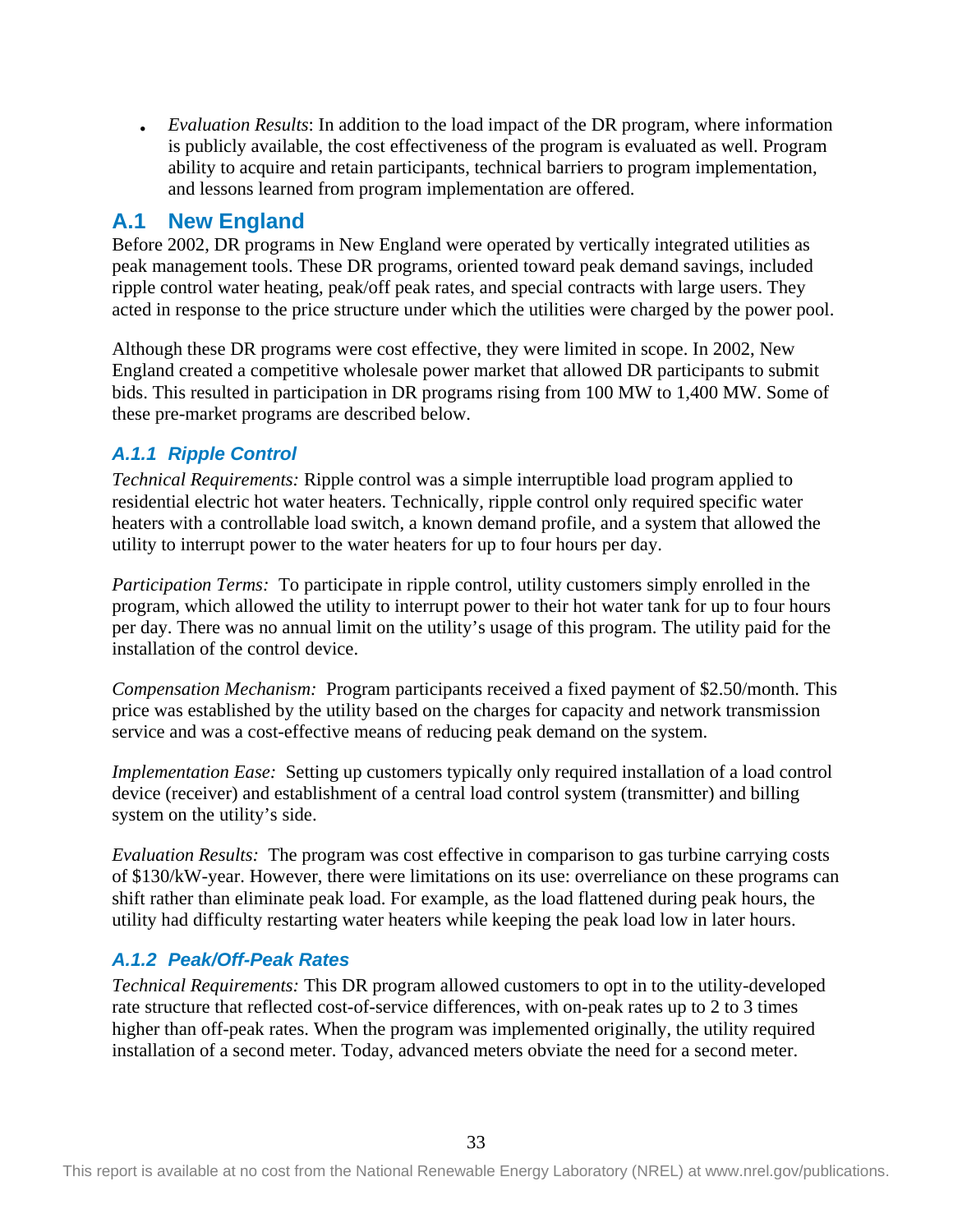*Participation Terms:* Customers volunteered to enroll in the program and were simply billed according to their consumption under the new rate structure during the various time periods.

*Compensation Mechanism:* Participants were not compensated directly for their participation but had the opportunity to save money on their utility bills by adjusting their energy consumption habits to greater usage during off-peak times.

*Implementation Ease:* The new rate structure required regulatory review and approval. Obtaining regulatory approval for a new rate structure is a significant hurdle, while customer awareness and retention are also challenges.

*Evaluation Results:* Recruiting customers was a challenge. Generally, commercial customers with controllable loads were easier to recruit.

#### *A.1.3 Special Contracts*

This type of program is a one-on-one program usually involving industrial loads, and perhaps some unique circumstances. For example, a contract with a ski resort operator provided for unlimited demand in the off-peak winter months at a reduced price in exchange for the resort reducing its load by a set amount for a limited number of requests in the summer. This allowed for unrestricted snowmaking in the fall prior to the ski season in exchange for a lower demand during the peak winter months.

*Technical Requirements:* With insight into one specific example, this DR program required baseline load data and advanced meters. Other projects may have required automated load control equipment depending on the terms of each agreement.

*Participation Terms:* This program required negotiations on a case-by-case basis with C&I customers with controllable loads (e.g., ski resorts, irrigators, refrigerated warehouses, hotels, industrial processes with large energy/heat loads).

*Compensation Mechanism:* These special contracts were negotiated based on avoided system energy and capacity costs and could involve in-kind contributions as well.

*Implementation Ease:* Each contract requires individual negotiation and verifiable performance audits.

*Evaluation Results:* These are common and effective DR programs due to their flexibility. Although there was significant upfront effort negotiating contracts, performing energy audits, and installing control equipment, these special contracts were effective from an implementation standpoint due to the efficiency of controlling a large amount of demand through a few customers.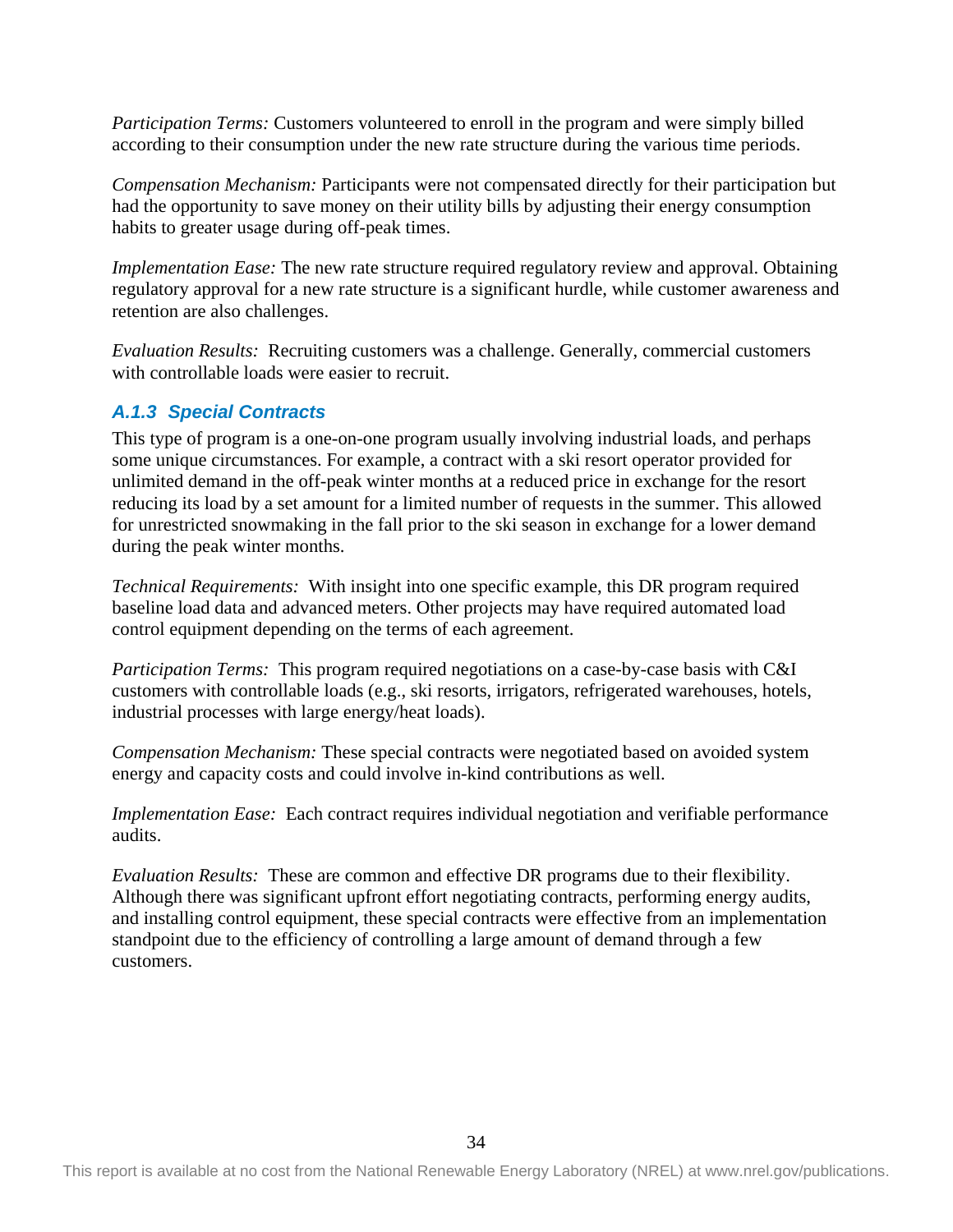#### *A.1.4 Market Program*

ISO-NE is the regional transmission operator for the six New England states.[4](#page-40-0) ISO-NE also operates the wholesale power market in the region. In New England, more than 400 generators, importers, demand resources, and others compete to sell three types of wholesale electricity products and services through New England's markets.<sup>[5](#page-40-1)</sup> The markets select the lowest-priced offers that can meet real-time demand and ensure system reliability. ISO-NE is neutral to resource type, meaning that DR can compete with generators to provide energy services.

ISO-NE operates a day-ahead market, a real-time market, and a capacity market. In the day ahead market, suppliers and load servers make offers to sell or buy for the next day. The market "clears" at a price which balances sellers' offers with load servers' needs. This creates financially binding transactions among the parties (about 90% of the market settles day ahead). Any deviations from the day-ahead amounts are settled at the real-time price, which is calculated by clearing the real-time offers from generators and real-time demands from suppliers.

As part of its market design, ISO-NE supports resource providers who wish to bid DR resources into its market. These DR resources compete with traditional suppliers to supply the services needed by the grid. DR providers participate in this market by making day-ahead offers and adjusting that with real-time price deviations.

*Technical Requirements:* To participate in the DR market, each asset must have a meter capable of recording 5-minute interval data to accurately measure performance before and after the performance period. In addition, an asset must have a Demand Designated Entity to transmit the asset real-time interval data from the customer meter to ISO-NE. A third party (other than ISO-NE) is responsible for assuring the asset is prepared to participate in the market. Finally, the asset must have a Lead Market Participant who is financially obligated for the asset performance. Should the asset fail to perform, the promised services are procured in the real-time market, and the Lead Market Participant is required to cover any additional cost.

In addition, each asset is required to have an annual performance audit to determine the capability of the asset to provide service. Once this value is determined, the asset cannot bid in excess of capability. This Annual Certification of Accuracy of Measurement and Verification document must be filed by each Lead Market Participant annually for each asset. The audit establishes the Demand Reduction Value for a DR asset and verifies that the asset remains in commercial operation. The audit can be performed by a third party and must show a minimum of  $100 \text{ kW}^6$  $100 \text{ kW}^6$  of demand reduction capability for the asset to be part of the program.

*Participation Terms:* The performance for assets responding to dispatch signals is calculated as the difference between actual usage and a historical baseline in 5-minute increments. Baselines for each day are calculated using 5-minute intervals from meter data submitted to ISO-NE by the

<span id="page-40-0"></span> <sup>4</sup> The six states are Vermont, New Hampshire, Maine, Massachusetts, Connecticut, and Rhode Island. Except for Vermont, retail sales of electricity have been deregulated within the ISO-NE market area, and retail suppliers

<span id="page-40-1"></span> $\delta$  The products bid into the market are energy, long-term reliability services, and short-term reliability services, including operating reserves, frequency regulation, and voltage support.

<span id="page-40-2"></span><sup>6</sup> ISO-NE is moving to a 10-kW threshold in the near future.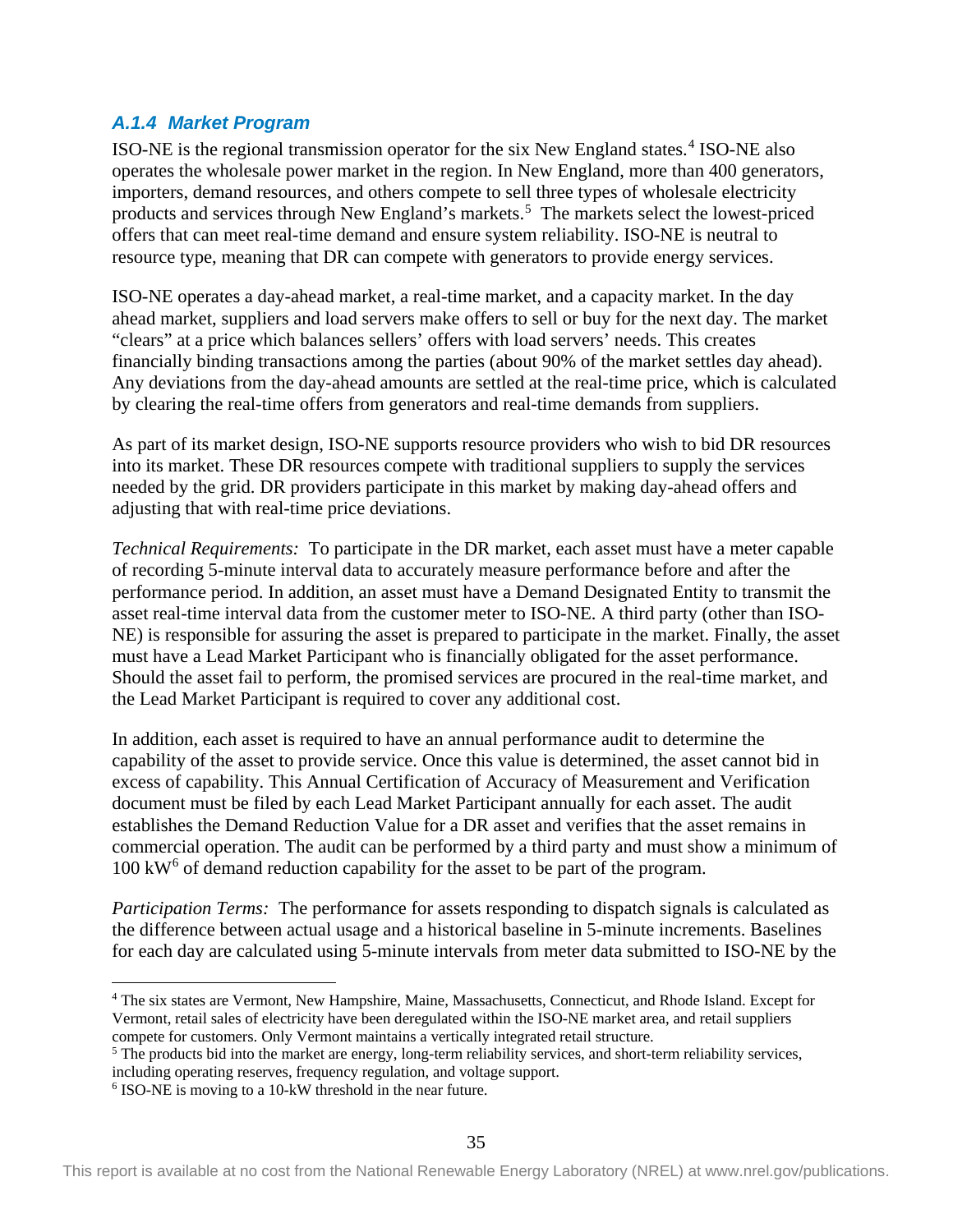Demand Designated Entity. Baselines are calculated as a 90/10 weighted average of historical usage to previous-day usage (90% of current-day baseline plus 10% current day meter data).<sup>[7](#page-41-0)</sup>

For example, if an asset's previous baseline load was 500 kW for a particular 5-minute period, and the current day load for the same 5-minute period is 480 kW, the new baseline load would be 49[8](#page-41-1) kW.<sup>8</sup>

Participants are financially obligated to provide market products in the amounts for which they were selected in the day-ahead auction. If they do not deliver, deviations must be purchased at the real-time price, which may or may not result in a penalty.<sup>[9](#page-41-2)</sup>

Participants choose whether or not to participate, as well as how much load to include, for each event. They may sign up individually or through an aggregator. There are no financial consequences for non-participation, as the DR participant is treated like a generator. If they bid, they are financially responsible for their bid. If not, there is no penalty. Once they meet the technical requirements, they are an active asset in the market. Participation levels during an event are determined by the bid amount and the real-time performance.

*Compensation Mechanism:* ISO-NE uses a day-ahead market to transact energy purchases. Load, generation, and DR bid in their anticipated requirements during the previous day for performance during the next day. Supply, demand, and DR "clear" at a price that reflects their bid preferences. All day-ahead transactions are settled at this clearing price. Any deviations from these settled amounts of supply or demand are settled at the real-time price.

For example, if a DR resource bids 450 kW of supply into the day-ahead market, and the clearing price is \$150.00/MWh, that DR resource would be paid \$5.63<sup>[10](#page-41-3)</sup> for that 5-minute period in the day-ahead market. If during the real-time market, the DR resource delivered more supply than bid, the additional supply would be compensated at the real-time price. Conversely, if the DR resource delivered less than bid, the asset would have to pay the real-time clearing price for the supply it failed to deliver, typically a higher price than the day-ahead price.

Since the DR asset is participating in the market and being paid the market price, there is no prescribed cost-effectiveness test. The market, based on the bid and performance of an asset, naturally chooses the lowest-cost provider at any one time. A participant can bid different amounts in each hour. Payment, or settlement, is calculated in 5-minute increments. The interruption is bid into the day-ahead market, and deviations, above or below, are settled at the real-time price.

Cost effectiveness is assured also through a threshold price. The threshold price is a price based on past unit performance and demand that assures operation of the program will result in net benefits for the system and will compensate DR fairly. DR resources cannot enter a bid below

```
10 $150 * 0.450 * 5/60
```
<span id="page-41-0"></span> <sup>7</sup> Days included are non-holiday weekdays and non-interruption days.

 $8(500 \text{ kW} * 0.9) + (480 \text{ kW} * 0.1)$ 

<span id="page-41-2"></span><span id="page-41-1"></span><sup>9</sup> For example, if a DR provider's bid for 1 MWh cleared in the day-ahead market at \$100/MWh, the DR provider was paid \$100. If the real-time price is \$75/MWh and the DR provider fails to provide the 1 MWh, they would have to pay \$75.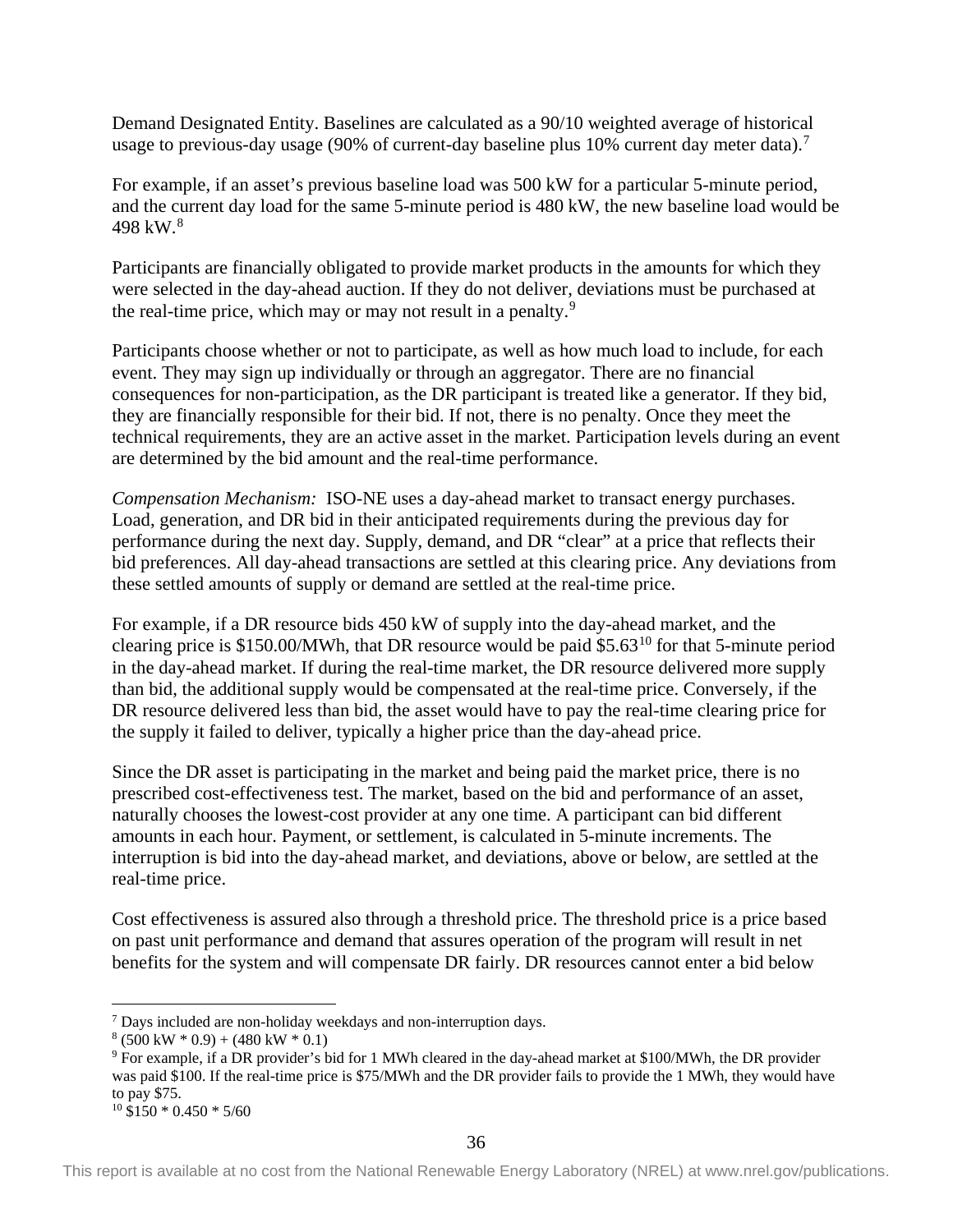this threshold price. The threshold price for demand reduction as of April 2017 was \$45/MWh [23]. FERC Order 745 established this threshold price methodology in 2011 in response to concerns that DR was undercompensated [16].

*Implementation Ease:* Participants are self-selected and may be signed up by the utility or a DR aggregator. The utility must be aware of each program participant's activities so they do not commit to purchase energy in the day-ahead market to serve load that will be interrupted.

*Evaluation Results:* According to a report published by FERC, ISO-NE DR resources had the potential to provide 2,696 MW of load reduction, or roughly 11% of peak load [24].

## <span id="page-42-0"></span>**A.2 California**

According to the U.S. Department of Energy's Energy Information Administration, California's total use of energy is among the highest in the United States. However, California's per capita energy use is near the bottom due to temperate weather and years of DSM programs (energy efficiency). Energy prices compared to the U.S. average range from about 40% higher for residential customers to nearly 100% higher for industrial consumers. About 75% of California's electricity is provided by the three largest investor owned utilities, SDG&E, PG&E, and Southern California Edison.

In California, all DR programs are selected through a four-part cost-effectiveness evaluation described in more detail in Appendix B. DR program contributions to load reductions have increased over the last decade, and DR is increasingly playing a role in California's wholesale energy and ancillary services markets.

## *A.2.1 San Diego Gas and Electric Summer Saver*

*Technical Requirements*: This DR program is offered to residential and small commercial customers with AC load. SDG&E cycles a participant's AC load using direct AC load control switches activated by one-way paging communication. The AC fan continues to circulate air during an event, while the AC compressor is cycled. The program offers participation options where cycling can be 100% (totally off for the duration) or 30% or 50% (off for 30% or 50% of the time).

*Participation Terms:* The AC load must be available May to October on non-holidays for twoto four-hour periods. Program rules limit events to no more than three days per week.

*Compensation Mechanism:* The annual bill credit is based on the tonnage of the AC system and the participation level. For residential customers, the credit is \$11.50 per ton for 50% cycling or \$30 per ton for 100% cycling. For commercial customers, the credit is \$9 per ton for 30% cycling or \$15 per ton for 50% cycling.

*Implementation Ease:* Enrollment is easy for both customers and utilities. A third party is responsible for installation and removal of the necessary equipment as well as measurement and verification.

*Evaluation Results:* SDG&E called for 15 events in summer 2015. The residential AC load reduction ranged from 7.6 to 17.8 MW, and the small commercial AC load reduction ranged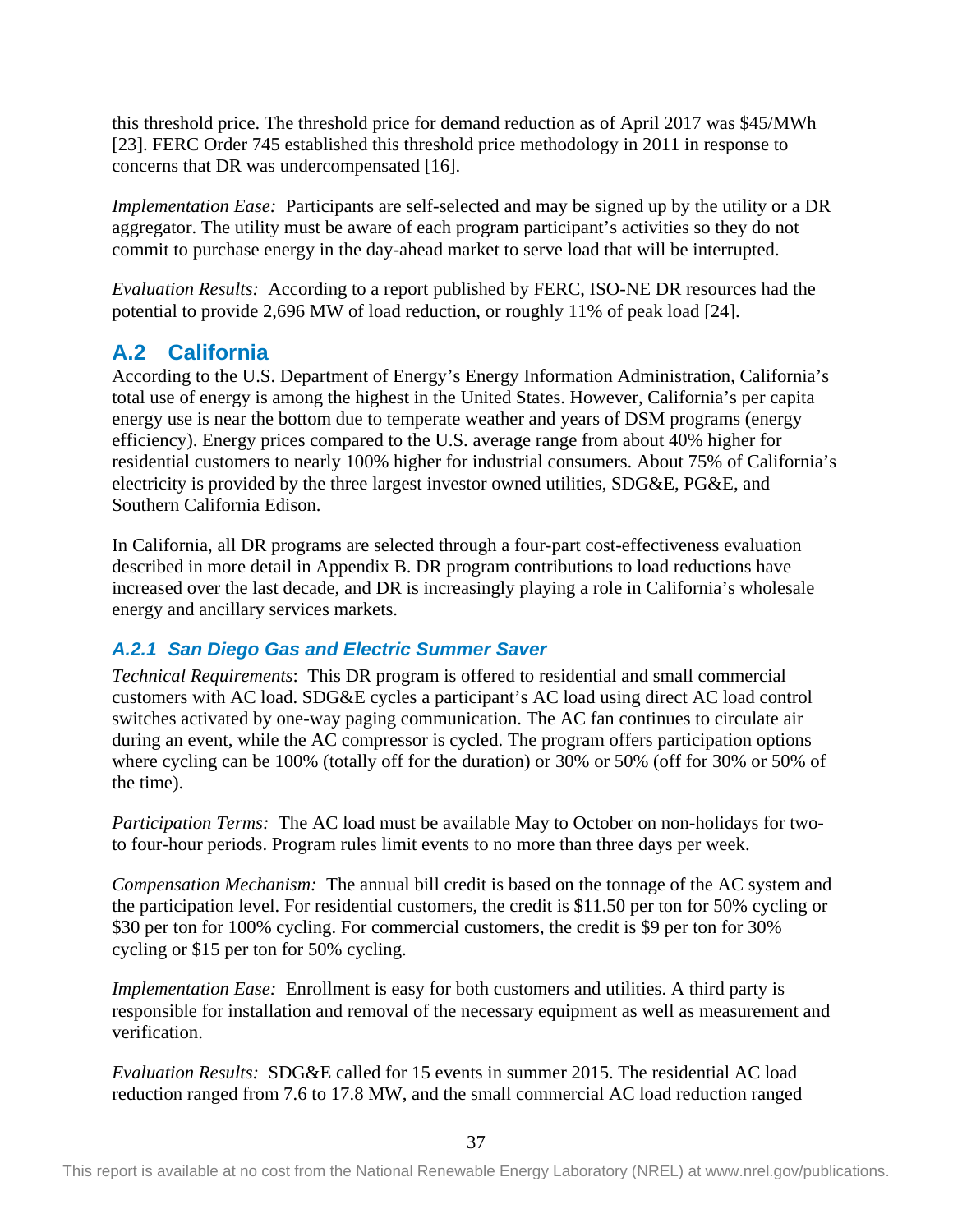from 0.4 to 2.5 MW. This AC load interruption coincided well with the SDG&E peak as shown in Table A-1.

<span id="page-43-0"></span>

**Table A-1. Comparison of SDG&E Peak Loads**

The summary of program information and evaluation results can be found at the May 10-11, 2016, DR Workshop links posted at the California PUC Demand Response Workshops page [25].

### *A.2.2 Pacific Gas and Electric Residential Smart Rate*

*Technical Requirements:* The Smart Rate is a voluntary Critical Peak Pricing ("CPP") program for PG&E residential customers. The CPP rate design features significantly higher prices in certain critical peak hours and much lower prices in all other hours. To participate in the program, a customer must have real-time or hourly metering on their premises.

*Participation Terms:* The program design targets 12 event-days per summer and has a limit of 15 events. During these events, the much higher rates are applicable. A customer may dual enroll in the Smart AC program, which offers automatic control of AC load for residences.

*Compensation Mechanism:* Under the program, the typical electric rate is reduced from June 1 to September 30, except on SmartDays (event days). Program participants are charged \$0.60/kWh from 2 p.m. to 7 p.m. on SmartDays which gives them a financial incentive to control loads during those times. To ease concerns, PG&E offers bill protection through the first full season. This means that customers are protected against higher bills should they fail to control their loads sufficiently.

*Implementation Ease:* The program is easy for both the utility and the customer once the meter is installed. Measurement and verification are contracted to a third party who is also responsible for arranging the meter installation.

*Evaluation Results:* The program has nearly 100,000 customers enrolled, with 28% in both Smart Rate and Smart AC. In 2016, 15 events were called, resulting in the load impacts shown in the Table A-2 [26].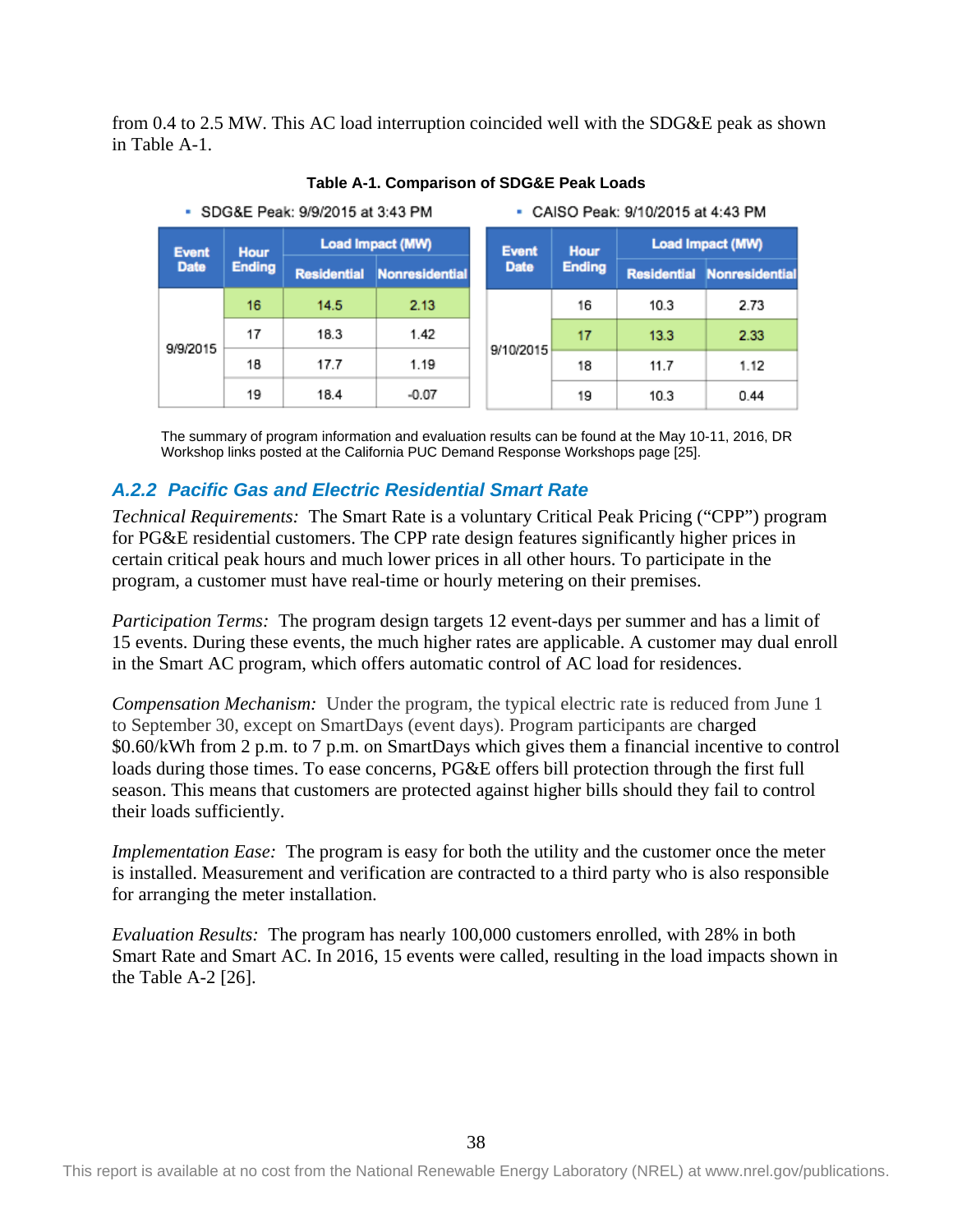<span id="page-44-0"></span>

|                         |                    |                | <b>SmartRate Only</b> |                     | SmartRate + SmartAC |         |          |  |
|-------------------------|--------------------|----------------|-----------------------|---------------------|---------------------|---------|----------|--|
| <b>Result Type</b>      | <b>Hour Type</b>   | Load<br>Impact | # Custs               | Temp. <sup>*F</sup> | Load<br>Impact      | # Custs | Temp. "F |  |
| Aggregate<br>(MW)       | Avg. Event<br>Hour | 19.5           | 92.288                | 94.9                | 20.0                | 36,598  | 97.6     |  |
|                         | PG&E Peak<br>Hour  | 23.4           | 88,248                | 99.0                | 28.8                | 36,989  | 102.4    |  |
|                         | CAISO Peak<br>Hour | 23.7           | 97,613                | 98.7                | 24.3                | 36,044  | 101.1    |  |
|                         | Avg. Event<br>Hour | 0.21           | 92,288                | 94.9                | 0.55                | 36,598  | 97.6     |  |
| Per<br>customer<br>(kW) | PG&E Peak<br>Hour  | 0.27           | 88.248                | 99.0                | 0.78                | 36,989  | 102.4    |  |
|                         | CAISO Peak<br>Hour | 0.24           | 97,613                | 98.7                | 0.67                | 36,044  | 101.1    |  |

**Table A-2. PG&E SmartRate Results**

PG&E peak hour = June 30, 2015, HE 18 (5 to 6 p.m.)

CAISO peak hour = September 10, 2015, HE 17 (4 to 5 p.m.)

## *A.2.3 Capacity Bidding Program*

*Technical Requirements*: The Capacity Bidding Program is available in the markets of the three largest investor-owned utilities in California, there are technical requirements for aggregators and participants in the capacity bidding program. The program is managed by qualified aggregators who are responsible for recruiting participants [27]. Participants meet certain eligibility requirements which are defined in the tariff [28]. The program operates May through October for PG&E and SDG&E and year-round for Southern California Edison.

*Participation Requirements:* Event participation is triggered by a utility or CAISO market award, meaning that the bid submitted by the participant was accepted by the market. There are both day-ahead and day-of notice options. Event durations were 1 to 4 hours and 2 to 6 hours in 2015. Program guidelines permit up to 30 event hours/month for Southern California Edison and PG&E and 44 hours/month for SDG&E.

*Compensation Mechanism:* Participants receive a monthly capacity payment based on their nominated DR load as well as energy payments based on their kilowatt-hour reductions during events. The capacity payment may be adjusted based on performance during events. Participants receive monthly nomination capacity payment even if no events are called. Dual enrollment in an energy-only DR program with a different notification type is allowed.

*Implementation Ease:* The program is experiencing declining enrollments due to participant fatigue (number of calls). This fatigue was also noted by some aggregators. Complaints from customers have been received about the level of compensation. These complaints mostly centered on the baseline calculation and the size of the incentive being too low.

*Evaluation Results:* Table A-3 and Table A-4 show the number of events called and the hours of program applicability, as well as the load impact of the program [29]. There was much better participation in the day-of option.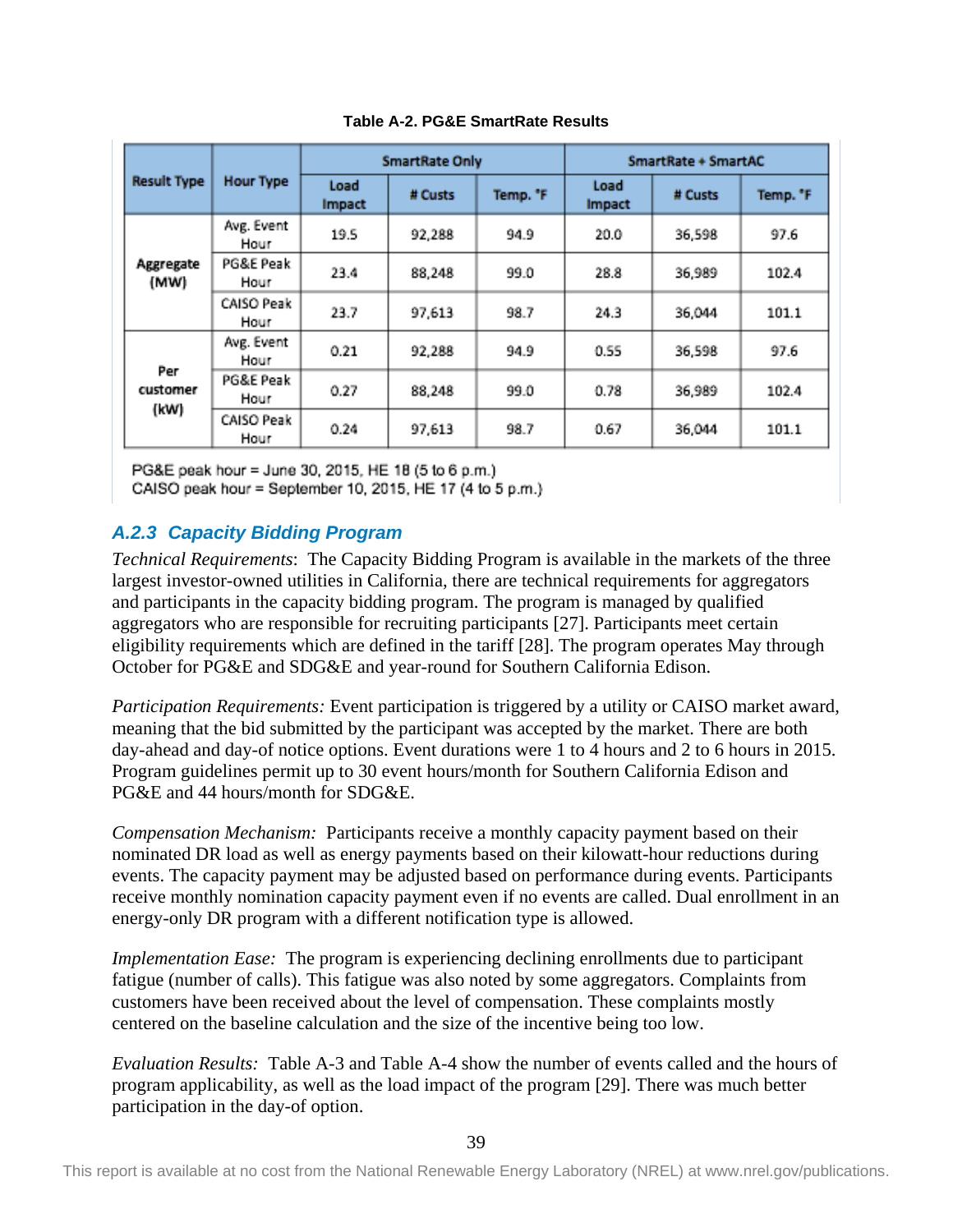<span id="page-45-0"></span>

|            |            |                            | Day-Ahead                              |                                         | Day-Of                     |                                 |                                                |  |  |
|------------|------------|----------------------------|----------------------------------------|-----------------------------------------|----------------------------|---------------------------------|------------------------------------------------|--|--|
| Program    | <b>IOU</b> | <b>Number of</b><br>events | <b>Hours of</b><br><b>Availability</b> | <b>Actual</b><br>Hours of<br><b>Use</b> | <b>Number</b><br>of events | <b>Hours of</b><br>Availability | <b>Actual</b><br><b>Hours of</b><br><b>Use</b> |  |  |
|            | PG&E       | 16                         | 150                                    | 72                                      | 18                         | 150                             | 63                                             |  |  |
| <b>CBP</b> | <b>SCE</b> | 61                         | 150                                    | 126                                     | 42                         | 150                             | 138                                            |  |  |
|            | SDG&E      | 42                         | 220                                    | 168                                     | 24                         | 220                             | 96                                             |  |  |
|            | PG&E       |                            | not applicable                         |                                         | 18                         | 80                              | 75                                             |  |  |
| <b>AMP</b> | <b>SCE</b> |                            | not applicable                         |                                         | 10                         | 80                              | 23                                             |  |  |

#### **Table A-3. Capacity Bidding Program Participation Hours**

**Table A-4. Capacity Bidding Program Load Impact**

<span id="page-45-1"></span>

|            |            |                                           | Day-Ahead                                   |                                     |                                           | Day-Of                                      |                                     |
|------------|------------|-------------------------------------------|---------------------------------------------|-------------------------------------|-------------------------------------------|---------------------------------------------|-------------------------------------|
| Program    | <b>IOU</b> | <b>Aggregate</b><br><b>Impact</b><br>(MW) | <b>Nominated</b><br><b>Capacity</b><br>(MW) | <b>Event</b><br><b>Temp</b><br>('F) | <b>Aggregate</b><br><b>Impact</b><br>(MW) | <b>Nominated</b><br><b>Capacity</b><br>(MW) | <b>Event</b><br><b>Temp</b><br>('F) |
|            | PG&E       | 15.9                                      | 23.7                                        | 90                                  | 20.0                                      | 23.9                                        | 90                                  |
| <b>CBP</b> | <b>SCE</b> | 1.0                                       | 2.2                                         | 85                                  | 16.4                                      | 25.7                                        | 87                                  |
|            | SDG&E      | 7.8                                       | 7.6                                         | 80                                  | 5.7                                       | 6.8                                         | 82                                  |
|            | PG&E       |                                           | not applicable                              |                                     | 96.9                                      | 120.4                                       | 93                                  |
| <b>AMP</b> | <b>SCE</b> |                                           | not applicable                              |                                     |                                           | <b>Confidential</b>                         |                                     |

Results are average event-hour impacts for average summer (May-Oct) event day in 2015. Average event hours are HE  $16 - 19$  for all but SCE AMP, which is HE  $14 - 15$ .

### *A.2.4 Base Interruptible Program*

*Technical Requirements:* Also available in the market of California's big three utilities, the Base Interruptible Program provides C&I customers with a monthly capacity credit in exchange for a commitment to reduce energy consumption to their Firm Service Level (FSL) during events. Customers must have the required metering to document that their operation did achieve its FSL. They must also have operational controls to reduce the load at the facility to FSL within a 15 minute notification period for Southern California Edison or a 30-minute notification period for PG&E and SDG&E.

*Participation Terms:* Customers were required to reduce their load within a 15- or 30-minute notification period and were required to provide up to 180 hours of availability annually.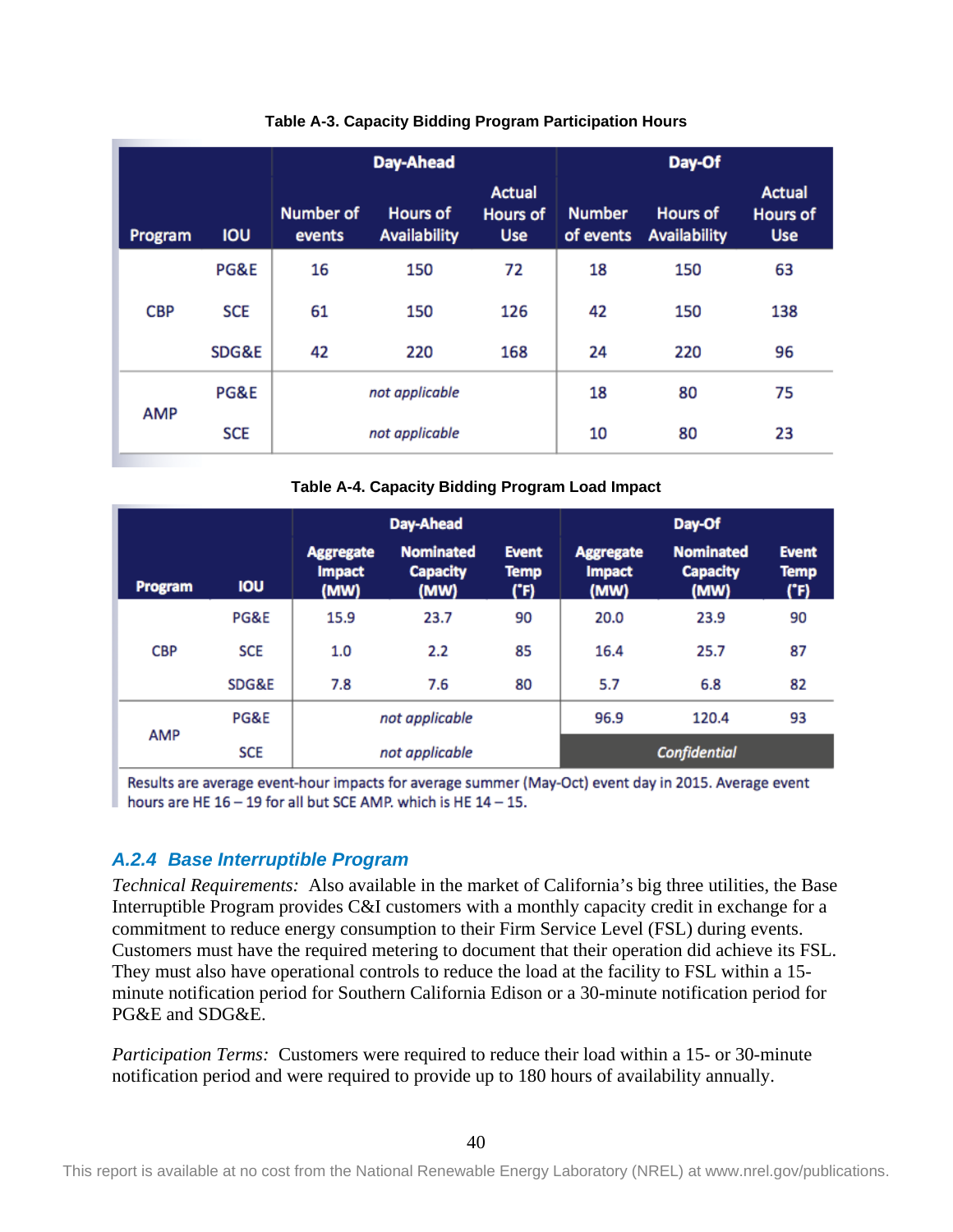*Compensation Mechanism:* C&I customers receive a monthly capacity credit in exchange for a commitment to reduce energy consumption to their FSL. Failure to reduce load to the FSL can result in excess energy charges, an increase in the FSL (and commensurate reduction in capacity credits), re-test events, or de-enrollment, depending on the severity and frequency of underperformance.

*Implementation Ease:* Enrollment involves negotiation of a special contract to establish the desired FSL. This involves a demonstration of the capability of the facility to achieve the FSL.

*Evaluation Results:* Program results are shown in Table A-5. As one example, PG&E experienced a 3 p.m. to 7 p.m. test event involving 204 participating service accounts with a reference load of 292.4 MW. During the event, they had an observed load of  $46.2$  (FSL =  $48.1$ ) MW), resulting in a load impact of 246.2 MW, or 102% of program requirement [29].

<span id="page-46-0"></span>

| <b>Utility</b> | <b>Hours of</b><br><b>Availability</b> | <b>Hours of Actual</b><br><b>Use</b> | No. of<br><b>Available</b><br><b>Dispatches</b> | No. of Actual<br><b>Dispatches</b> |
|----------------|----------------------------------------|--------------------------------------|-------------------------------------------------|------------------------------------|
| PG&E           | 180 / year<br>4 / day                  | 12                                   | 10 / month<br>1 / day                           |                                    |
| SCE            | 180 / year<br>6 / day                  | 2.5                                  | 10 / month<br>1 / day                           |                                    |
| SDG&E          | 120 / year<br>4 / day                  | 4                                    | 10 / month                                      |                                    |

**Table A-5. Base Interruptible Program Results**

## *A.2.5 Southern California Edison Save Power Days*

*Technology Requirements*:Southern California Edison may call Peak Time Rebate offers on a day-ahead basis year around. Customers can choose one of three technology participation options offered:

- Opt-in participation in response to notification
- In-home display
- Programmable communicating thermostat.

*Participation Requirements:* Customers sign up to receive phone, text message or email alerts that Peak Time Rebate credits are in effect from 2 p.m. to 6 p.m. the following day.

*Compensation Mechanism:* Participating customers earn a rebate of \$0.75/kWh reduced. Customers with approved enabling technology (e.g., programmable communicating thermostats are eligible to earn a total incentive of \$1.25/kWh. The bill credit is calculated based on the load reduction between 2 p.m. and 6 p.m. The reduction is calculated based on customer-specific reference level. The customer-specific reference level is defined as the average 2 p.m. to 6 p.m. usage for the highest three of five previous weekdays, excluding peak time rebate event days and holidays. Participants with event period usage below their customer-specific reference level receive peak time rebate credits.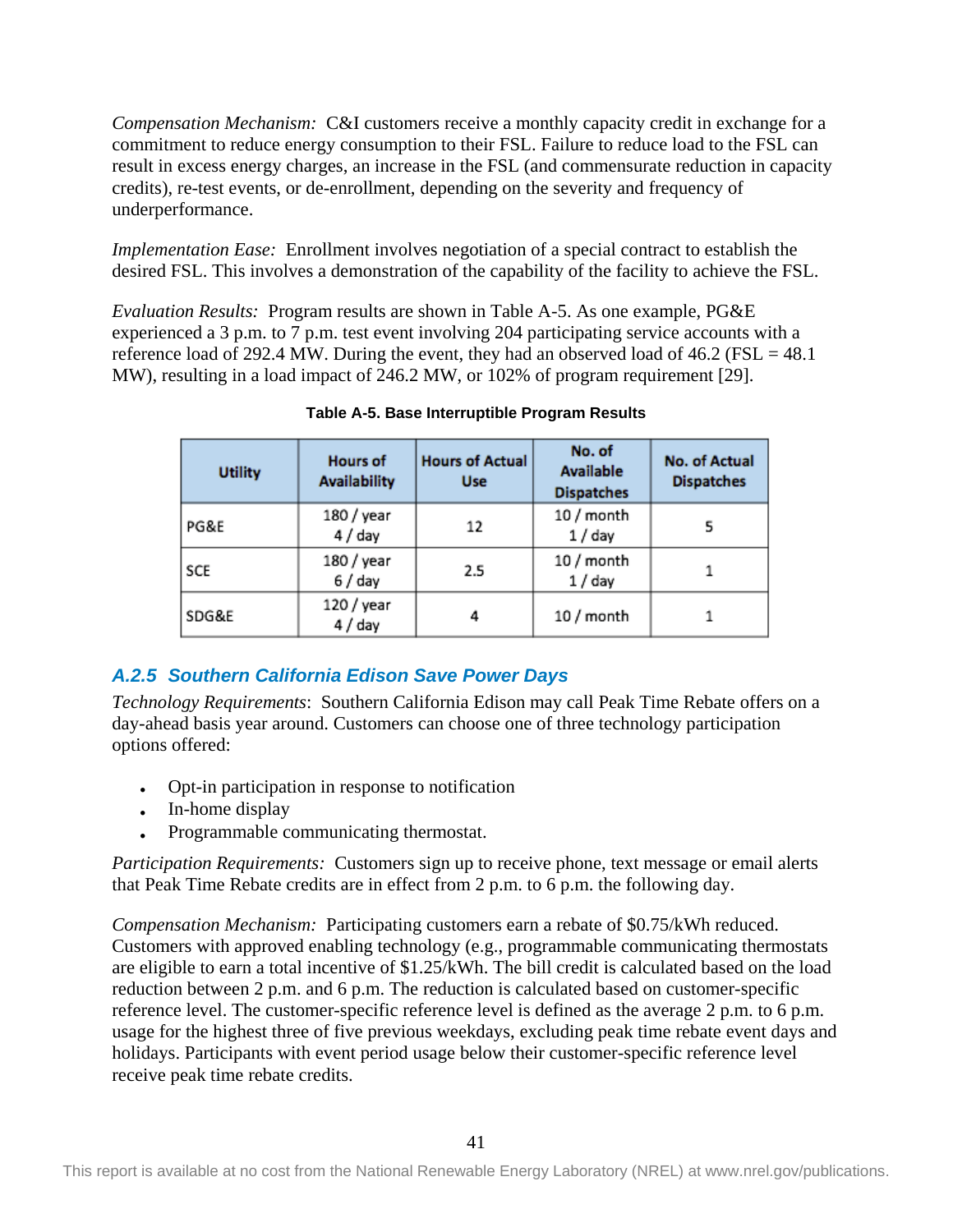*Evaluation Results:* The evaluation showed that the largest number of customers choose the optin option. However, the total load impact was much larger for programmable communicating thermostat customers (Table A-6 and Figure A-1) [30].

<span id="page-47-1"></span>

| <b>Participant</b><br><b>Group</b> | <b>Number of</b><br><b>Customers</b> | Avg.<br><b>Reference</b><br>Load (kW) | Avg. Load<br>w/DR (kW) | Avg. Load<br>Impact (kW) | % Load<br><b>Impact</b> | Aggregate<br>Load<br><b>Impact</b><br>(MW) | <b>Heat</b><br><b>Buildup</b><br>(Avg. °F, 12<br>AM to 5 PM) |
|------------------------------------|--------------------------------------|---------------------------------------|------------------------|--------------------------|-------------------------|--------------------------------------------|--------------------------------------------------------------|
| Opt-in PTR                         | 324,681                              | 1.86                                  | 1.79                   | 0.08                     | 4.1%                    | 24.5                                       | 80.4                                                         |
| <b>IHD</b>                         | 634                                  | 2.19                                  | 2.12                   | 0.07                     | 3.5%                    | 0.05                                       | 81.3                                                         |
| PCT                                | 2,682                                | 2.31                                  | 1.53                   | 0.78                     | 34.2%                   | 2.08                                       | 80.4                                                         |





**Figure A-1. Save Power Days: Aggregate load impact by type**

## <span id="page-47-0"></span>*A.2.5 CAISO Market Programs*

The Proxy Demand Response program was established in 2010 per FERC Order 719 [31]. This DR program allows a curtailment service provider to bid into the day-ahead market, the real-time 5-minute market, and the day-ahead non-spinning reserve market. Both controlled load and price responsive DR programs are eligible to participate.

The Reliability Demand Response Resource program was implemented in 2012 and is designed to integrate large resources that can be interrupted in system emergency conditions. It is offered as an emergency reliability resource in the day-ahead market for system emergencies. Telemetry is required for a resource greater than 10 MW.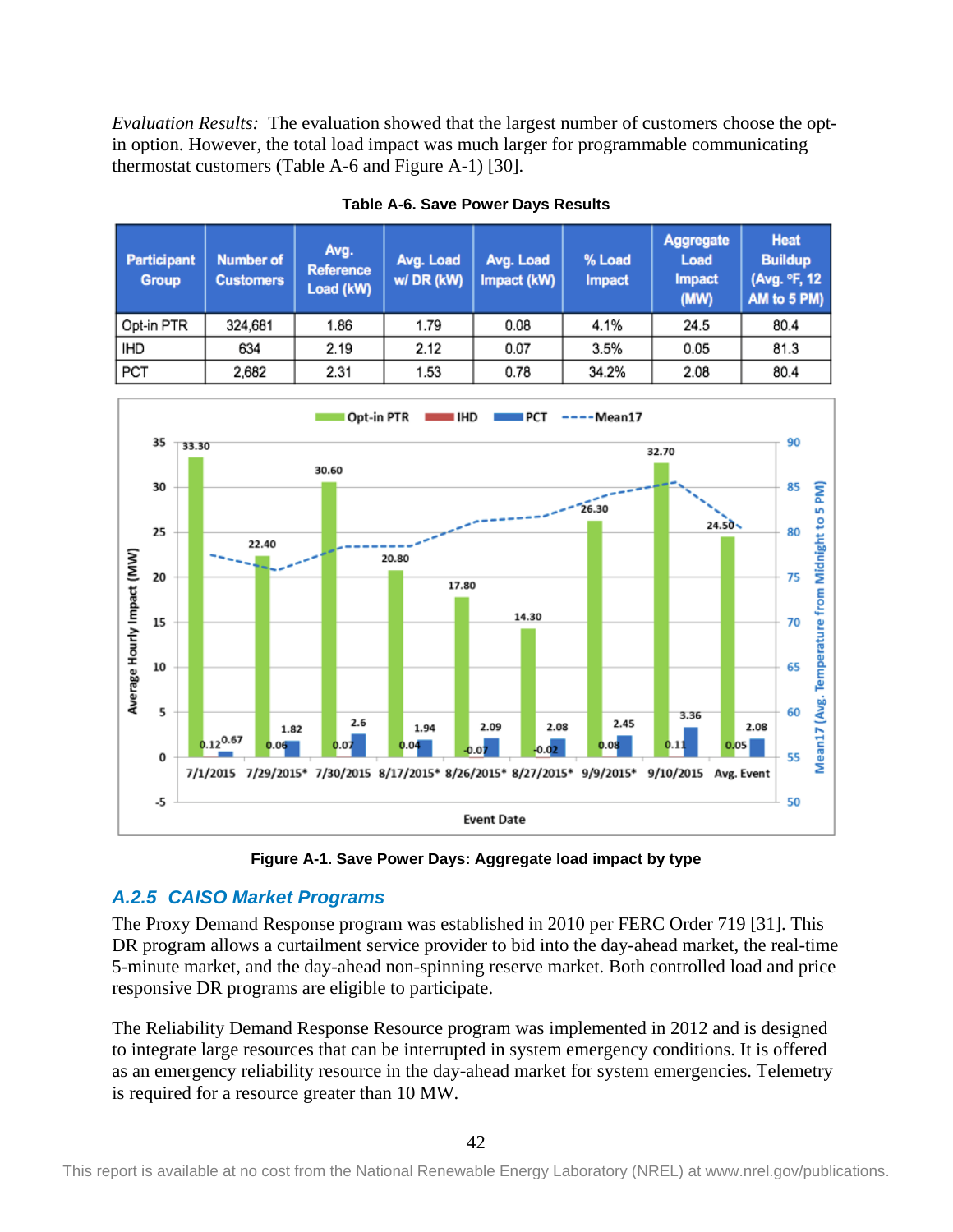The Distributed Energy Resource Provider program was established in 2016. The program is for aggregated distributed energy capacity of greater than 500 kW. Aggregators can curtail load or dispatch generation. Participants can bid as a generator in the day-ahead, real-time balancing, and ancillary service markets.

The Energy Storage and Distributed Energy Resource program was started 2015 and is ongoing. This program is aimed at lowering barriers for transmission-connected storage and distributionconnected distributed energy resources to participate in markets. Participants may include nongenerator resources, DR, multiple-use application storage, and station power for storage resources. This program enables bi-directional DR, allowing these resources to be dispatched to absorb energy from intermittent resources.

The Demand Response Auction Mechanism program allows DR, electric vehicles and storage providers to bid into utility solicitations. The winning bids, selected by each utility, will be used by utilities to provide day-ahead resource adequacy capacity to CAISO at an established price.

There are plans to expand the Demand Response Auction Mechanism program to include flexible capacity and other capabilities. The program was piloted in 2016, and the uptake was below registration targets. One reason was that program awardees were new to CAISO markets.

The California PUC issued a decision in December 2016 to provide incentive compensation to DR provider portfolios that defer or obviate utility investment in transmission and distribution. The process requires that each utility nominate distribution investment projects that are candidates for deferral. The California PUC will then select deferral projects to put out to bid.

Under this decision, utilities run a competitive solicitation for local resources that defer or obviate the need for the distribution investment. The utility then selects top-ranking preferred bids. The Procurement Review Group (third parties such as California PUC staff) then reviews the bids and evaluates the recommended selection. The utility is allowed to earn 4% on a portion of the cost that is deferred or obviated.

## <span id="page-48-0"></span>**A.3 Hawaii**

HECO serves 95% of Hawaii's population and operates five separate island grids on Hawaii, Maui, Oahu, Molokai, and Lanai. It faces unique challenges, such as high renewables penetration, large reserve requirements, and significant load shedding capability requirements to maintain grid stability. It also has aggressive renewable energy targets, with 30% renewables by 2020 and 100% renewables required by 2045.

As a part of its renewable energy strategy, HECO has developed a near-term plan to dramatically increase its DR capabilities to roughly 115 MW. [32] HECO's current DR capacity from its direct load control programs is under 20 MW.

HECO originally implemented two major types of DR programs: direct load control programs with all classes of customer and a Fast Demand Response program with C&I customers. The original approach to DR was driven by Hawaii PUC requirements to include DR in HECO's portfolio, but these programs were each administrated separately, in contrast with the new proposed Integrated Demand Response Plan.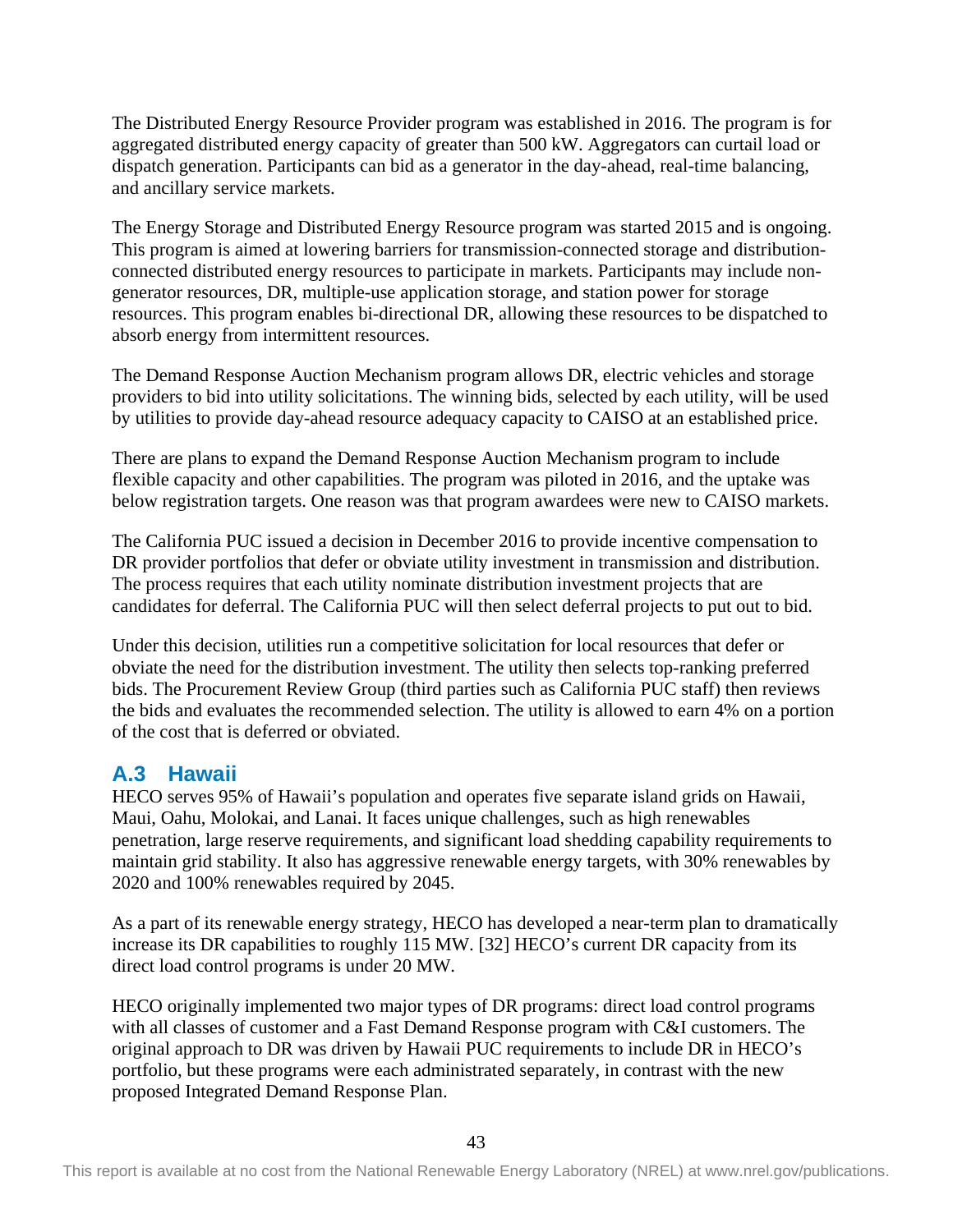Each of these programs, as well as their history and the challenges encountered during their development, is discussed below.

## *A.3.1 Residential Direct Load Control*

The RDLC program was originally proposed to the Hawaii PUC in 2003, with a target of 17 MW of demand reduction from water heaters and AC systems. To develop program terms, HECO commissioned a telephone survey with 400 residents. This survey polled likelihood to participate at various incentive levels; type and size of systems; whether systems had timers or insulation; and location, home type, and demographic information. These surveys also served as a useful customer awareness and promotion tool for when the programs were rolled out, since respondents were already familiar with the program.

*Technical Requirements:* To participate in the RDLC program, a customer would subscribe, and the utility would install a one-way paging load control receiver allowing the utility to cycle the load (typically electric water heater or AC) for up to one hour. The RDLC program required a minimum 30-gallon water heater.

*Participation Terms:* RDLC participants are required to make their loads available at all times and have no notification requirement. The utility can utilize this program at any time throughout the year for an unlimited number of events.

*Compensation Mechanism:* Once enrolled, residential participants receive a monthly utility bill credit of \$3 to \$5, regardless of how often the utility cycles their equipment. This equates to \$36 to \$60 per year for participation in the program, regardless of how many times their load is called upon for DR.

*Implementation Ease:* RDLC participants were typically dispatched for one hour at a time. Longer durations were possible, but there was a risk of customer attrition due to the inconvenience of extended outages. Operationally, calling upon these resources was relatively simple via the one-way paging communications system, but because of this, HECO had no visibility at a household level as to whether its dispatches were being followed.

The RDLC program encountered resistance from the Hawaii Customer Advocacy group, which argued that participants were undercompensated and that the program would adversely impact ratepayers. This dispute was ultimately settled and resulted in slightly higher monthly compensation for participants. Once approved, it took two years (2004 and 2005) and approximately \$400,000 to fully develop the program with a load management system to dispatch the loads.

*Evaluation Results:* The RDLC program was rolled out in 2005, includes approximately 36,000 residential participants, and has provided 7.2 MW of average peak load shed per event.

## *A.3.2 Commercial and Industrial Direct Load Control*

The CIDLC program was proposed by HECO to Hawaii PUC in 2003, with a target of 21 MW of demand reduction. This program was preceded by a rate schedule rider (Rider I), which allowed participants to reduce their load when requested by HECO in exchange for reductions in demand charges in their existing rate schedules.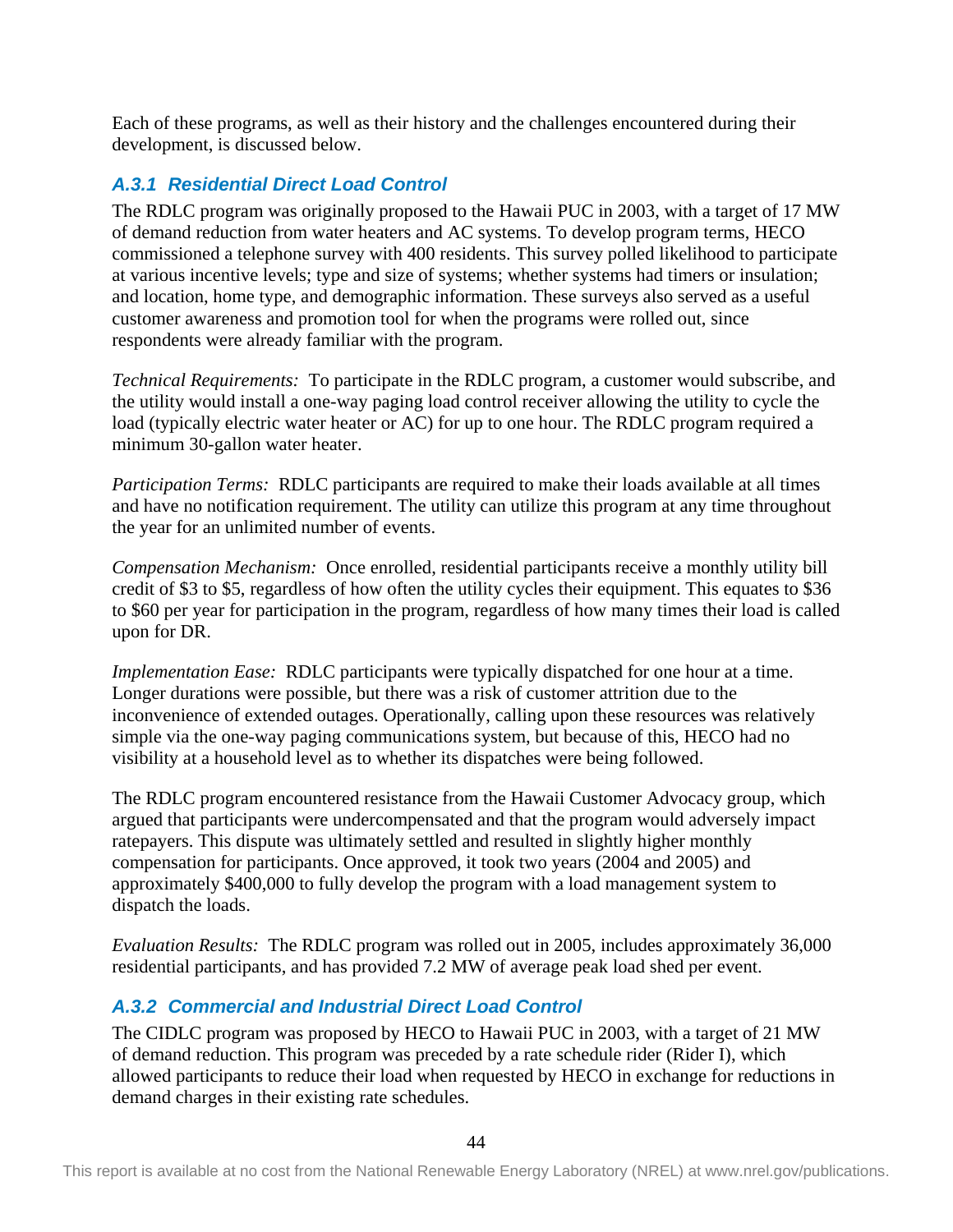HECO commissioned a series of 104 site visits with 104 participants out of a total population of 354. These site visits gathered information on the total potential load available and how much load prospective participants estimated that they could reduce. They also examined the respondents' interest in participation at various incentive levels, their required minimum advance notification requirement, the maximum hours of participation, and the importance of decision elements like incentive level and criticality of loads. The survey found that at the originally proposed incentive levels (\$5 per kWh-month and \$0.25 per kWh), 65% of respondents were interested in participating in the program.

*Technical Requirements:* To participate in the CIDLC program, a participant must install a oneway paging load control receiver allowing the utility to cycle its load. C&I participants can nominate multiple kinds of loads, such as fountains, lighting, hot water systems, and heating/ventilation/AC systems, among others.

*Participation Terms:* The minimum size for participation in the CIDLC program was 50 kW. Participants are required to make their loads available at all times, but the utility must provide a minimum of 1-hour prior notification. CIDLC participants are also only required to provide up to 300 hours annually. Non-performance under the CIDLC program results in the loss of the incentives and penalty payments.

*Compensation Mechanism:* CIDLC participants receive \$5 to \$10 per kW of nominated load per month. This equates to \$60 to \$120 per kW per year, depending on whether they elect for their load to be manually or automatically reduced. In addition, participants receive an additional \$0.50 per kWh for the load shed during events.

*Implementation Ease:* When the program was rolled out in 2004, only six participants had elected to join by the end of the year. The complaints included the following:

- 1. Minimum controlled load program requirement of 200 kW was too high.
- 2. Perceived risk to customer operations and/or customer sales if load control events occur was unacceptable at the current incentive levels.
- 3. The penalty charge for non-compliance was excessive and not worth the risk of enrollment at the current incentive levels. (The charge was equal to two times the normal monthly charge for demand for the billing period.)
- 4. The \$5/kW month and \$0.25/kW-hour during load control event were not lucrative enough.
- 5. The Program's contractual language and terms were not sufficiently flexible.
- 6. Customers could not aggregate controlled loads from separate customer sites and/or dispersed customer equipment within a site.
- 7. Customer equipment could be damaged by an under-frequency relay.
- 8. Customer installation costs associated with equipment installation necessary for participating in the CIDLC program was proven to be a barrier with many customers.

After 2004, the CIDLC program was revised to \$5 to \$10 per kW-month and \$0.50 per kWh. Although this increased enrollment to 20 participants and 12.1 MW of load reduction, HECO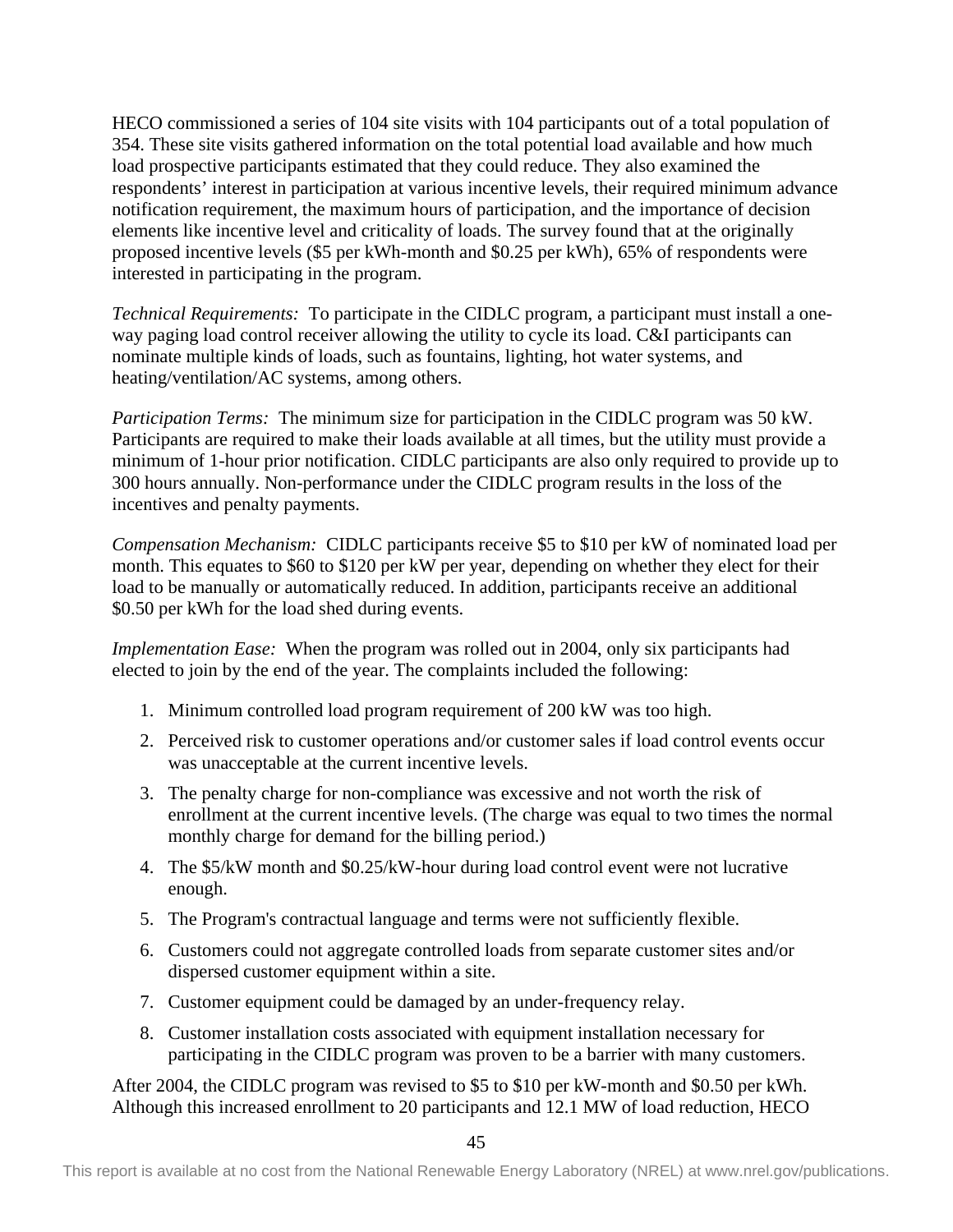only utilized the program for 1 hour in 2015 as it was more expensive to operate than dispatching oil-fired peaking plants (their most expensive generation assets). In addition, the 1-hour advance notification requirement, as well as limited or nonexistent need for additional capacity on Oahu, made the program of limited usefulness to the utility.

*Evaluation Results:* The CIDLC includes roughly 200 residential participants and had 12.8 MW of average peak load shed per event. This CIDLC program's implementation demonstrates that, although surveys may be a useful tool for developing an initial set of program terms (including compensation levels), a pilot approach may be still more useful to gauge actual interest in the program. Further, determining compensation levels for participants must strike the difficult balance between the need for voluntary customer participation with utility requirements that programs be cost effective.

## *A.3.3 Fast Demand Response (Fast DR)*

The Fast DR program was piloted in 2012 and was intended to contract with C&I participants to reduce at least 50 kW of load within 10 minutes of notification. The Fast DR program had a 7- MW target for the provision of non-spinning reserve services.

*Technical Requirements:* To participate in the Fast DR program, participants received preliminary assessments and technical audits at the utility's cost, as well as a \$3,000 incentive to defray the cost of a 5-minute interval meter and upgrades of the participants' systems. Participants in the Fast DR program were also required to have a performance audit to determine the capability of the nominated load to provide service and to verify the 10-day baseline load.

*Participation Terms:* Fast DR participants have a 10-minute advance notice before an event but are only required to provide services between 7 a.m. and 9 p.m., Monday through Friday. They are also limited to a maximum of 80 performance hours annually and have three penalty-free opt outs per year.

*Compensation Mechanism:* Fast DR participants receive minimum compensation of \$3,000 to \$6,000 for election to participate in 40 or 80 events. In addition, they receive a base incentive of \$300 to \$600 per kW-year depending on whether they elect for a semi-automated or automated control mechanism. Finally, they also receive a \$0.50 per kWh performance incentive for each hour that energy is not consumed. However, given that performance periods for the Fast DR program are relatively short, it may require several events to reach a single hour of performance.

*Implementation Ease:* Fast DR implementation was considerably more involved, as each site required installation of a 5-minute meter and load control equipment, as well as a detailed energy audit to establish a 10-day energy baseline. HECO also developed an elaborate website, called AutoDR, which was a secure website showing energy use data, DR event history, and opt-out processing to temporarily withdraw from participation, either before or during a DR event. HECO faced several challenges with the Fast DR program, such as the 10-minute notification requirement, which was not fast enough to meet regulation reserve requirements.

*Evaluation Results:* The Fast DR program ultimately enrolled 6.1 MW of participating load, with an average load impact of 0.7 MW. The program was never relied upon for regular nonspinning reserve events but was tested 54 times in 2013. The proposed compensation of \$0.50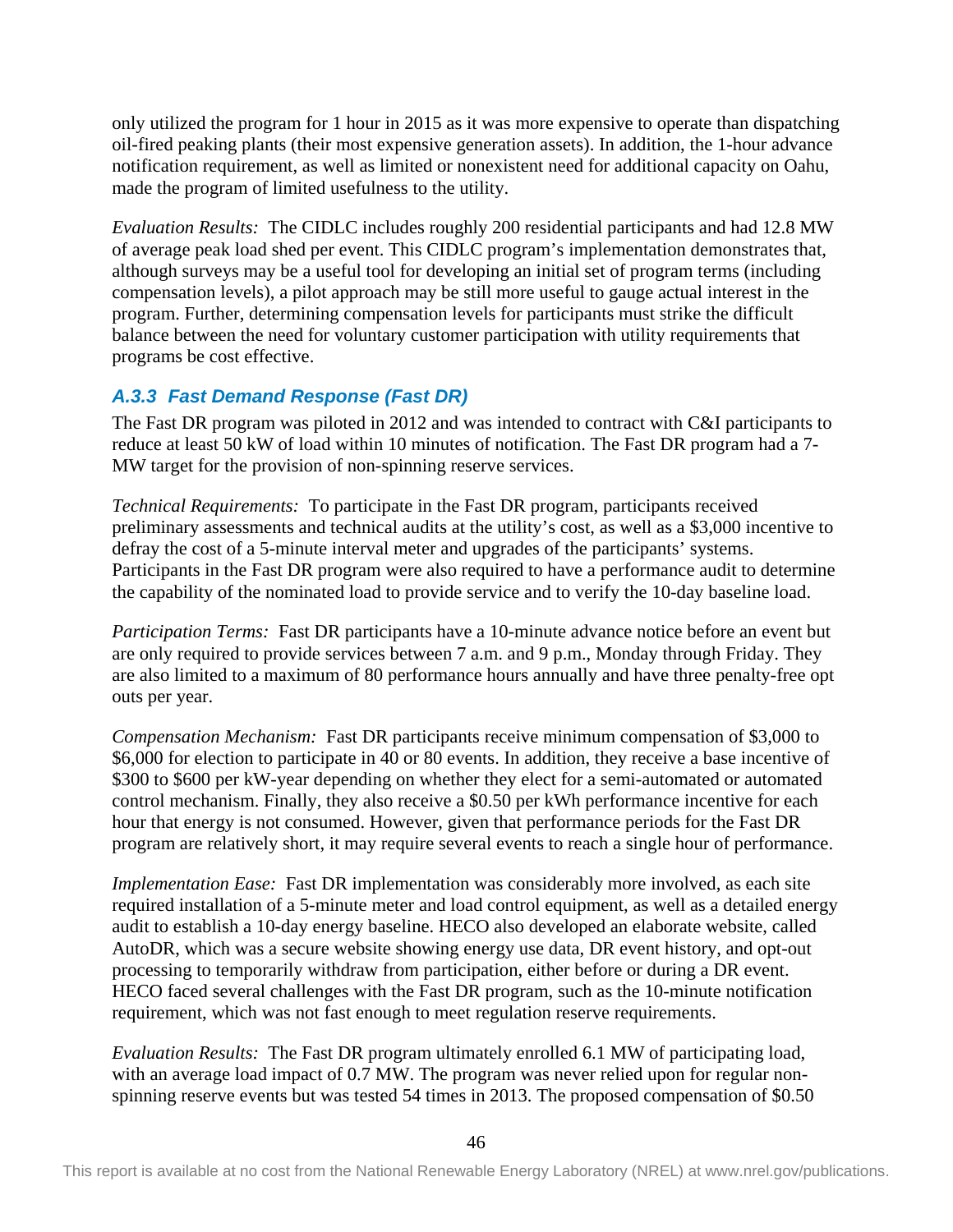per kWh, although utilized for shorter durations than the CIDLC program, was still well in excess of the dispatch cost of existing gas peaking plant capacity, making it uneconomic in relation to existing generation assets.

### *A.3.4 Initial Programs Summary*

The early DR programs in Hawaii required a substantial investment of administrative effort. The programs had a combined administrative cost of approximately \$2.3 million in 2015. These administrative costs included materials, outside services, labor, transportation, and other miscellaneous costs. The Fast DR program in particular had high administration costs of \$1.2 million in 2015, which was 2 to 4 times larger than the costs of the RDLC and CIDLC programs. This may be due in part to the cost of the AutoDR website developed to administer the program, as well as the additional complexity of the program, which was intended to provide regulation reserves, rather than just capacity.

The RDLC and CIDLC programs were cheaper than the avoided cost of new generation (estimated by HECO at \$210 to \$260 per kW-year), but the CIDLC program had little applicable use due to a 1-hour notification requirement. The RDLC program cost was approximately \$200 per kW-year, and the CIDLC program cost was \$250 per kW-year.

HECO faced several challenges with the Fast DR program, such as the 10-minute notification requirement, which was not fast enough to meet regulation reserve requirements. HECO is targeting a 1- to 2-minute response time in the future. Further, the proposed compensation of \$0.50 per kWh, although utilized for shorter durations that the CIDLC program, was still well in excess of the dispatch cost of existing gas peaking plant capacity, making it a somewhat uneconomic program.

## *A.3.5 Proposed Hawaii DR Programs*

In February 2017, HECO filed a revised DR portfolio with the Hawaii PUC. The rollout goal of the revised DR program is the last quarter of 2017. The revised approach by HECO identifies various forms of DR services (capacity, fast frequency response, regulating reserve, and replacement reserve), and HECO proposes to administer them through an integrated Demand Response Management System.

By 2020, HECO intends to transition to real-time pricing for these services, but in the interim, HECO will implement a tariff-based system. Under this system, participants would opt in to a variant of their existing utility rate schedule. For example, a residential TOU subscriber would opt into a TOU/DR tariff. The proposed services and future DR programs are summarized in Table A-7.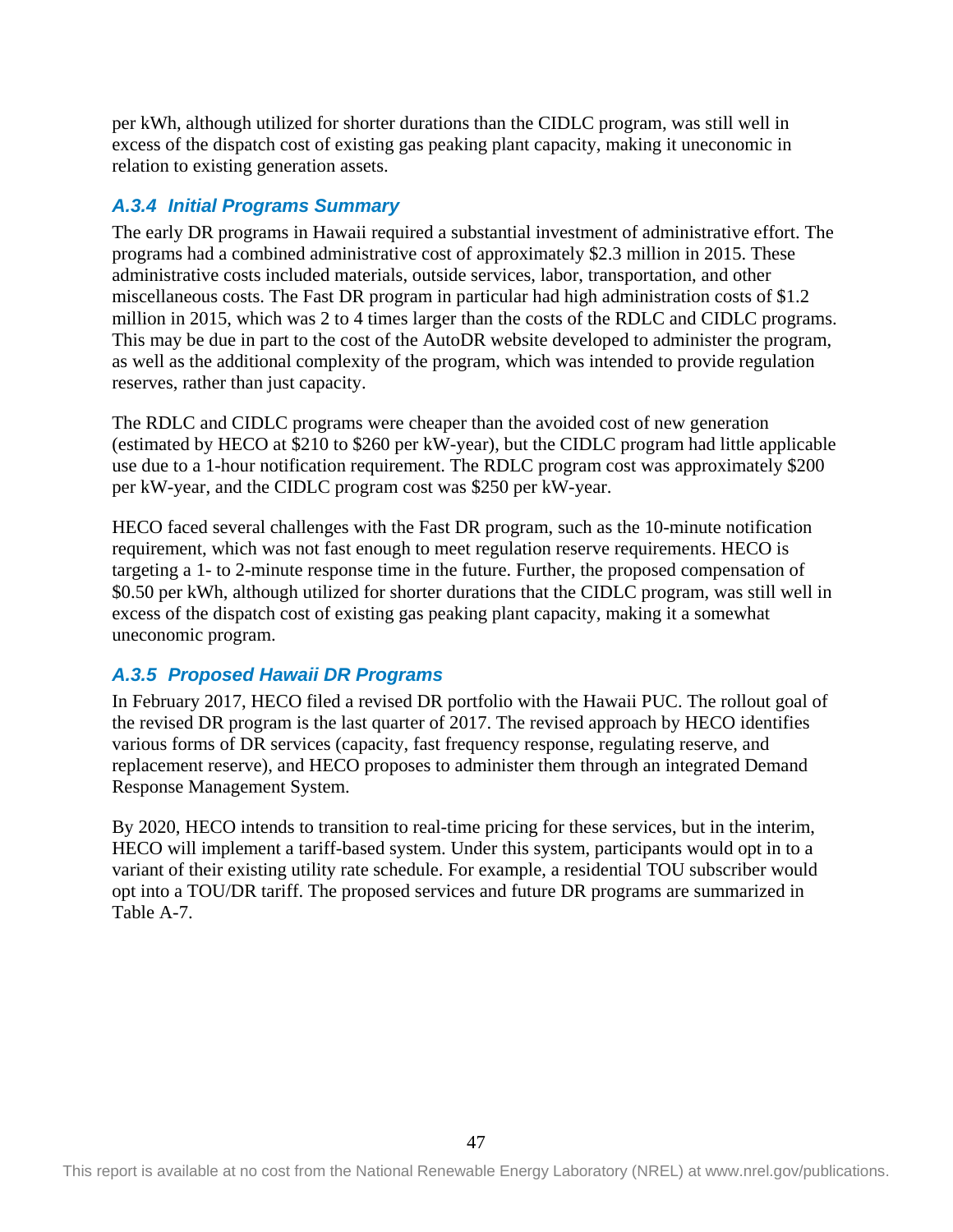<span id="page-53-0"></span>

| <b>DR Program</b>             | <b>Grid Service Delivered</b>        |  |  |
|-------------------------------|--------------------------------------|--|--|
| Real-Time Pricing (RTP)       | Capacity                             |  |  |
| Time-of-Use (TOU)             |                                      |  |  |
| Day-Ahead Load Shift (DALS)   |                                      |  |  |
| Minimum Load (ML)             |                                      |  |  |
| PV Curtailment (PVC)          |                                      |  |  |
| Critical Peak Incentive (CPI) |                                      |  |  |
| Fast Frequency Response (FRR) | Fast Frequency Response 1 and 2      |  |  |
| Regulating Reserve (RegUp)    | Regulating Reserve (RegUp)           |  |  |
| Non-Spin Auto Response (NSAR) | Replacement Reserve (RR) (10-Minute) |  |  |

#### **Table A-7. Hawaii Proposed DR Programs and Services**

*Compensation Mechanism:* Under the proposed tariffs, participants would receive between \$36 and \$96 per kW-year of nominated capacity as a bill credit under their existing rate structure, plus a \$600 per kW allowance for initial DR equipment installation (commercial subscribers only).

Subscribers will receive a monthly incentive based on their performance in comparison to their nominated capability. This performance is calculated as a simple ratio between the actual load reduction versus the expected load reduction from the nominated capacity.

*Event Performance Factor* = 
$$
\frac{Event\ Load\ Shed\ (kW)}{Nominated\ Capability\ (kW)}
$$

Monthly Incentive = Nominated Capability (kW)  $*$  Monthly Event Performance Factor  $*$ Nominated Capability Incentive

Event load shed is calculated in comparison to the estimated baseline of the customer's normal energy usage. The estimated baseline takes the average demand of the 10 previous similar usage days (weekdays, non-holidays, and non-event days), using five-minute interval data for the same time period as the critical peak incentive event.

This performance factor is based on the participant's average performance in all the events in a month, as shown below:

Monthly Performance Factor = 
$$
\frac{Sum of Event Performance Factors}{Number of Events}
$$

If a participant does not perform above a 0.50 performance factor for three consecutive events, it may be suspended from the program. Also, to account for days when a critical peak incentive event is triggered and abnormal energy usage may occur (e.g., higher or lower demand than normal due to weather conditions or other anomalies), the estimated baseline is adjusted by using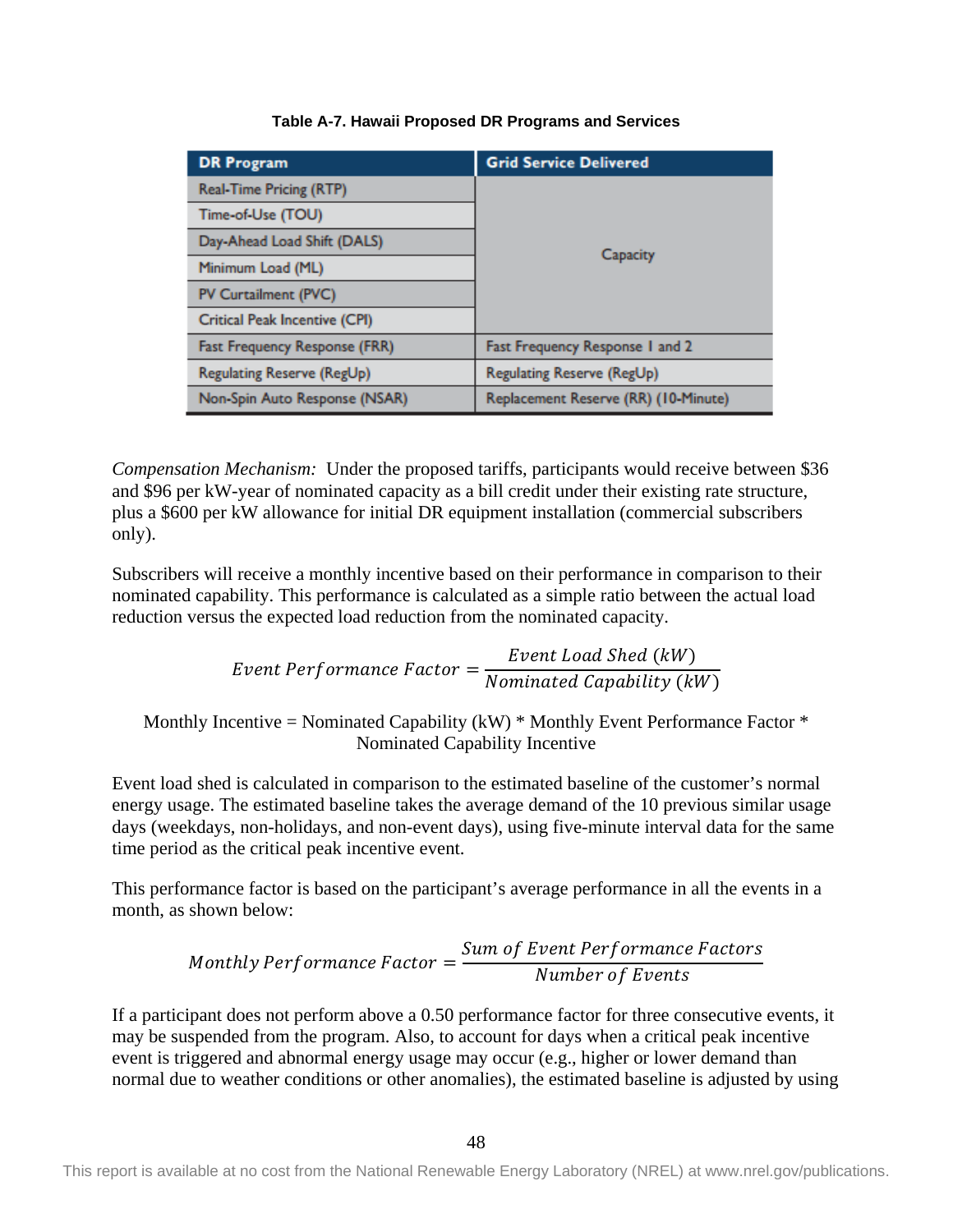an adjustment factor. The actual baseline is established during a 3-hour calibration period prior to the event.

$$
Adjustment Factor = \frac{Actual Baseline}{Estimated Baseline}
$$

Participants will be able to select or combine the DR services that they wish to provide but will not be able to determine whether or not they participate in a given DR event. Although they do not pay a penalty for underperformance, they will receive a lower incentive based on their reduced Performance Factor. A summary of the compensation levels of the programs is included in Table A-8.

<span id="page-54-0"></span>

| <b>Program Type</b>                                                | Commercial<br><b>Critical Peak</b><br><b>Incentive</b>                                                                                                                                        | <b>Fast Frequency</b><br><b>Response</b>                                                                                                                                               | <b>Commercial</b><br><b>Fast Frequency</b><br><b>Response</b>                                                                                                                                               | <b>Non-Spin Auto</b><br><b>Response</b>                                                                                                                                                | <b>Commercial</b><br><b>Non-Spin Auto</b><br><b>Response</b>                                                                                                                                         |
|--------------------------------------------------------------------|-----------------------------------------------------------------------------------------------------------------------------------------------------------------------------------------------|----------------------------------------------------------------------------------------------------------------------------------------------------------------------------------------|-------------------------------------------------------------------------------------------------------------------------------------------------------------------------------------------------------------|----------------------------------------------------------------------------------------------------------------------------------------------------------------------------------------|------------------------------------------------------------------------------------------------------------------------------------------------------------------------------------------------------|
| Capability<br>Incentive<br>$\mathsf{[}(\mathsf{month} \mathsf{y})$ | \$3.00/kW                                                                                                                                                                                     | \$8.00/kW                                                                                                                                                                              | \$4.00/kW                                                                                                                                                                                                   | \$6.00/kW                                                                                                                                                                              | \$3.00/kW                                                                                                                                                                                            |
| Equipment<br>Installation<br>Incentive                             | <b>S600/kW</b>                                                                                                                                                                                | IN/A                                                                                                                                                                                   | \$600/kW                                                                                                                                                                                                    | N/A                                                                                                                                                                                    | <b>\$600/kW</b>                                                                                                                                                                                      |
| <b>Permitted Rate</b><br>Schedules                                 | <b>General Service</b><br>Demand<br>General Service Non-<br>Demand<br>Large Power Service<br>Large Power Directly<br><b>Served Service</b><br><b>TOU Service</b><br>Commercial TOU<br>Service | <b>General Service</b><br>Demand<br><b>General Service Non-</b><br>Demand<br>Small Commercial<br>TOU<br><b>Residential Service</b><br><b>Residential Interim</b><br><b>TOU Service</b> | <b>General Service</b><br>Demand<br><b>General Service Non-</b><br>Demand<br>Large Power Service<br>Large Power Directly<br><b>Served Service</b><br><b>TOU Service</b><br><b>Commercial TOU</b><br>Service | <b>General Service</b><br>Demand<br><b>General Service Non-</b><br>Demand<br>Small Commercial<br>TOU<br><b>Residential Service</b><br><b>Residential Interim</b><br><b>TOU Service</b> | <b>General Service</b><br>Demand<br>General Service Non-<br>Demand<br>Large Power Service<br>Large Power Directly<br><b>Served Service</b><br><b>TOU Service</b><br><b>Commercial TOU</b><br>Service |
| Compatible<br>Services                                             | FFR-C                                                                                                                                                                                         | <b>NSAR</b>                                                                                                                                                                            | CPI-C or<br>NSAR-C                                                                                                                                                                                          | <b>FFR</b>                                                                                                                                                                             | <b>FFR-C</b>                                                                                                                                                                                         |

**Table A-8. Summary of Proposed Hawaii DR Programs**

CPI = critical peak incentive

FFR = fast frequency response

FFR-C = fast frequency response – commercial

NSAR = non-spin auto response

NSAR-C = on-spin auto response – commercial

Another facet of HECO's proposed plan is the reliance on aggregators to perform the customer outreach and administration of the DR programs. These aggregators will be compensated slightly differently than end users directly enrolling in the program. Whereas the end users would receive \$36 to \$96 per kW-year for their DR services, an aggregator will contract directly with HECO to provide a specific amount of grid service at a negotiated price. If aggregators do not meet HECO's DR targets under their Power Supply Improvement Plan, HECO will issue competitive Requests for Proposals on a rolling 5-year basis.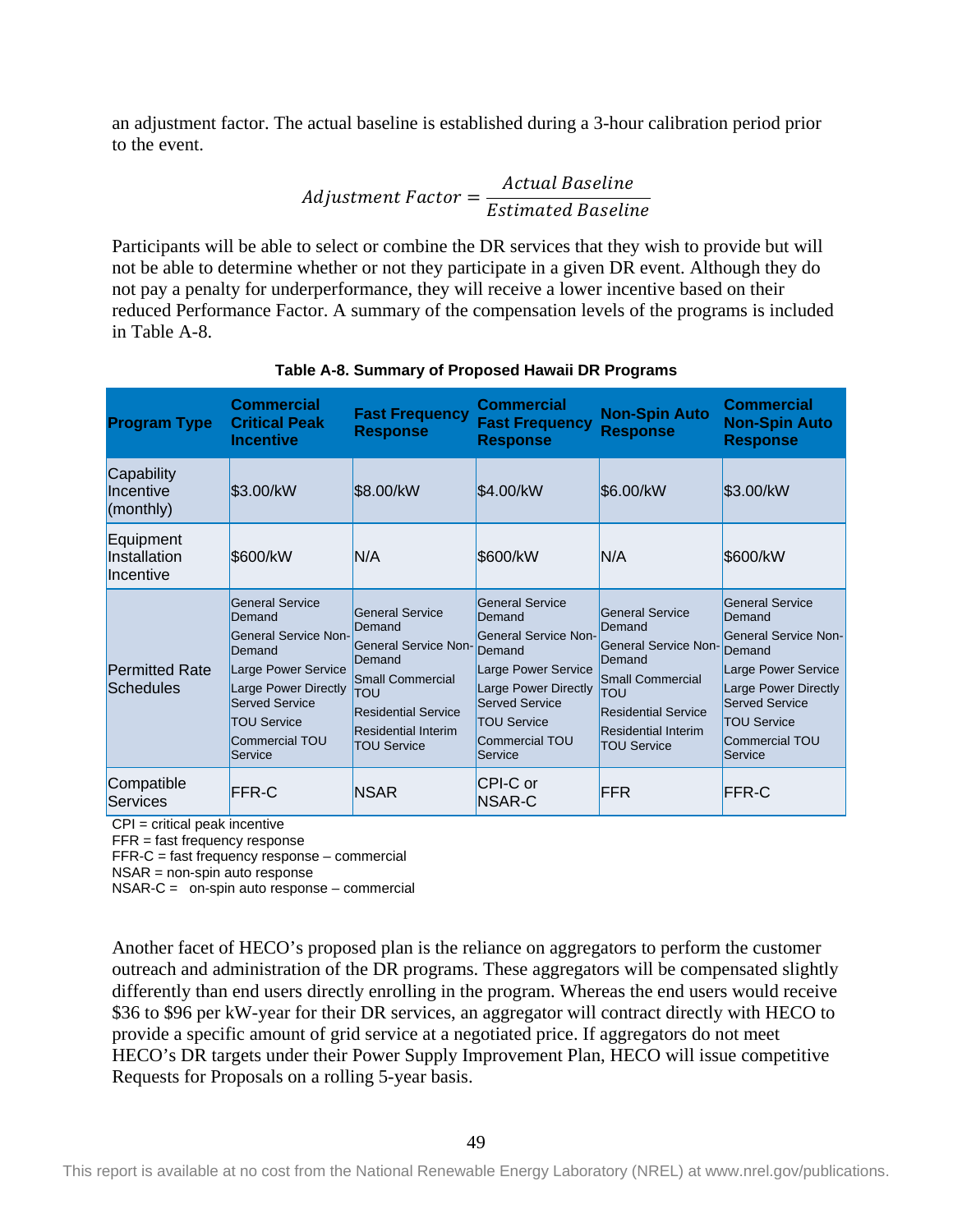Although the proposed approach discussed above is a near-final version of HECO's DR plan, it is still subject to Hawaii PUC approval and has not yet been implemented. It is scheduled to commence implementation by the fourth quarter of 2017.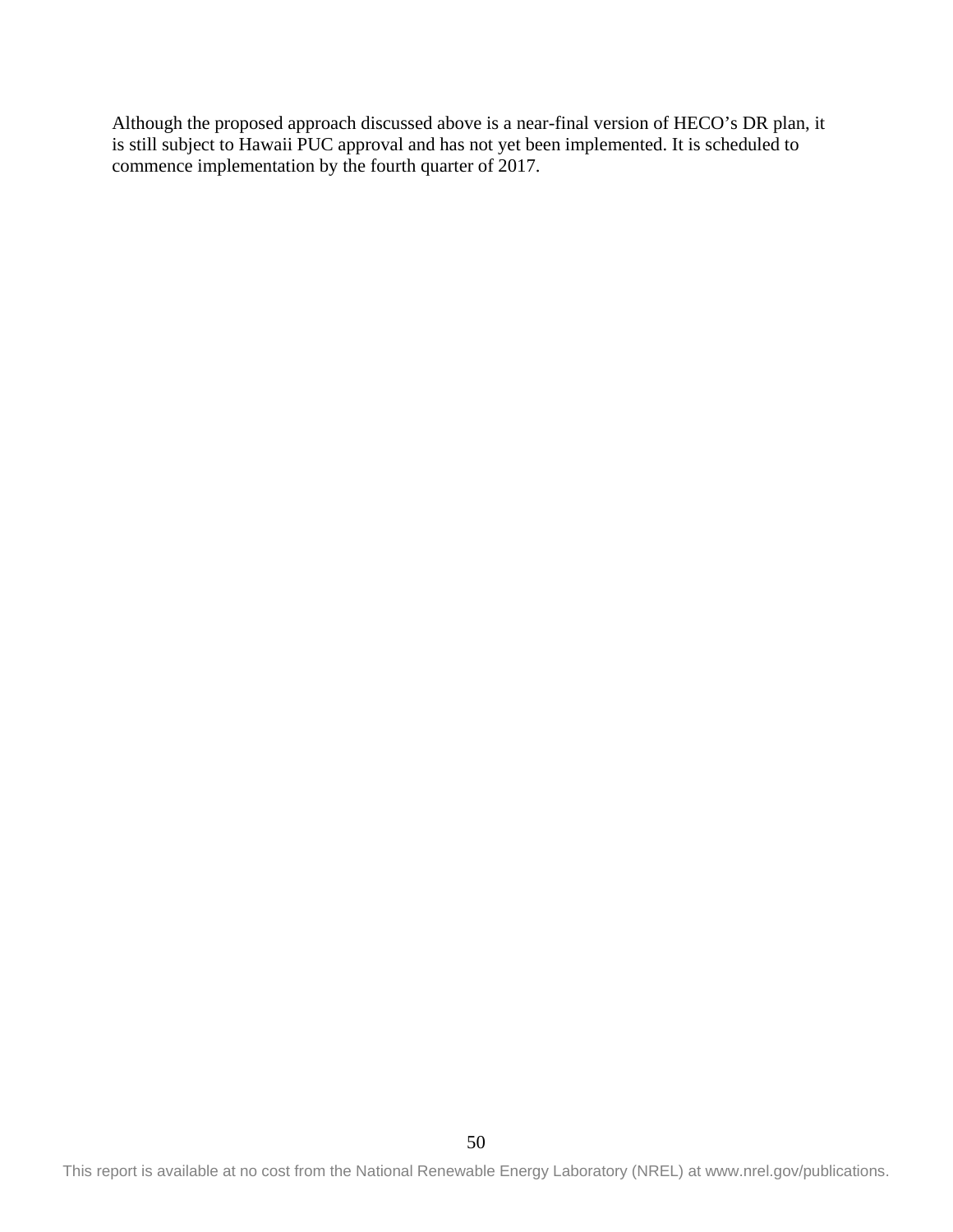# <span id="page-56-0"></span>**Appendix B: Utility Avoided-Cost Formulas**

Four common metrics used for economic analysis of demand-side programs are summarized below. These were developed in 2001 by the California PUC, and have been adopted by several states, including Hawaii. More detailed discussion of this approach is included in the *California Standard Practice Manual* [33].

This approach examines the cost-benefit and cost-effectiveness of a DR program from four perspectives: Participant, Ratepayer Impact Measure (RIM), PAC, and Total Resource Cost. A fifth perspective, the Societal, is treated as a variation on the Total Resource Cost test. These are primarily summarized in net present value, although the lifecycle revenue impact for kilowatthours or kilowatts are also included. These tests are intended to be performed together, to consider the tradeoffs of programs, and their strengths and weaknesses are summarized in the manual.

Note that the California PUC has already developed a spreadsheet tool that greatly facilitates the computation of the following formulas. This tool is located at: <http://www.cpuc.ca.gov/General.aspx?id=7023>

The following formulae have been excerpted from the manual referenced above.

## <span id="page-56-1"></span>**B.1 Participant Test**

The following are the formulas for discounted payback, the net present value (NPVp) and the benefit-cost ratio (BCRp) for the Participant Test.

 $NPVp = Bp - Cp$  $NPV$ avp =  $(Bp - Cp) / P$  $BCRp = Bp / Cp DPp = Min j such that Bj > Cj$ 

where:

 $NPVp = Net present value to all participants$ 

 $NPV$ avp = Net present value to the average participant

BCRp = Benefit-cost ratio to participants

 $DPp = Discounted$  payback in years

 $Bp = NPV$  of benefit to participants

 $Cp = NPV$  of costs to participants

 $Bi = Cumulative benefits to participants in year i$ 

 $C<sub>j</sub> =$  Cumulative costs to participants in year j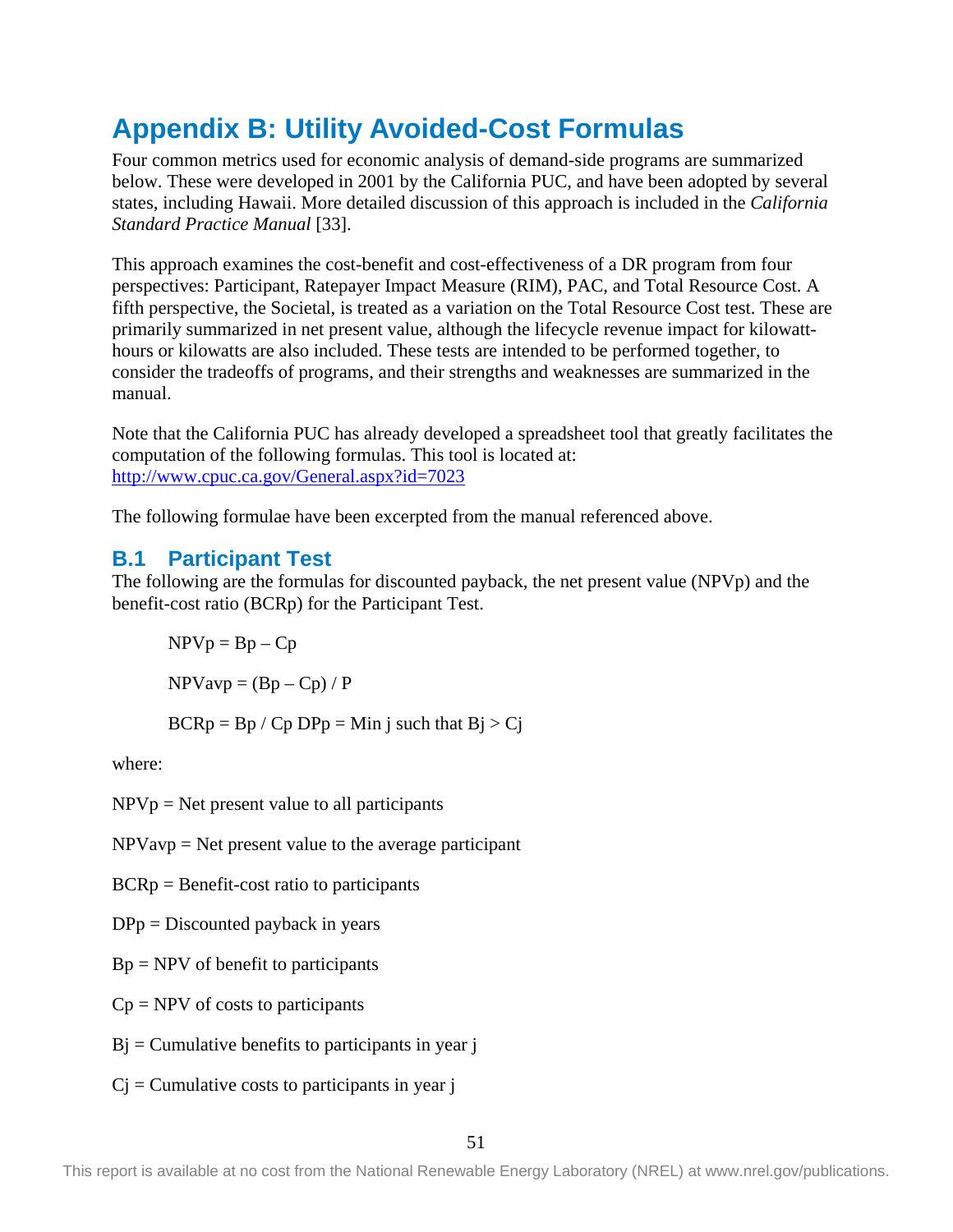$P =$  Number of program participants

 $J =$  First year in which cumulative benefits are cumulative costs

 $d =$ Interest rate (discount)

The benefit (BP) and cost (Cp) terms are further defined as follows:

$$
BP = \sum_{t=1}^{N} \frac{BR_{t} + TC_{t} + INC_{t}}{(1+d)^{t-1}} + \sum_{t=1}^{N} \frac{AB_{at} + PA_{at}}{(1+d)^{t-1}}
$$

$$
C = \sum_{i=1}^{N} \frac{PC_i + BI_i}{(1+d)^{i-1}}
$$

where:

 $BR<sub>t</sub>$  = Bill reductions in year t

 $BI_t = Bill$  increases in year t

 $TC_t = Tax credits in year t$ 

 $INC_t = Incentives paid to the participant by the sponsoring utility in year  $t^{11}$$  $INC_t = Incentives paid to the participant by the sponsoring utility in year  $t^{11}$$  $INC_t = Incentives paid to the participant by the sponsoring utility in year  $t^{11}$$ 

 $PC<sub>t</sub>$  = Participant costs in year t to include:

- Initial capital costs, including sales  $\text{tax}^{12}$  $\text{tax}^{12}$  $\text{tax}^{12}$
- Ongoing operation and maintenance costs include fuel cost
- Removal costs, less salvage value
- Value of the customer's time in arranging for installation, if significant.

 $PAC_{at}$  = Participant avoided costs in year t for alternate fuel devices (costs of devices not chosen)

 $AB_{at}$  = Avoided bill from alternate fuel in year t

<span id="page-57-0"></span><sup>&</sup>lt;sup>11</sup> Some difference of opinion exists as to what should be called an incentive. The term can be interpreted broadly to include almost anything. Direct rebates, interest payment subsidies, and even energy audits can be called incentives. Operationally, it is necessary to restrict the term to include only dollar benefits such as rebates or rate incentives (monthly bill credits). Information and services such as audits are not considered incentives for the purposes of these tests. If the incentive is to offset a specific participant cost, as in a rebate-type incentive, the full customer cost (before the rebate) must be included in the  $\overline{PC_t}$  term

<span id="page-57-1"></span> $12$  If money is borrowed by the customer to cover this cost, it may not be necessary to calculate the annual mortgage and discount this amount if the present worth of the mortgage payments equals the initial cost. This occurs when the discount rate used is equal to the interest rate of the mortgage. If the two rates differ (e.g., a loan offered by the utility), then the stream of mortgage payments should be discounted by the discount rate chosen.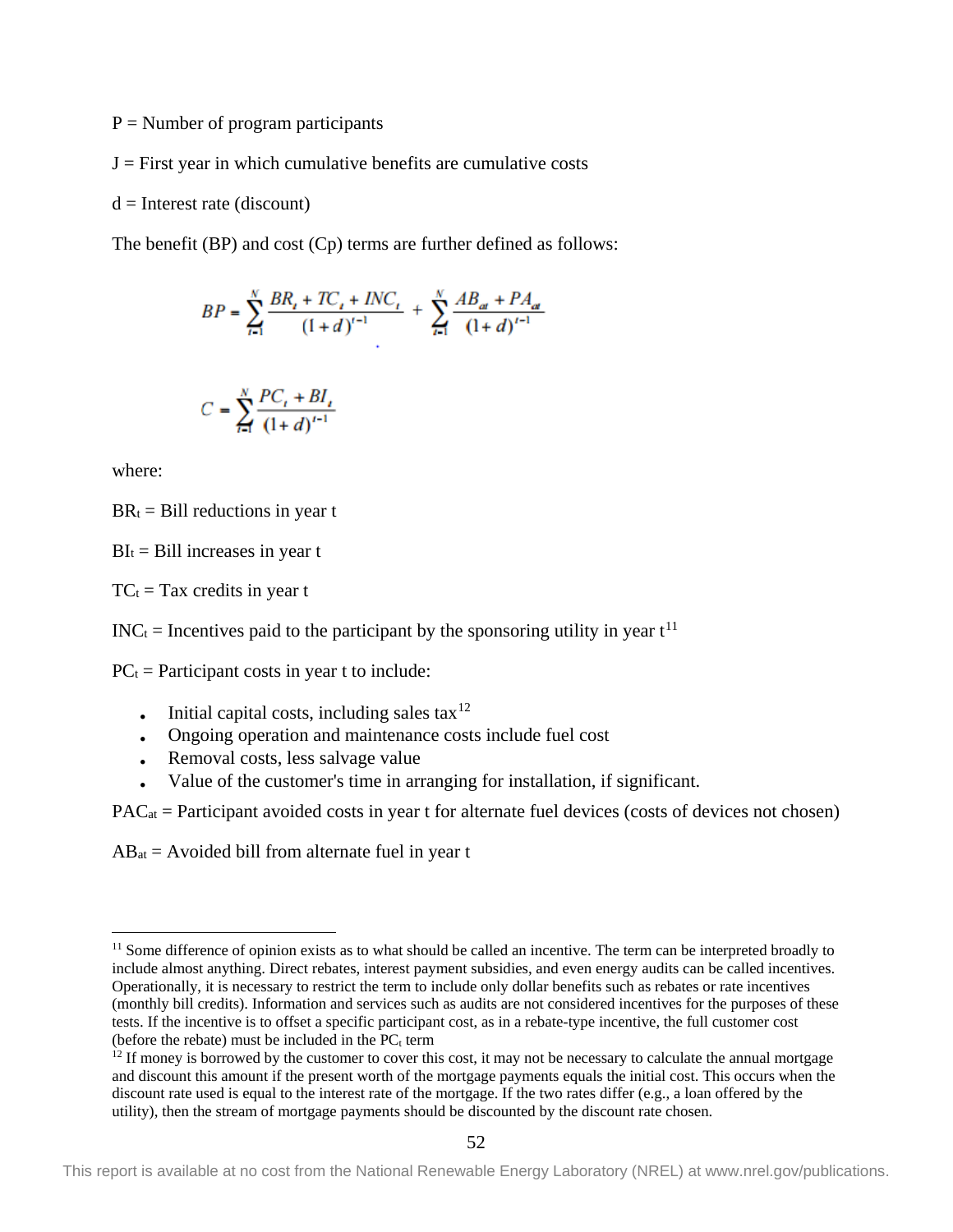The first summation in the  $B_p$  equation should be used for conservation and load management programs. For fuel substitution programs, both the first and second summations should be used for Bp.

Note that in most cases, the customer bill impact terms  $(BR_t, BL_t, and AB_{at})$  are further determined by costing period to reflect load impacts and/or rate schedules, which vary substantially by time of day and season. The formulas for these variables are as follows:

$$
BR_t = \sum_{i=1}^{l} (\Delta EG_{ii} \times AC : E_{ii} \times K_{ii}) + \sum_{i=1}^{l} (\Delta DG_{ii} \times AC : D_{ii} \times K_{ii}) + OBR_t
$$

 $AB_{at}$  = (Use BR<sub>t</sub> formula, but with rates and costing periods appropriate for the alternate fuel utility)

$$
BI_{t} = \sum_{i=1}^{l} (\Delta EG_{u} \times AC : E_{u} \times (K_{u} - 1)) + \sum_{i=1}^{l} (\Delta DG_{u} \times AC : D_{u} \times (K_{u} - 1)) + OBI_{t}
$$

where:

 $\Delta EG_{it}$  = Reduction in gross energy use in costing period i in year t

 $\Delta DG_{it}$  = Reduction in gross billing demand in costing period i in year t

 $AC:Ex = Rate$  charged for energy in costing period i in year t

 $AC:Di<sub>t</sub> = Rate charged for demand in costing period i in year t$ 

 $K_{it} = 1$  when  $\Delta EG_{it}$  or  $\Delta DG_{it}$  is positive (a reduction) in costing period i in year t, and zero otherwise

 $OBR_t = Other bill reductions or avoided bill payments (e.g., customer charges, standby rates).$ 

 $OBI_t = Other bill increases (i.e. customer charges, standby rates).$ 

 $i =$  Number of periods of participant's participation

In load management programs such as TOU rates and AC cycling, there are often no direct customer hardware costs. However, attempts should be made to quantify indirect costs customers may incur that enable them to take advantage of TOU rates and similar programs. If no customer hardware costs are expected or estimates of indirect costs and value of service are unavailable, it may not be possible to calculate the benefit-cost ratio and discounted payback period.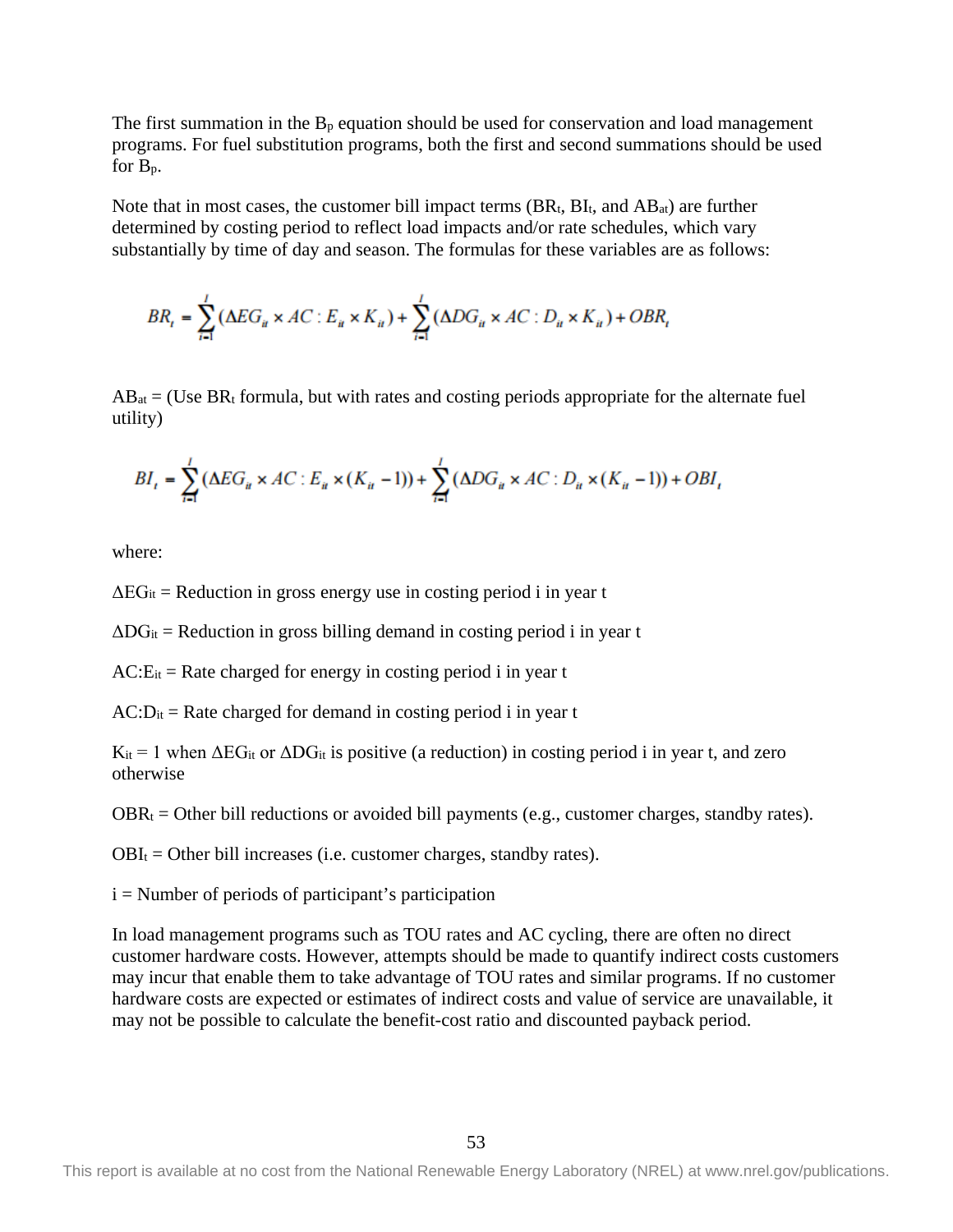### <span id="page-59-0"></span>**B.2 Ratepayer Impact Test**

The formulae for the lifecycle revenue impact (LRI RIM)' net present value (NPV RIM), benefitcost ratio (BCR RIM)' the first-year revenue impacts and annual revenue impacts are presented below:

 $LRIRIM = (CRIM - BRIM)/E$  $FRIRIM = (CRIM - BRIM)/E$  for  $t = I$  $ARIRIM_t = FRIRIM$  for  $t = I$  $= (CRIM_t - BRIM_t)/E_t$  for  $t = 2, ..., N$ 

 $NPVRIM = BRIM - CRIM$ 

 $BCRRIM' = BRIM/CRIM$  where:

LRIRIM = Lifecycle revenue impact of the program per unit of energy (kWh or therm) or demand (kW) (the one-time change in rates) or per customer (the change in customer bills over the life of the program). (Note: An appropriate choice of kWh, therm, kW, and customer should be made)

FRIRIM = First-year revenue impact of the program per unit of energy, demand, or per customer.

ARIRIM = Stream of cumulative annual revenue impacts (ARI) of the program per unit of energy, demand, or per customer. (Note: The terms in the ARI formula are not discounted; thus, they are the nominal cumulative revenue impacts. Discounted cumulative revenue impacts may be calculated and submitted if they are indicated as such. Note also that the sum of the discounted stream of cumulative revenue impacts does not equal the LRI RIM')

NPVRIM = Net present value levels

BCRRIM = Benefit-cost ratio for rate levels

BRIM = Benefits to rate levels or customer bills

CRIM = Costs to rate levels or customer bills

 $E =$  Discounted stream of system energy sales (kWh or therms) or demand sales (kW) for firstyear customers.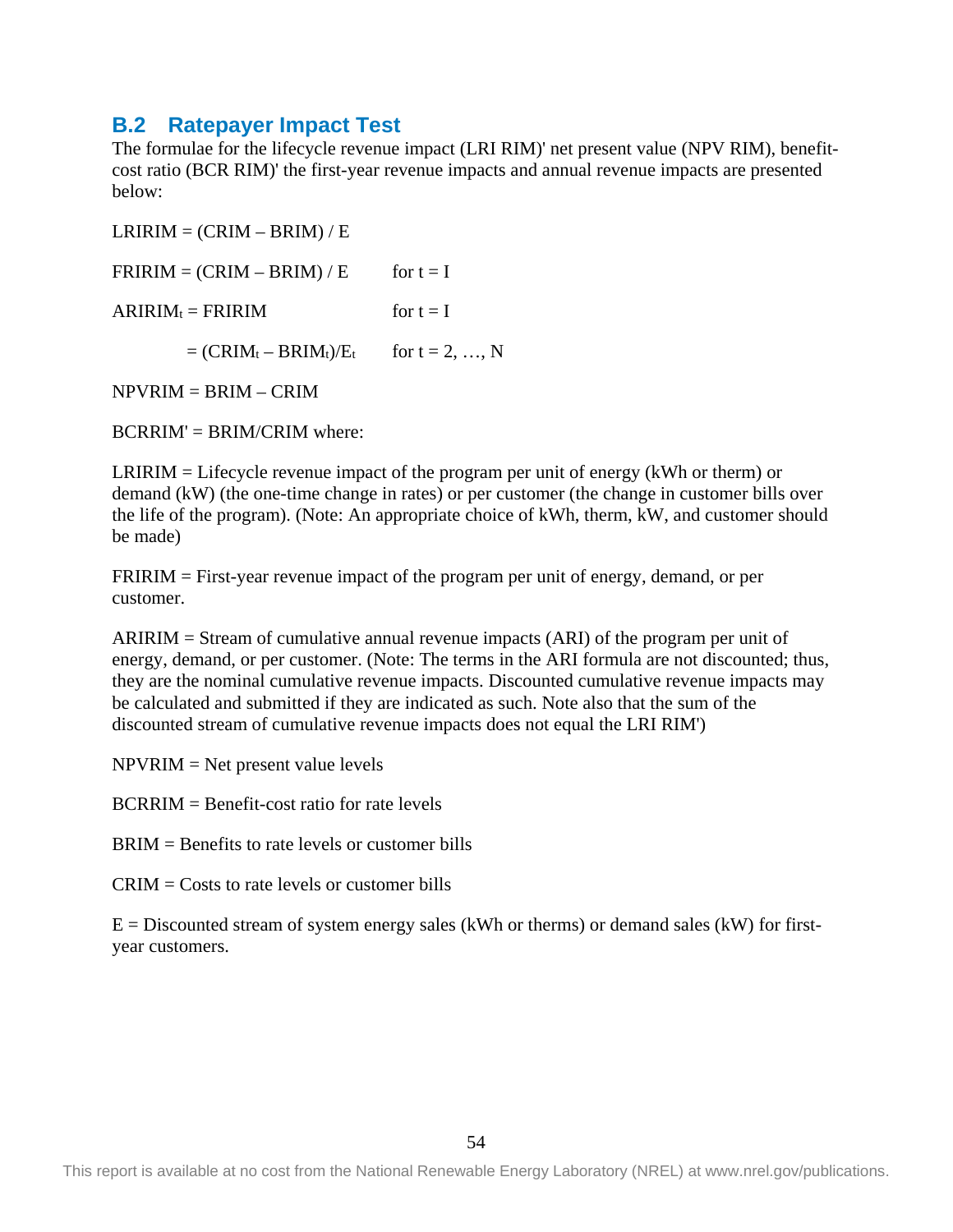The BRIM and CRIM terms are further defined as follows:

$$
B_{RIM} \sum_{t=1}^{N} \frac{UAC_{t} + RG_{t}}{(1+d)^{t-1}} + \sum_{t=1}^{N} \frac{UAC_{at}}{(1+d)^{t-1}}
$$
  

$$
C_{RIM} \sum_{t=1}^{N} \frac{UIC_{t} + RL_{t} + PRC_{t} + INC_{t}}{(1+d)^{t-1}} + \sum_{t=1}^{N} \frac{RL_{at}}{(1+d)^{t-1}}
$$
  

$$
E = \sum_{t=1}^{N} \frac{E_{t}}{(1+d)^{t-1}}
$$

where:

 $UAC<sub>t</sub> = Utility$  avoided supply costs in year t

 $UIC_t = Utility$  increased supply costs in year t

 $RG_t$  = Revenue gain from increased sales in year t

 $RL<sub>t</sub>$  = Revenue loss from reduced sales in year t

 $PRC_t = Program$  Administrator program costs in year t

 $E_t$  = System sales in kWh, kW or therms in year t or first year customers

 $UAC_{at}$  = Utility avoided supply costs for the alternate fuel in year t

RLat = Revenue loss from avoided bill payments for alternate fuel in year t (i.e., device not chosen in a fuel substitution program)

For fuel substitution programs, the first term in the B<sub>RIM</sub> and C<sub>RIM</sub> equations represents the sponsoring utility (electric or gas), and the second term represents the alternate utility. The RIM test should be calculated separately for electric and gas and combined electric and gas.

The utility avoided-cost terms (UAC<sub>t</sub>, UIC<sub>t</sub>, and UAC<sub>at</sub>) are further determined by costing period to reflect time-variant costs of supply: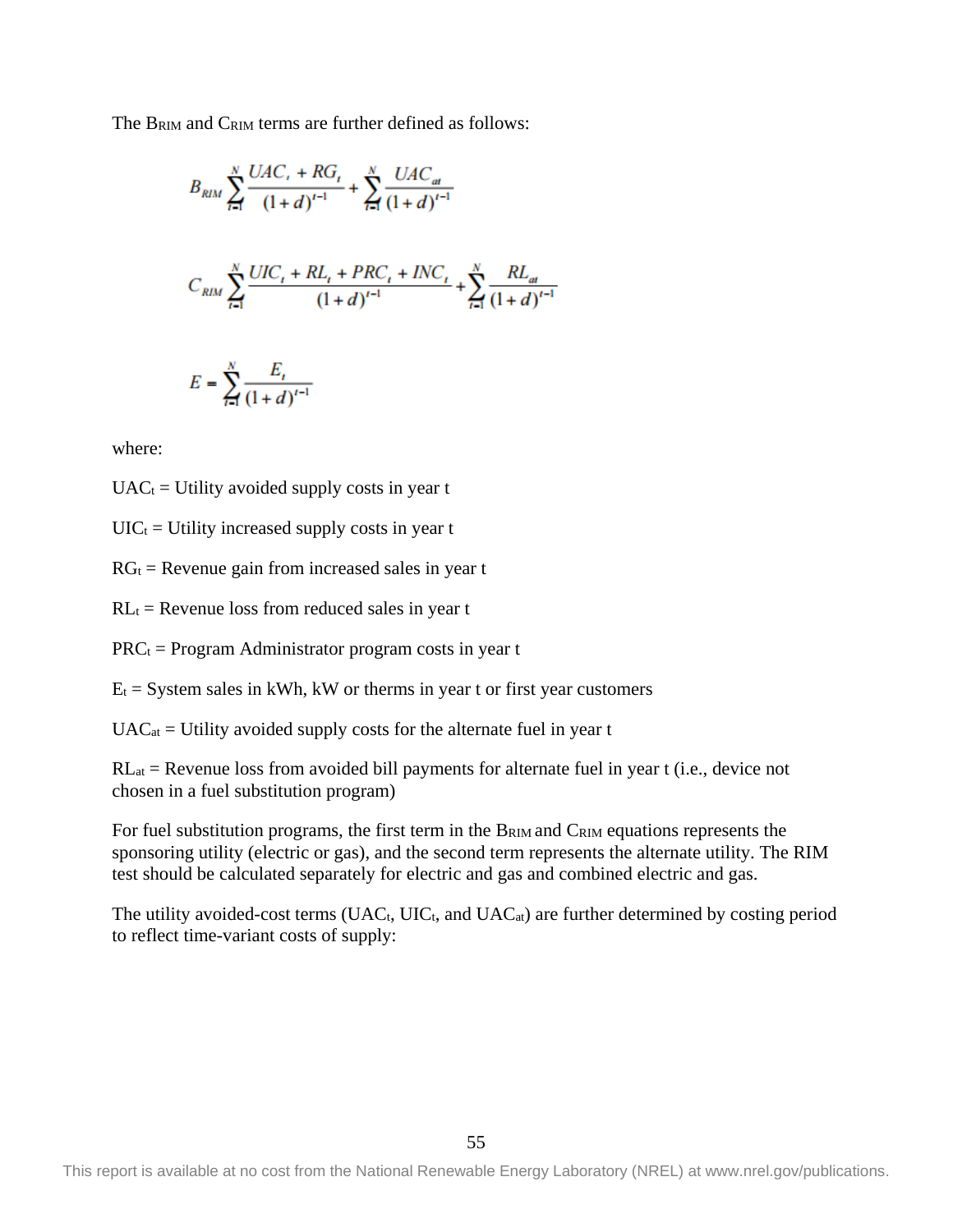$$
UCA_t = \sum_{i=1}^{l} (\Delta EN_u \times MC : E_u \times K_u) + \sum_{i=1}^{l} (\Delta DN_u \times MC : D_u \times K_u)
$$

 $UAC_{at}$  = (Use UACt formula, but with marginal costs and costing periods appropriate for the alternate fuel utility.)

$$
UIC_t \sum_{i=1}^{l} (\Delta EN_u \times MC : E_u \times (K_u - 1)) + \sum_{i=1}^{l} (\Delta DN_u \times MC : D \times (K_u - 1))
$$

where:

[Only terms not previously defined are included here.]

 $\Delta EN_{it}$  = Reduction in net energy use in costing period i in year t

 $\Delta$ DN<sub>it</sub> = Reduction in net demand in costing period i in year t

 $MC: E_{it} = Marginal cost of energy in costing period i in year t$ 

 $MC:Di = Marginal cost of demand in costing period i in year t$ 

The revenue impact terms  $(RG_t, RL_t, and RL_{at})$  are parallel to the bill impact terms in the Participant Test. The terms are calculated the same way with the exception that the net impacts are used rather than gross impacts. If a net-to-gross ratio is used to differentiate gross savings from net savings, the revenue terms and the participant's bill terms will be related as follows:

 $RG_t = BI_t * (net-to-gross ratio)$ 

 $RL_t = BR_t * (net-to-gross ratio)$ 

 $Rl_{at} = Ab_{at} * (net-to-gross ratio)$ 

#### *B.2.1 Total Resource Cost Test*

The formulas for the net present value (NPVTRC)', the benefit-cost ratio (BCRTRC), and levelized costs are presented below:

NPVTRC = BTRC – CTRC

 $BCRTRC = BTRC / CTRC$ 

 $LCTRC = LCRC / IMP$ 

where:

 $NPVTRC = Net present value of total costs of the resource$ 

BCRTRC = Benefit-cost ratio of total costs of the resource

56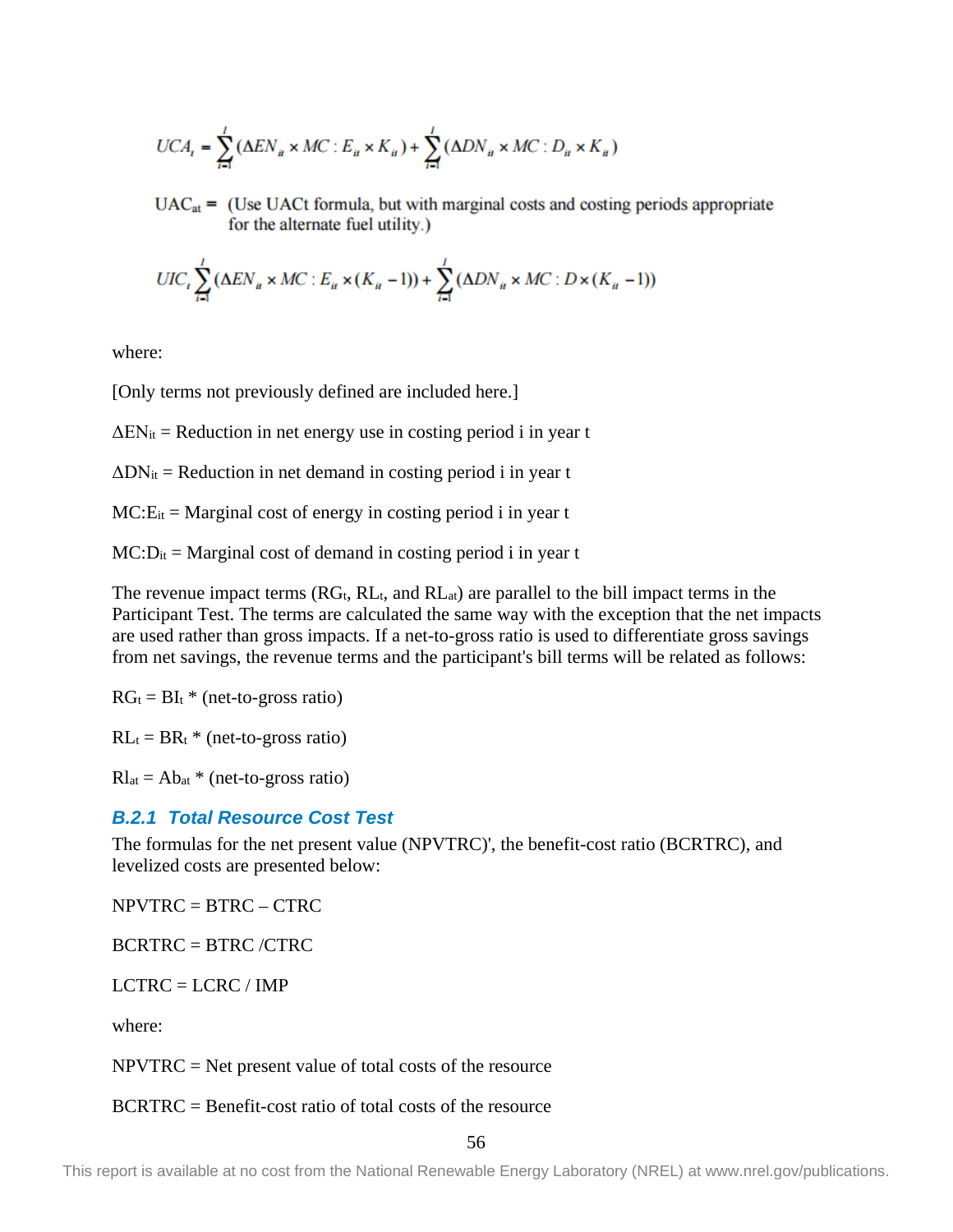LCTRC = Levelized cost per unit of the total cost of the resource (cents per kilowatt-hour for conservation programs; dollars per kilowatt for load management programs)

BTRC = Benefits of the program

 $CTRC = \text{Costs}$  of the program

 $LCRC = Total resource costs used for levelizing$ 

 $IMP = Total discounted load impacts of the program$ 

PCN = Net participant costs

The BTRC, CTRC, LCRC, and IMP terms are further defined as follows:

$$
BTRC = \sum_{i=1}^{N} \frac{UAC_i + TC_i}{(1+d)^{i-1}} + \sum_{i=1}^{N} \frac{UAC_{at} + PAC_{at}}{(1+d)^{i-1}}
$$
  
\n
$$
CTRC = \sum_{i=1}^{N} \frac{PRC_i + PCN_i + UIC_i}{(1+d)^{i-1}}
$$
  
\n
$$
LCRC = \sum_{i=1}^{N} \frac{PRC_i + PCN_i - TC_i}{(1+d)^{i-1}}
$$
  
\n
$$
IMP = \sum_{i=1}^{n} \left[ (\sum_{i=1}^{n} \Delta EN_{it}) or (\Delta DN_{it} where I = peak period) \right]
$$
  
\n
$$
(1+d)^{i-1}
$$

[All terms have been defined in previous chapters.]

The first summation in the BTRC equation should be used for conservation and load management programs. For fuel substitution programs, both the first and second summations should be used.

#### <span id="page-62-0"></span>**B.3 Program Administration Cost Test**

The formulas for the net present value, the benefit-cost ratio, and levelized cost are presented below:

$$
NPV_{pa}=B_{pa}-C_{pa}\,
$$

57